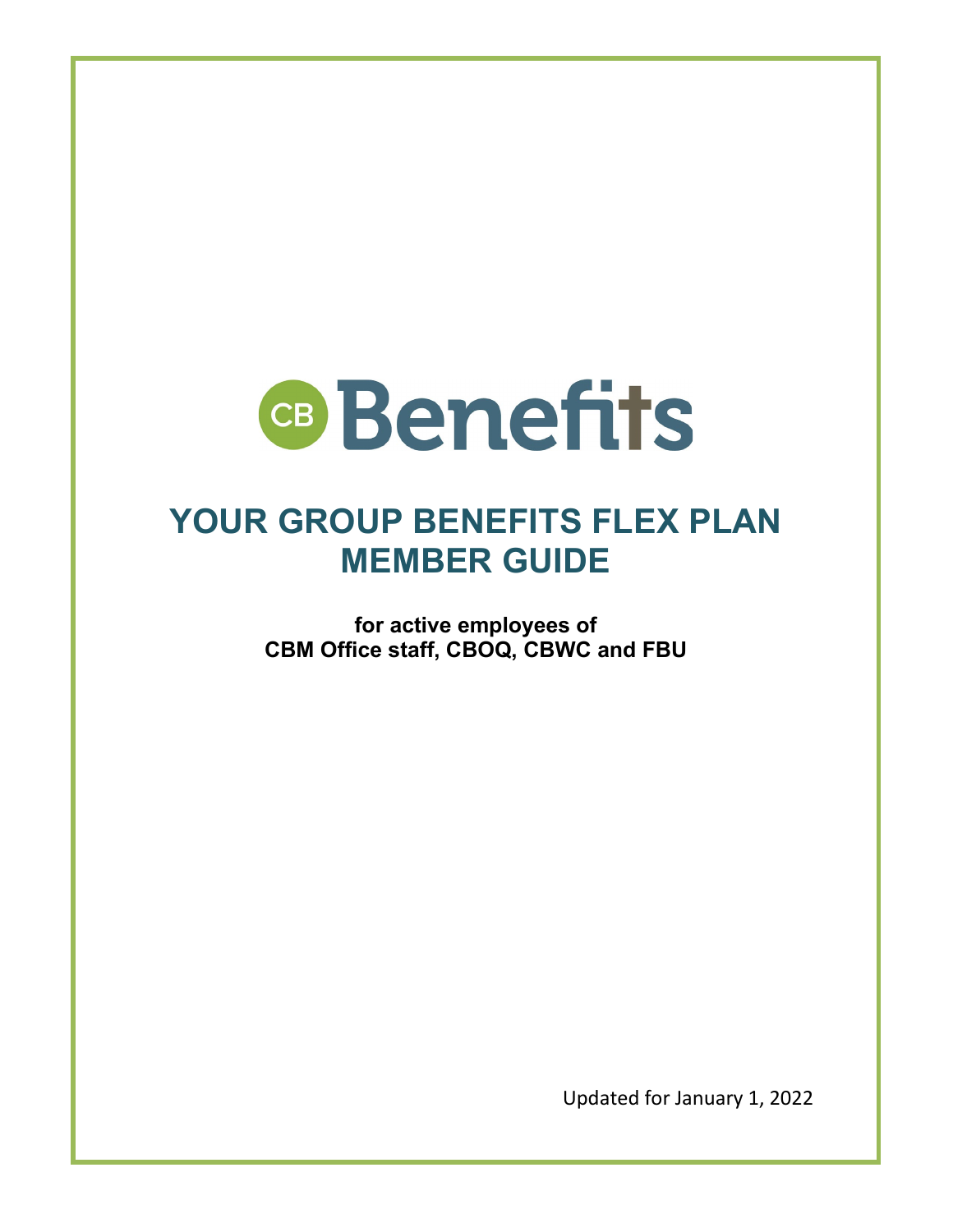## **BENEFIT DETAILS**

Canada Life is a leading Canadian life and health insurer. Canada Life's financial security advisors work with our clients from coast to coast to help them secure their financial future. We provide a wide range of retirement savings and income plans; as well as life, disability and critical illness insurance for individuals and families. As a leading provider of employee benefits in Canada, we offer effective benefit solutions for large and small employee groups.

## **Canada Life Online**

Information and details on Canada Life's corporate profile, our products and services, investor information, news releases and contact information can all be found at [www.canadalife.com.](https://www.canadalife.com/)

## **Canada Life Online Services for Plan Members**

As a Canada Life plan member, you can register for *My Canada Life at Work* at [my.canadalife.com.](https://my.canadalife.com/climsMyLogin)

This service enables you to access the following and much more, within a user-friendly environment twenty-four hours a day, seven days a week:

- your benefit details and claims history;
- personalized claim forms and cards;
- online claim submission for many of your claims, as outlined in the Healthcare, Dental care and Health Care Spending Account sections of this booklet;
- extensive health and wellness content.

Using the *My Canada Life at Work* app, you can:

- submit most of your claims online part of our industry-leading online services;
- access personalized coverage information about benefits, claims and more quickly and easily, any time;
- view card information;
- locate the nearest provider who has access to Provider eClaims, through a built-in GPS mapping tool.

## **Canada Life's Toll-Free Number**

Contact a customer service representative at Canada Life:

- For assistance with your medical and dental coverage, please call 1-800-957-9777.
- For assistance with your Health Care Spending Account, please call 1-877-883-7072.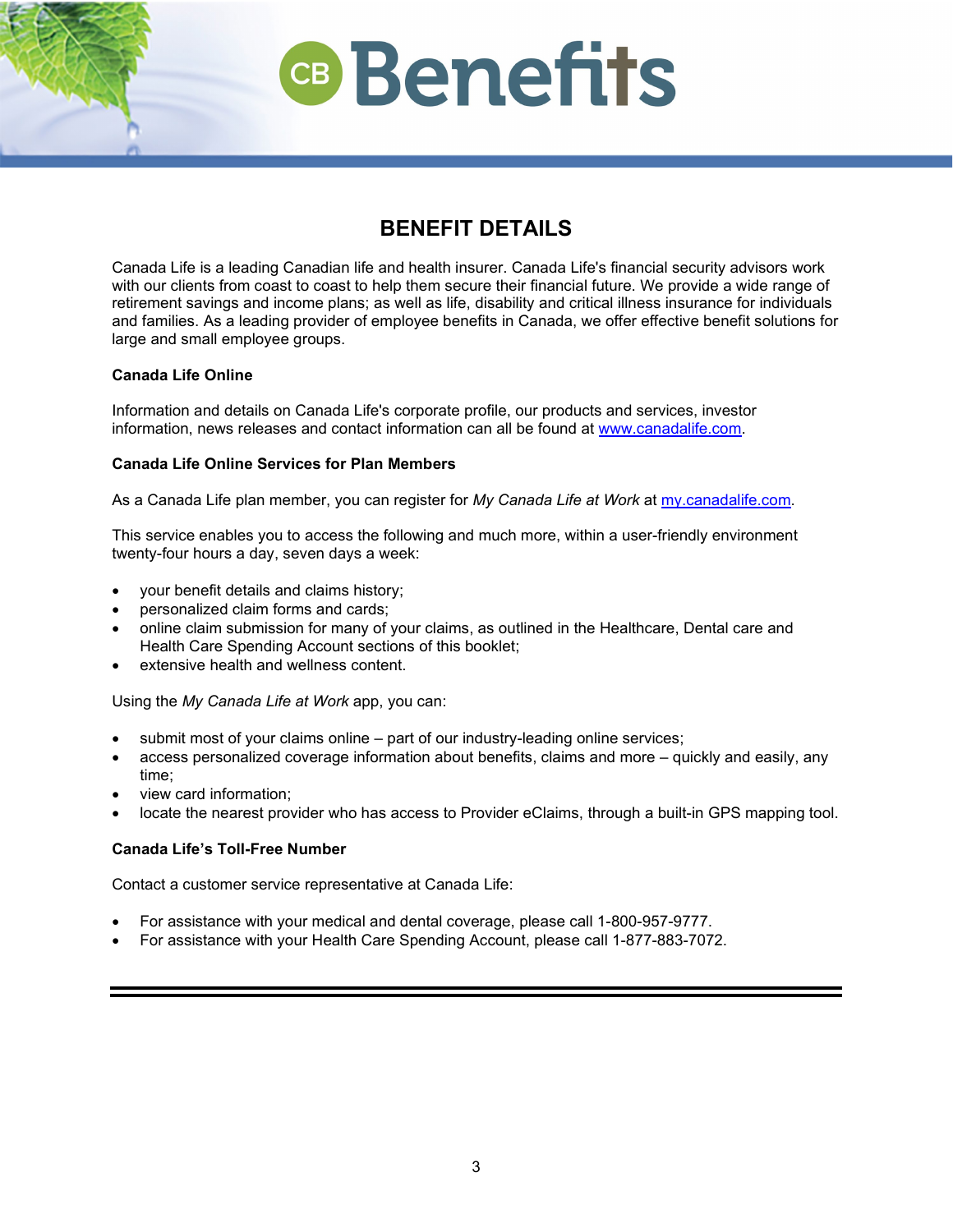

This booklet describes the principal features of the group benefit plan sponsored by your employer, but Group Policy **Nos. 156241 and 156243** issued by Canada Life, and Group Policy **Nos. AB10518101 OE10518101** issued by Chubb, are the governing documents. If there are variations between the information in the booklet and the provisions of any of the policies, the policies will prevail.

This booklet in either its paper or electronic form is provided for information purposes only and does not create or confer any contractual rights or obligations.

This booklet contains important information and should be kept in a safe place known to you and your family.

## **The Plan is underwritten by**



## CHUBB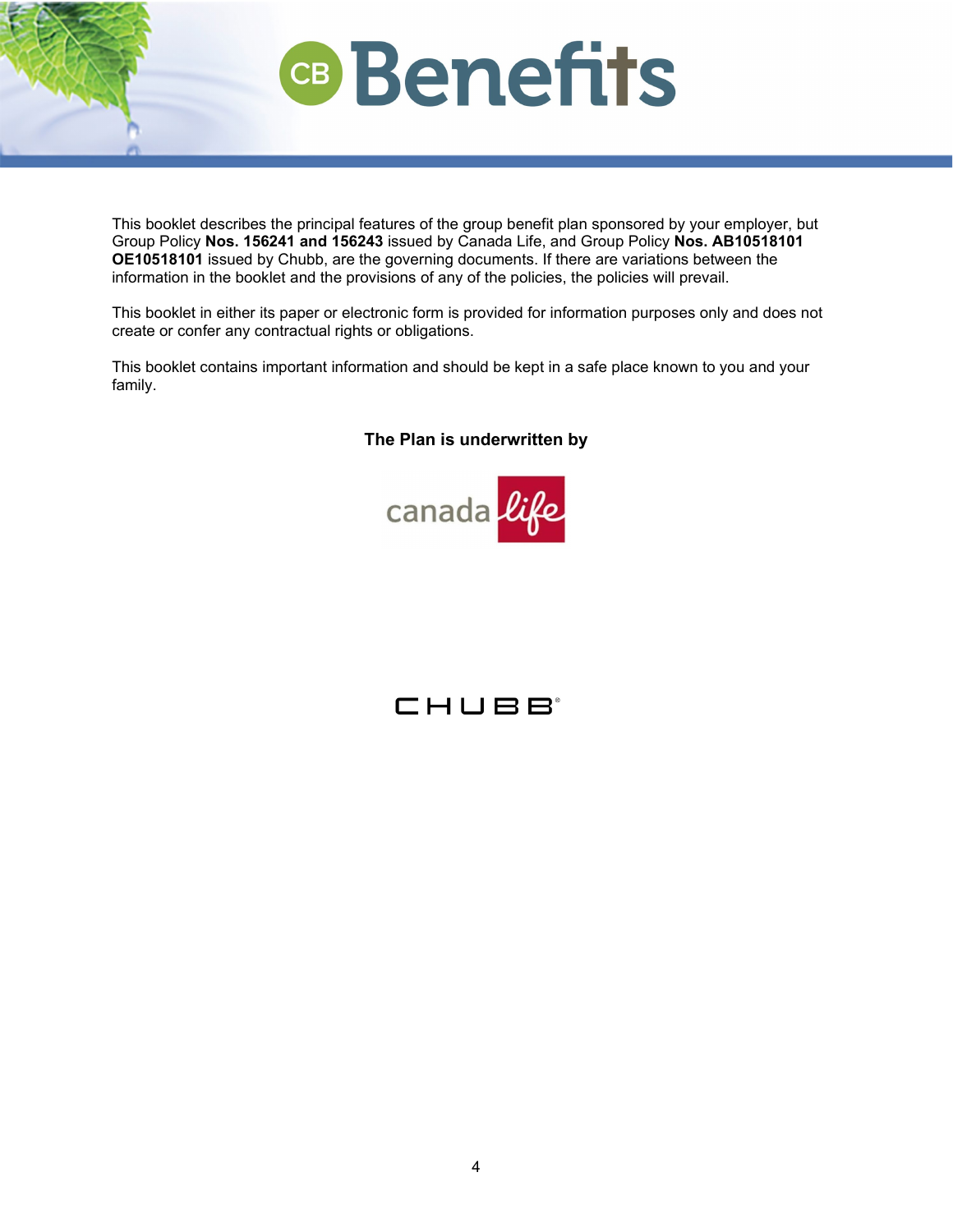### **Access to Documents**

You have the right, upon request, to obtain a copy of the policy, your application and any written statements or other records you have provided to Canada Life as evidence of insurability, subject to certain limitations.

## **Legal Actions**

Every action or proceeding against an insurer for the recovery of insurance money payable under the contract is absolutely barred unless commenced within the time set out in the Insurance Act or other applicable legislation (e.g. *Limitations Act, 2002* in Ontario, Quebec Civil Code).

## **Appeals**

You have the right to appeal a denial of all or part of the insurance or benefits described in the contract, as long as you do so within one year of the initial denial of the insurance or a benefit. An appeal must be in writing and must include your reasons for believing the denial to be incorrect.

### **Benefit Limitation for Overpayment**

If benefits are paid that were not payable under the policy, you are responsible for repayment within 30 days after Canada Life sends you a notice of the overpayment, or within a longer period if agreed to in writing by Canada Life. If you fail to fulfil this responsibility, no further benefits are payable under the policy until the overpayment is recovered. This does not limit Canada Life's right to use other legal means to recover the overpayment.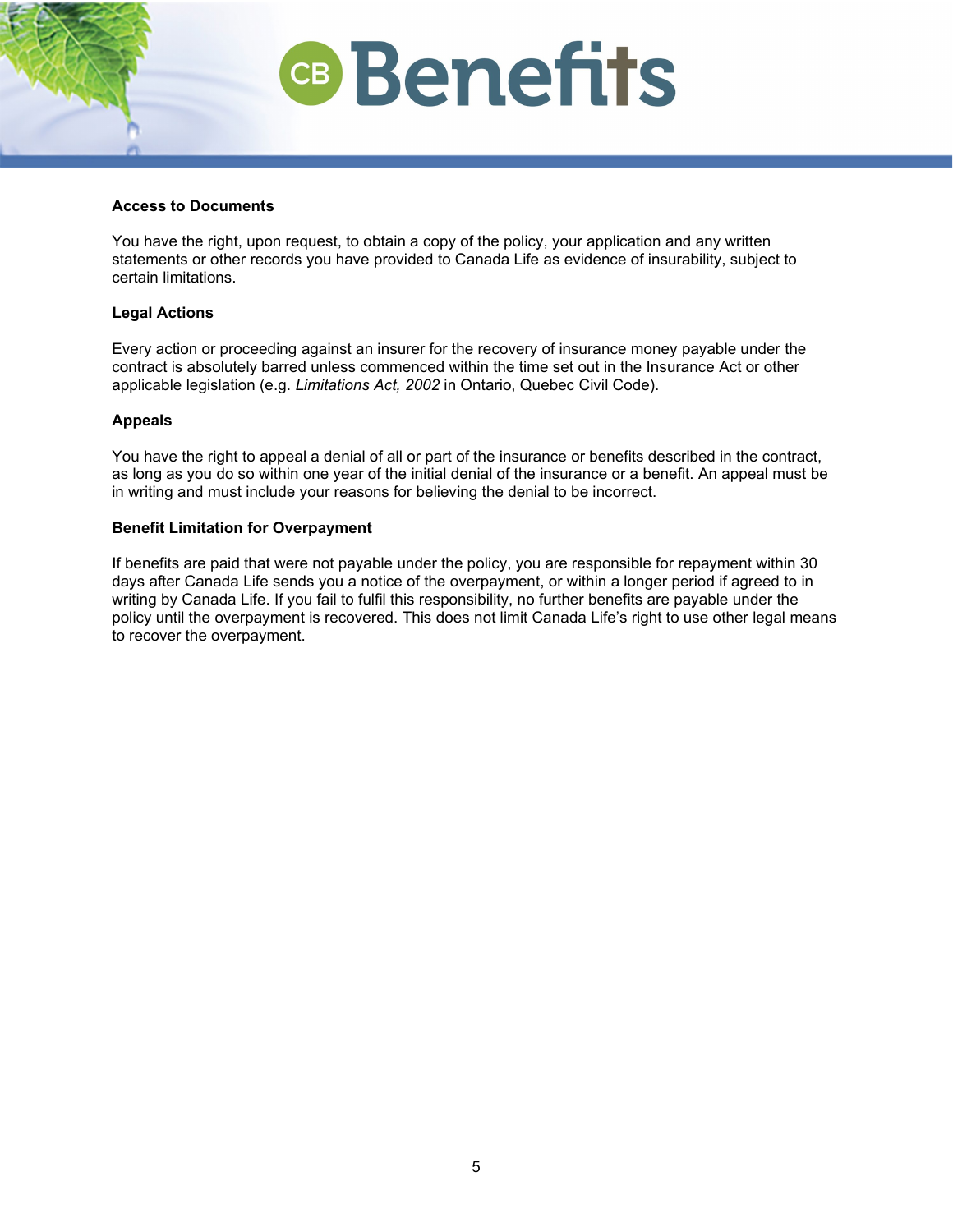## **PROTECTING YOUR PERSONAL INFORMATION**

At Canada Life, we recognize and respect the importance of privacy. Personal information about you is kept in a confidential file at the offices of Canada Life or the offices of an organization authorized by Canada Life. Canada Life may use service providers located within or outside Canada. We limit access to personal information in your file to Canada Life staff or persons authorized by Canada Life who require it to perform their duties, to persons to whom you have granted access, and to persons authorized by law. Your personal information may be subject to disclosure to those authorized under applicable law within or outside Canada.

We use the personal information to administer the group benefits plan under which you are covered. This includes many tasks, such as:

- determining your eligibility for coverage under the plan;
- enrolling you for coverage;
- investigating and assessing your claims and providing you with payment;
- managing your claims;
- verifying and auditing eligibility and claims;
- creating and maintaining records concerning our relationship;
- underwriting activities, such as determining the cost of the plan, and analyzing the design options of the plan;
- preparing regulatory reports, such as tax slips.

We may exchange personal information with your health care providers, your plan administrator, any insurance or reinsurance companies, administrators of government benefits or other benefit programs, other organizations, or service providers working with us or the above when relevant and necessary to administer the plan.

As plan member, you are responsible for the claims submitted. We may exchange personal information with you or a person acting on your behalf when relevant and necessary to confirm coverage and to manage the claims submitted.

You may request access or correction of the personal information in your file. A request for access or correction should be made in writing and may be sent to any of Canada Life's offices or to our head office.

For a copy of our Privacy Guidelines, or if you have questions about our personal information policies and practices (including with respect to service providers), write to Canada Life's Chief Compliance Officer or refer to [www.canadalife.com/.](https://www.canadalife.com/)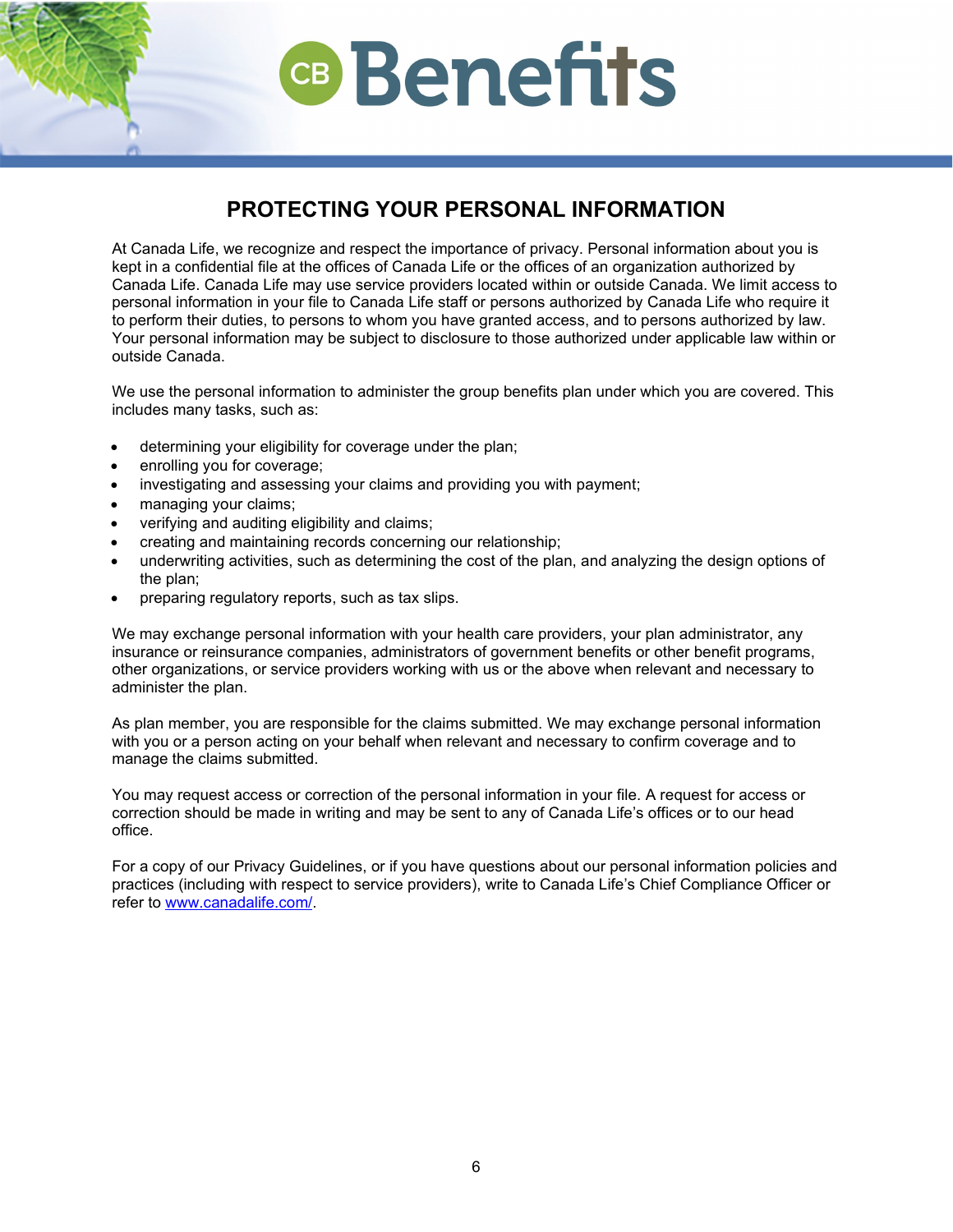## **TABLE OF CONTENTS**

| <b>YOU SHOULD KNOW</b>                                     | 8                |
|------------------------------------------------------------|------------------|
| <b>SUMMARY OF COVERAGES - CANADA LIFE</b>                  | $\boldsymbol{9}$ |
| <b>DEFINITIONS</b>                                         | 14               |
| INFORMATION ABOUT YOUR FLEX PLAN                           | 16               |
| COMMENCEMENT AND TERMINATION OF COVERAGE                   | 17               |
| WHEN YOU HAVE A CLAIM                                      | 18               |
| <b>GENERAL INFORMATION</b>                                 | 21               |
| <b>BENEFICIARY DESIGNATION</b>                             | 23               |
| <b>MEMBER BASIC LIFE INSURANCE</b>                         | 24               |
| DEPENDENT BASIC LIFE INSURANCE                             | 25               |
| <b>OPTIONAL LIFE INSURANCE</b>                             | 26               |
| OPTIONAL CRITICAL ILLNESS INSURANCE                        | 28               |
| LONG TERM DISABILITY (LTD) INCOME BENEFITS                 | 35               |
| <b>HEALTHCARE</b>                                          | 38               |
| CONSULT+ HEALTHCARE ONLINE                                 | 44               |
| CONTACT - EMPLOYEE ASSISTANCE PROGRAM                      | 46               |
| <b>BEST DOCTORS®</b>                                       | 47               |
| <b>DENTAL CARE</b>                                         | 48               |
| HEALTHCARE SPENDING ACCOUNT BENEFITS (HCSA)                | 53               |
| <b>SUMMARY OF COVERAGES - CHUBB</b>                        | 54               |
| <b>DEFINITIONS</b>                                         | 54               |
| WHEN YOU HAVE A CLAIM                                      | 56               |
| <b>BENEFICIARY DESIGNATION</b>                             | 56               |
| ACCIDENTAL DEATH & DISMEMBERMENT (AD&D)                    | 57               |
| VOLUNTARY ACCIDENTAL DEATH & DISMEMBERMENT (AD&D) COVERAGE | 64               |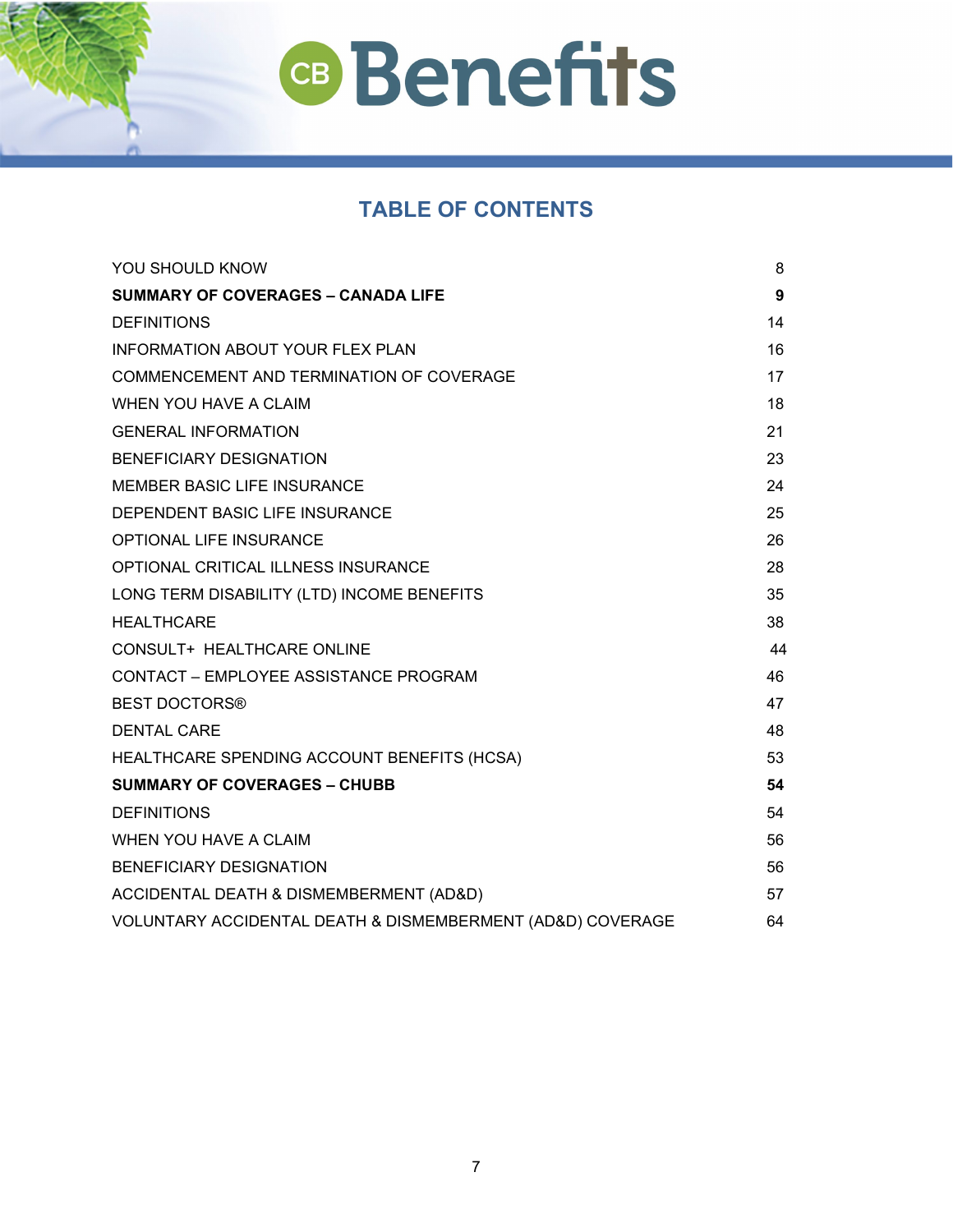

## **YOU SHOULD KNOW**

<span id="page-6-0"></span>**Effective Date of Plan:** July 1, 2012, April 1, 2017 for CBWC

**Covered Classes:** Active employees of CBM, CBOQ, CBWC and FBU

## **IMPORTANT**

The coverages described in this group benefits plan are insured under Group Policy Nos. 156241 and 156243 issued to the Contractholder by Canada Life. They are available to you if you are included in the covered classes shown above. Only those coverages for which you become covered will apply to you.

The basic and optional Accidental Death and Dismemberment Insurance and the optional Critical Illness Insurance is insured under Group Policy Nos. AB10518101 and OE10518101 issued by Chubb.

This booklet is a description of the group benefits at the date shown on the front cover.

## **CONFORMATION WITH LAW**

If any provision of this group plan conflicts with any law which applies to individuals shown in the covered classes, the plan will be amended to conform to that law.

## **COST**

You will be advised of the amount of your contribution, if any, when you enroll for the coverage.

### **WAITING PERIOD**

You will become eligible for coverage as follows:

- Executive staff and pastors: coverage from date of hire
- All other employees: coverage on the  $1<sup>st</sup>$  of the month following 90 days of employment

The coverages are described in the Benefit Summary and the coverage description pages. Be sure to read these pages carefully. They show when benefits are or are not payable, and outline the conditions, limitations and exclusions that apply to the coverages.

### **RETIREMENT**

Certain coverages are continued through your retirement. You may contact your plan administrator for full details.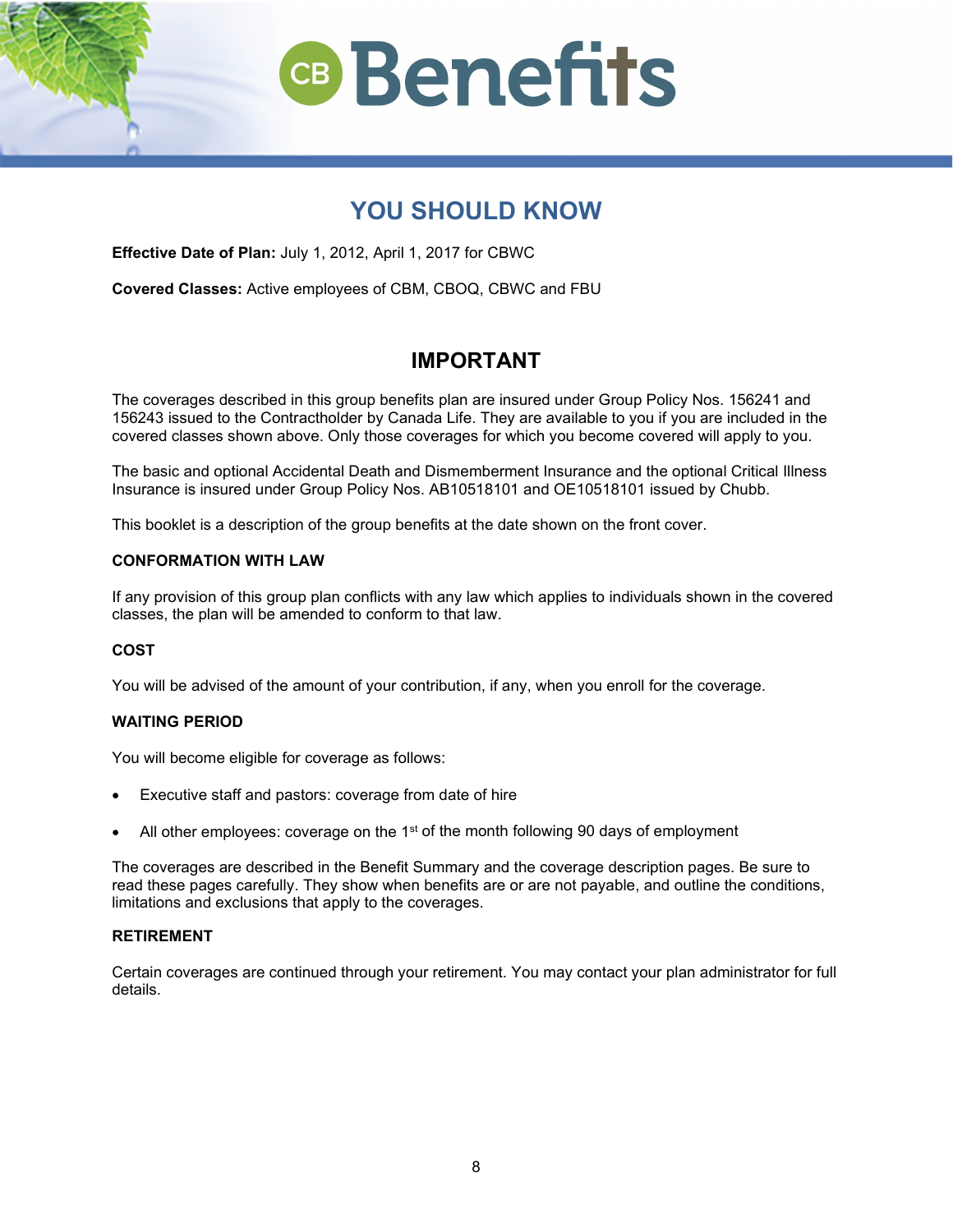## <span id="page-7-0"></span>**SUMMARY OF COVERAGES – CANADA LIFE**

## **COVERAGES FOR YOU AND YOUR ELIGIBLE DEPENDENTS**

**This summary must be read together with the benefits described in this booklet.**

|                                             | <b>GREEN LEAF</b>                                                                                                                                                                                                                                    | <b>ORANGE LEAF</b>                                                      | <b>BLUE LEAF</b>                                        |
|---------------------------------------------|------------------------------------------------------------------------------------------------------------------------------------------------------------------------------------------------------------------------------------------------------|-------------------------------------------------------------------------|---------------------------------------------------------|
|                                             |                                                                                                                                                                                                                                                      | <b>Member Basic Life Insurance</b>                                      |                                                         |
| <b>Amount</b>                               | \$25,000                                                                                                                                                                                                                                             | \$40,000                                                                | 2x your annual<br>earnings to a maximum<br>of \$500,000 |
| <b>Reduction</b>                            |                                                                                                                                                                                                                                                      | Coverage reduces to \$5,000 at age 65 and reduces to \$2,500 at age 70. |                                                         |
|                                             |                                                                                                                                                                                                                                                      | <b>Dependent Basic Life Insurance</b>                                   |                                                         |
| Spouse                                      | \$20,000                                                                                                                                                                                                                                             | \$20,000                                                                | \$20,000                                                |
| Child                                       | \$8,000                                                                                                                                                                                                                                              | \$8,000                                                                 | \$8,000                                                 |
| <b>Reduction at</b><br>Member's Age 65      |                                                                                                                                                                                                                                                      |                                                                         |                                                         |
| Spouse                                      | \$2,500                                                                                                                                                                                                                                              | \$5,000                                                                 | \$5,000                                                 |
| Child                                       | \$1,000                                                                                                                                                                                                                                              | \$2,000                                                                 | \$3,000                                                 |
| <b>Termination</b>                          | Coverage terminates when you reach age 70.                                                                                                                                                                                                           |                                                                         |                                                         |
| <b>Optional Life Insurance</b>              |                                                                                                                                                                                                                                                      |                                                                         |                                                         |
| Member and Spouse                           | Available in \$10,000 units to a maximum of \$500,000, for you or your<br>spouse, subject to approval of evidence of insurability.<br>If you are covered under this plan as both a member and a spouse, you are<br>limited to the \$500,000 maximum. |                                                                         |                                                         |
| Child                                       | Available in \$2,000 units to a maximum of \$20,000.                                                                                                                                                                                                 |                                                                         |                                                         |
| <b>Long Term Disability Income Benefits</b> |                                                                                                                                                                                                                                                      |                                                                         |                                                         |
| <b>Waiting Period</b>                       |                                                                                                                                                                                                                                                      | 119 days                                                                |                                                         |
|                                             |                                                                                                                                                                                                                                                      |                                                                         |                                                         |
| <b>Amount</b>                               |                                                                                                                                                                                                                                                      | 67% of your monthly earnings to a maximum monthly benefit of \$5,000.   |                                                         |
| <b>Tax Status</b>                           |                                                                                                                                                                                                                                                      | Taxable                                                                 |                                                         |
|                                             |                                                                                                                                                                                                                                                      |                                                                         |                                                         |
| <b>Termination</b>                          |                                                                                                                                                                                                                                                      | Age 65                                                                  |                                                         |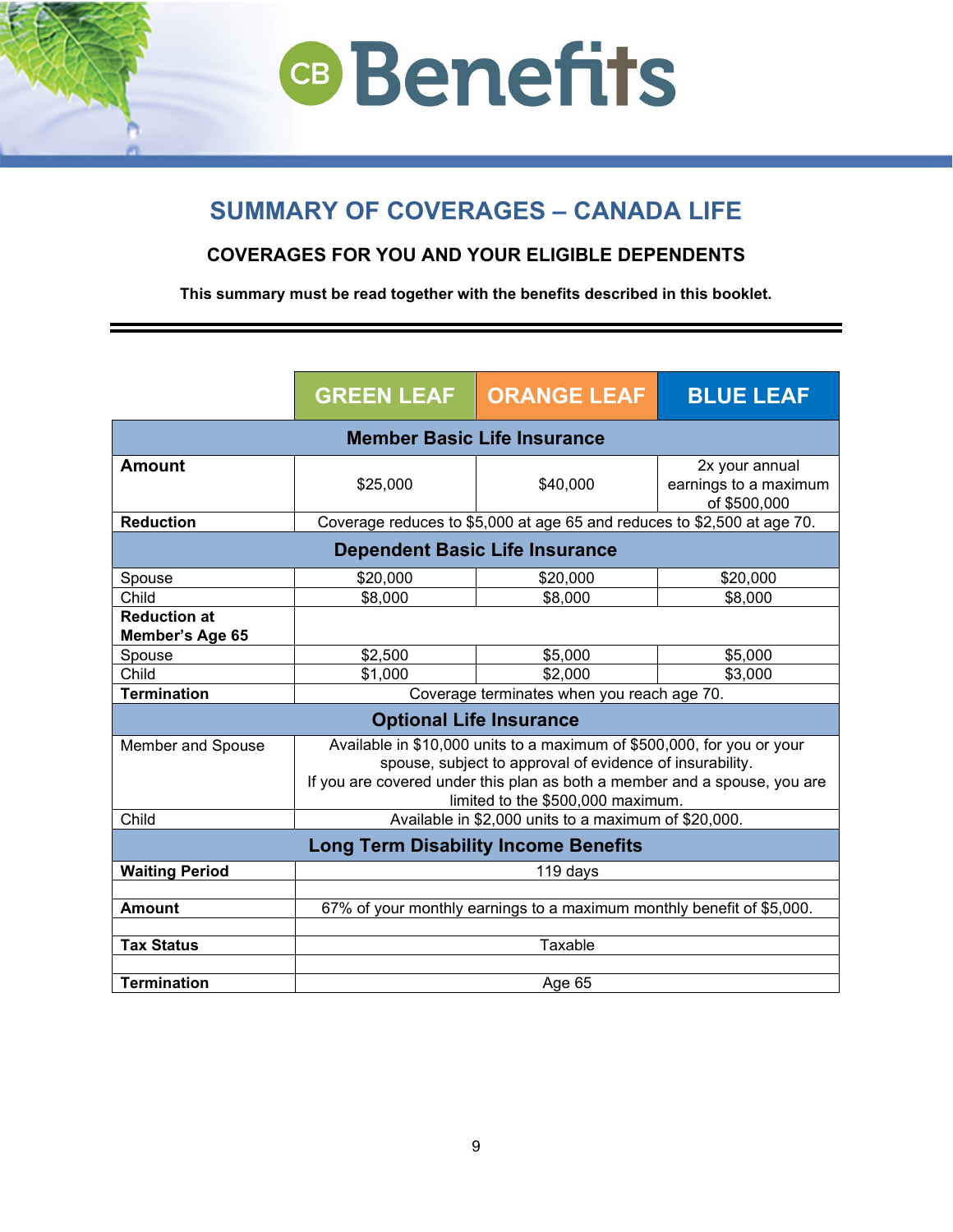|                                                     | <b>GREEN LEAF</b>                                                                                                                                                                                                                                                                                                                          | <b>ORANGE LEAF</b>                                        | <b>BLUE LEAF</b>                                        |
|-----------------------------------------------------|--------------------------------------------------------------------------------------------------------------------------------------------------------------------------------------------------------------------------------------------------------------------------------------------------------------------------------------------|-----------------------------------------------------------|---------------------------------------------------------|
| <b>Healthcare</b>                                   |                                                                                                                                                                                                                                                                                                                                            |                                                           |                                                         |
| <b>Deductible</b>                                   |                                                                                                                                                                                                                                                                                                                                            | Nil                                                       |                                                         |
|                                                     |                                                                                                                                                                                                                                                                                                                                            |                                                           |                                                         |
| <b>Reimbursements</b>                               |                                                                                                                                                                                                                                                                                                                                            |                                                           |                                                         |
| <b>Global Medical</b><br><b>Assistance Expenses</b> |                                                                                                                                                                                                                                                                                                                                            | 100%                                                      |                                                         |
| <b>Prescription Drug</b><br>Expenses (In-Canada)    |                                                                                                                                                                                                                                                                                                                                            |                                                           |                                                         |
| - Dispensing Fee                                    |                                                                                                                                                                                                                                                                                                                                            | 100% up to \$5 per prescription                           |                                                         |
| Drug Charge<br>- Formulary<br>- Non-Formulary       | 70%<br>50%                                                                                                                                                                                                                                                                                                                                 | 80%<br>60%                                                | 90%<br>70%                                              |
|                                                     | For first \$2,000/year<br>per person,<br>then 100% after                                                                                                                                                                                                                                                                                   | For first \$1,000/year,<br>per person,<br>then 100% after | For first \$500/year,<br>per person,<br>then 100% after |
|                                                     | Out-of-pocket maximum for Quebec Residents                                                                                                                                                                                                                                                                                                 |                                                           |                                                         |
|                                                     | If you live in Quebec, an out-of-pocket maximum is applied to in-province<br>expenses for provincial formulary drug expenses listed in the Régie de<br>l'assurance-maladie du Québec (RAMQ): Liste de medicaments.                                                                                                                         |                                                           |                                                         |
|                                                     | If the sum of the non-reimbursable amounts you are required to pay for<br>provincial formulary drug expenses incurred in a calendar year for you, your<br>dependent children, or your spouse reaches the maximum out-of-pocket<br>level established by law, the amount payable for provincial formulary drug<br>expenses will be adjusted. |                                                           |                                                         |
|                                                     | For the remainder of the calendar year:<br>Reimbursement will be made at 100%.<br>$1_{-}$<br>2.<br>No further out-of-pocket amounts will apply.                                                                                                                                                                                            |                                                           |                                                         |
|                                                     | The out-of-pocket maximum does not apply to drug expenses incurred<br>outside Quebec.                                                                                                                                                                                                                                                      |                                                           |                                                         |
| All Other Expenses                                  | 70%                                                                                                                                                                                                                                                                                                                                        | 80%                                                       | 100%                                                    |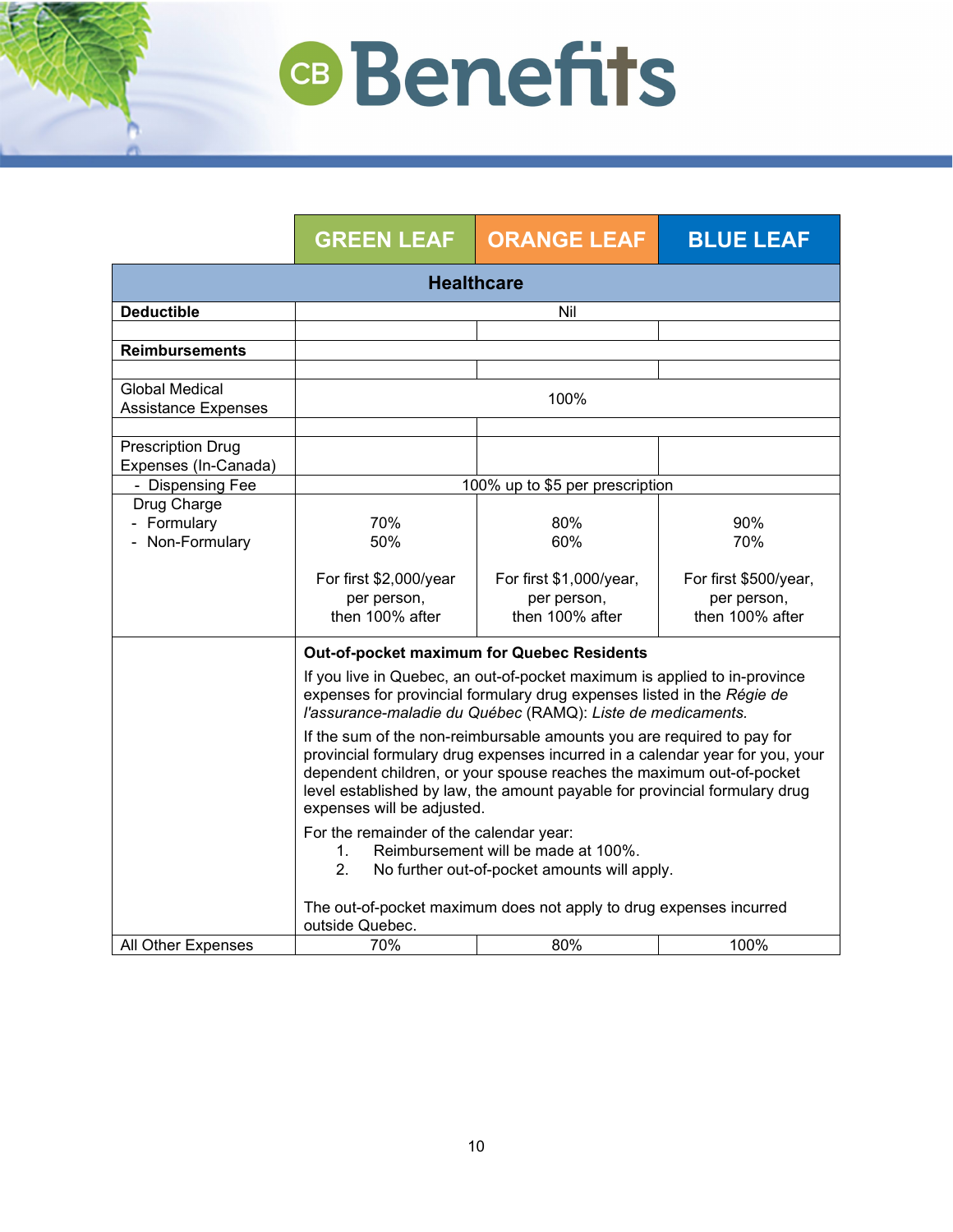|                                                                               | <b>GREEN LEAF</b>                                                                                                                                                               | <b>ORANGE LEAF</b>                      | <b>BLUE LEAF</b>                   |
|-------------------------------------------------------------------------------|---------------------------------------------------------------------------------------------------------------------------------------------------------------------------------|-----------------------------------------|------------------------------------|
| <b>Basic Expense Maximums</b>                                                 |                                                                                                                                                                                 |                                         |                                    |
| Home Nursing Care                                                             |                                                                                                                                                                                 | \$5,000 every 3 calendar years          | \$10,000 every 3<br>calendar years |
| Home Nursing Care<br>Limit                                                    | Beginning on your 65 <sup>th</sup> birthday,<br>the maximum is limited to a lifetime maximum<br>of \$5,000, reduced by the amount paid<br>during the previous 3 calendar years. |                                         | Not Applicable                     |
| <b>Drugs Used To Treat</b><br><b>Erectile Dysfunction</b>                     | Not covered                                                                                                                                                                     | \$1,200 each calendar year              |                                    |
| <b>Hearing Aids</b>                                                           | Not covered                                                                                                                                                                     | \$300 every 4 years                     | \$600 every 5 years                |
| Custom-fitted<br>Orthopedic Shoes and<br><b>Custom-made Foot</b><br>Orthotics | Not covered                                                                                                                                                                     | \$300 every calendar year               |                                    |
| Myoelectric Arms                                                              | \$10,000 per prosthesis                                                                                                                                                         |                                         |                                    |
| <b>External Breast</b><br>Prosthesis                                          | 1 initial prosthesis and 1 replacement every 2 calendar years                                                                                                                   |                                         |                                    |
| <b>Surgical Brassieres</b>                                                    | 2 each calendar year                                                                                                                                                            |                                         |                                    |
| Mechanical or Hydraulic<br><b>Patient Lifters</b>                             | \$2,000 per lifter once every 5 years                                                                                                                                           |                                         |                                    |
| <b>Outdoor Wheelchair</b><br>Ramps                                            | \$2,000 lifetime                                                                                                                                                                |                                         |                                    |
| Flash glucose monitors<br>and Continuous glucose<br>monitors (CGMs)           | Coverage subject to reasonable and customary limits, CGMs have an annual<br>maximum of \$4,000.                                                                                 |                                         |                                    |
| Insulin Infusion Pumps                                                        | \$5,000 per pump once every 5 years                                                                                                                                             |                                         |                                    |
| Insulin Jet Injectors                                                         | \$1,000 lifetime<br>Not covered                                                                                                                                                 |                                         |                                    |
| <b>Transcutaneous Nerve</b><br><b>Stimulators</b>                             | \$700 lifetime                                                                                                                                                                  |                                         |                                    |
| <b>Extremity Pumps for</b><br>Lymphedema                                      | \$1,500 lifetime                                                                                                                                                                |                                         |                                    |
| Custom-made<br><b>Compression Hose</b>                                        | 2 pair each calendar year                                                                                                                                                       |                                         |                                    |
| Wigs                                                                          |                                                                                                                                                                                 |                                         |                                    |
| - For Cancer Patients                                                         |                                                                                                                                                                                 | \$100 lifetime                          |                                    |
| - For Alopecia Totalis                                                        |                                                                                                                                                                                 | \$250 lifetime                          |                                    |
| Accidental Dental Injury                                                      | Included                                                                                                                                                                        | Not covered (covered under Dental care) |                                    |
| Ambulance (Including<br>Air Ambulance)                                        | Included                                                                                                                                                                        |                                         |                                    |
| <b>Diagnostic Supplies</b>                                                    | Included                                                                                                                                                                        |                                         |                                    |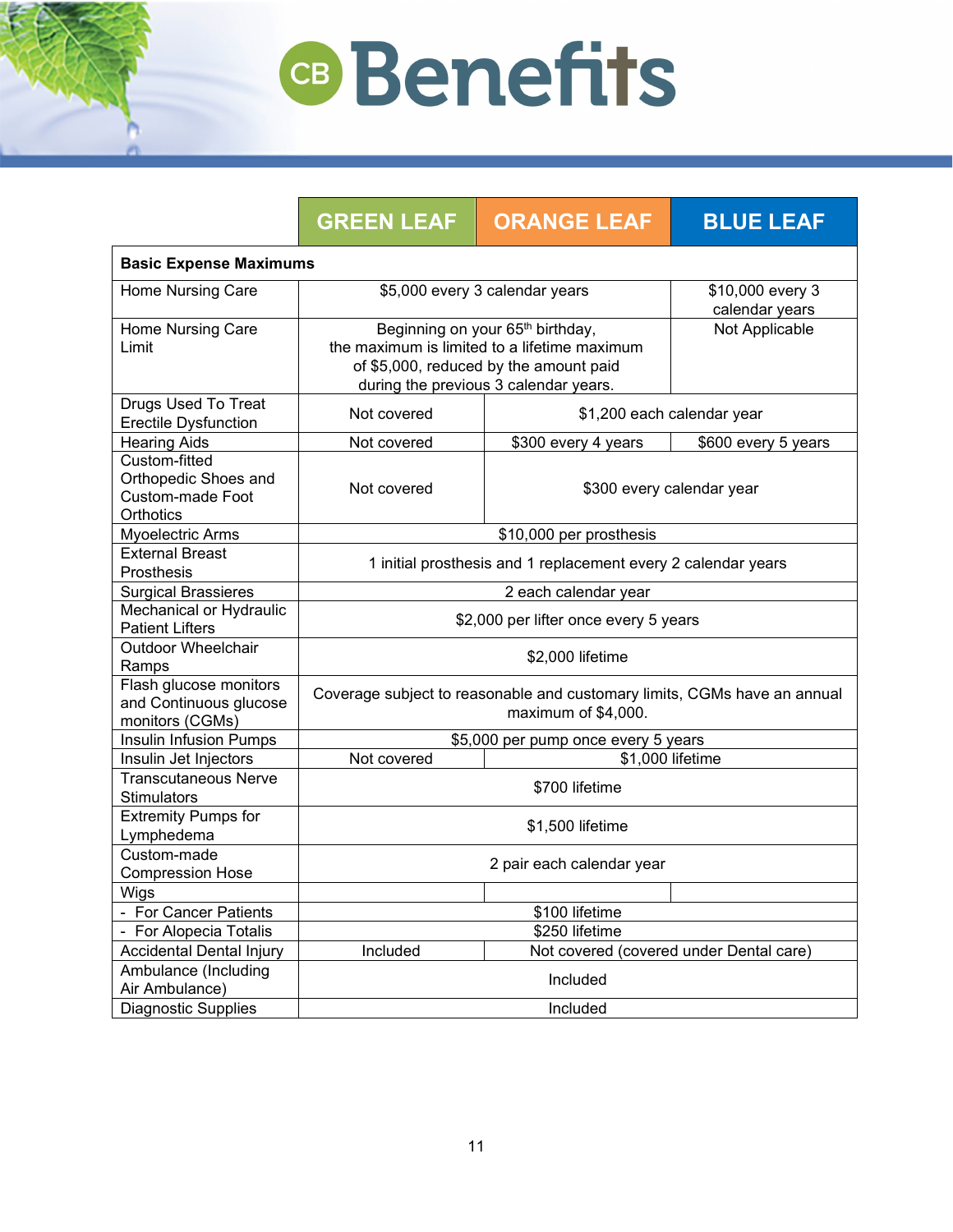|                                                                          | <b>GREEN LEAF</b>           | <b>ORANGE LEAF</b>          | <b>BLUE LEAF</b>            |
|--------------------------------------------------------------------------|-----------------------------|-----------------------------|-----------------------------|
| <b>Paramedical</b><br><b>Expense Maximums</b>                            |                             |                             |                             |
| Acupuncturists                                                           | Not covered                 | \$500 each calendar<br>year | \$750 each calendar<br>year |
| Chiropractors                                                            | \$200 each calendar<br>year | \$500 each calendar<br>year | \$750 each calendar<br>vear |
| Physiotherapists                                                         |                             | \$1,500 each calendar year  |                             |
| Massage Therapists                                                       | \$200 each calendar<br>year | \$500 each calendar<br>year | \$750 each calendar<br>year |
| Naturopaths                                                              | \$200 each calendar<br>year | \$500 each calendar<br>year | \$750 each calendar<br>year |
| Osteopaths                                                               | \$200 each calendar<br>year | \$500 each calendar<br>year | \$750 each calendar<br>year |
| Homeopaths                                                               | Not covered                 | Not covered                 | \$750 each calendar<br>vear |
| Podiatrists                                                              | Not covered                 | \$500 each calendar<br>vear | \$750 each calendar<br>year |
| Psychologists/Social<br><b>Workers</b>                                   | \$200 each calendar<br>year | \$500 each calendar<br>year | \$750 each calendar<br>year |
| <b>Speech Therapists</b>                                                 |                             | \$1,500 each calendar year  |                             |
| <b>Occupational Therapists</b>                                           | Not covered                 | Not covered                 | \$750 each calendar<br>year |
| <b>Vision care</b><br><b>Expense Maximums</b>                            |                             |                             |                             |
| <b>Eye Examinations</b>                                                  | Not covered                 | \$50 every 24 months        | \$90 every 24 months        |
| Glasses, Contact<br>Lenses and Laser Eye<br>Surgery                      |                             |                             |                             |
| - Dependent Children<br>Under Age 18                                     | Not covered                 | \$150 every 12 months       | \$200 every 12 months       |
| - All Others                                                             | Not covered                 | \$150 every 24 months       | \$200 every 24 months       |
| <b>Out-of-Country</b><br><b>Emergency Care</b><br><b>Expense Maximum</b> |                             | \$1,000,000 per emergency   |                             |
| <b>Global Medical</b><br><b>Assistance Expenses</b>                      | Included                    |                             |                             |
|                                                                          |                             |                             |                             |
| <b>Lifetime Healthcare</b><br><b>Maximum</b>                             | Unlimited                   |                             |                             |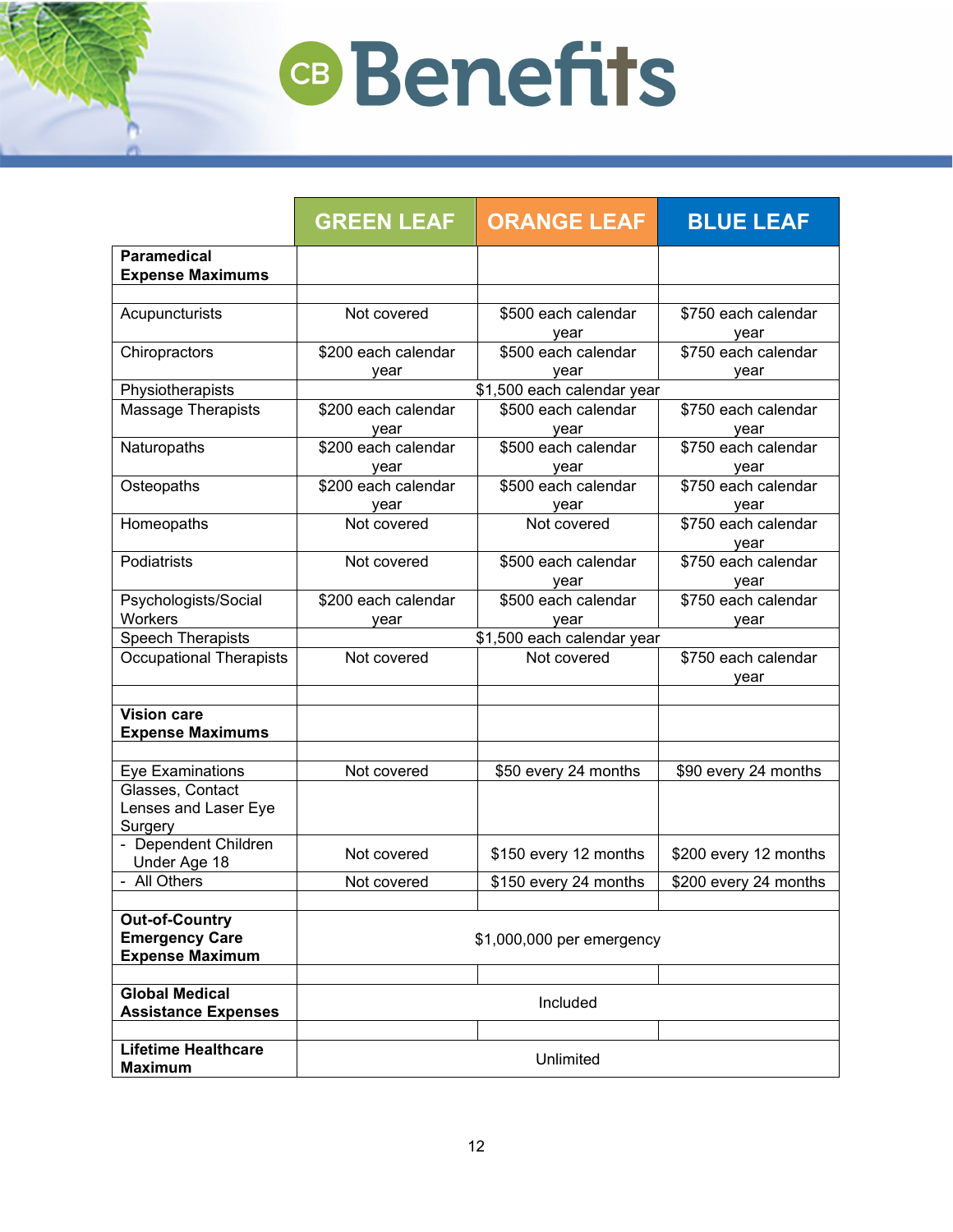|                                                    | <b>GREEN LEAF</b>                                                                 | <b>ORANGE LEAF</b>                                                                                                                                                                                                                                                | <b>BLUE LEAF</b>                                                      |
|----------------------------------------------------|-----------------------------------------------------------------------------------|-------------------------------------------------------------------------------------------------------------------------------------------------------------------------------------------------------------------------------------------------------------------|-----------------------------------------------------------------------|
| <b>Dental Care</b>                                 |                                                                                   |                                                                                                                                                                                                                                                                   |                                                                       |
| <b>Payment Basis</b>                               | Not covered                                                                       | The dental fee guide in effect in your province of<br>residence on the date treatment is rendered.                                                                                                                                                                |                                                                       |
| <b>Deductible</b>                                  | Not covered                                                                       | Nil                                                                                                                                                                                                                                                               |                                                                       |
| <b>Reimbursement Levels</b>                        |                                                                                   |                                                                                                                                                                                                                                                                   |                                                                       |
| <b>Basic Coverage</b><br>Major Coverage            | Not covered<br>Not covered                                                        | 80%<br>Not covered                                                                                                                                                                                                                                                | 90%<br>60%                                                            |
| <b>Orthodontic Coverage</b>                        | Not covered                                                                       | Not covered                                                                                                                                                                                                                                                       | 50%                                                                   |
| <b>Accidental Dental Injury</b><br>Coverage        | Not covered                                                                       | 100%                                                                                                                                                                                                                                                              |                                                                       |
| <b>Plan Maximums</b><br><b>Basic Treatment</b>     | Not covered                                                                       | \$2,000 each calendar<br>year                                                                                                                                                                                                                                     | \$2,000 each calendar<br>year combined with<br><b>Major Treatment</b> |
| <b>Major Treatment</b>                             | Not covered                                                                       | Not covered                                                                                                                                                                                                                                                       | \$2,000 each calendar<br>year combined with<br><b>Basic Treatment</b> |
| <b>Orthodontic Treatment</b>                       | Not covered                                                                       | Not covered                                                                                                                                                                                                                                                       | \$2,000 lifetime                                                      |
| <b>Accidental Dental Injury</b><br>Treatment       | Not covered                                                                       | Unlimited                                                                                                                                                                                                                                                         |                                                                       |
| <b>Recall Examinations</b>                         | Not covered                                                                       | Once every 12 months for adults, once every 6<br>months for eligible children.                                                                                                                                                                                    |                                                                       |
|                                                    |                                                                                   | <b>Health Care Spending Account</b>                                                                                                                                                                                                                               |                                                                       |
| You Only                                           | \$500                                                                             | \$250                                                                                                                                                                                                                                                             | Not included                                                          |
| You + 1 Dependent                                  | \$1,000                                                                           | \$500                                                                                                                                                                                                                                                             | Not included                                                          |
| You + 2 or More<br>Dependents                      | \$1,600                                                                           | \$700                                                                                                                                                                                                                                                             | Not included                                                          |
|                                                    |                                                                                   | <b>Optional Critical Illness Insurance</b>                                                                                                                                                                                                                        |                                                                       |
| <b>Member Optional</b><br><b>Critical Illness</b>  | Units of \$5,000, to a<br>maximum of \$150,000<br>(minimum benefit of<br>\$10,000 | Your benefit amount reduces by 50% at your<br>age 65, to a maximum of \$50,000 (minimum<br>benefit of \$10,000), and terminates at the<br>earliest of age 70, your retirement, or your<br>Critical Illness benefit is paid out.                                   |                                                                       |
| <b>Spousal Optional</b><br><b>Critical Illness</b> | Units of \$5,000, to a<br>maximum of \$150,000<br>(minimum benefit of<br>\$10,000 | Your spouse's benefit amount reduces by<br>50% at your spouse's age 65, to a maximum<br>of \$50,000 (minimum benefit of \$10,000),<br>and terminates at the earliest of your age 70,<br>your retirement, or your Spousal Critical<br>Illness benefit is paid out. |                                                                       |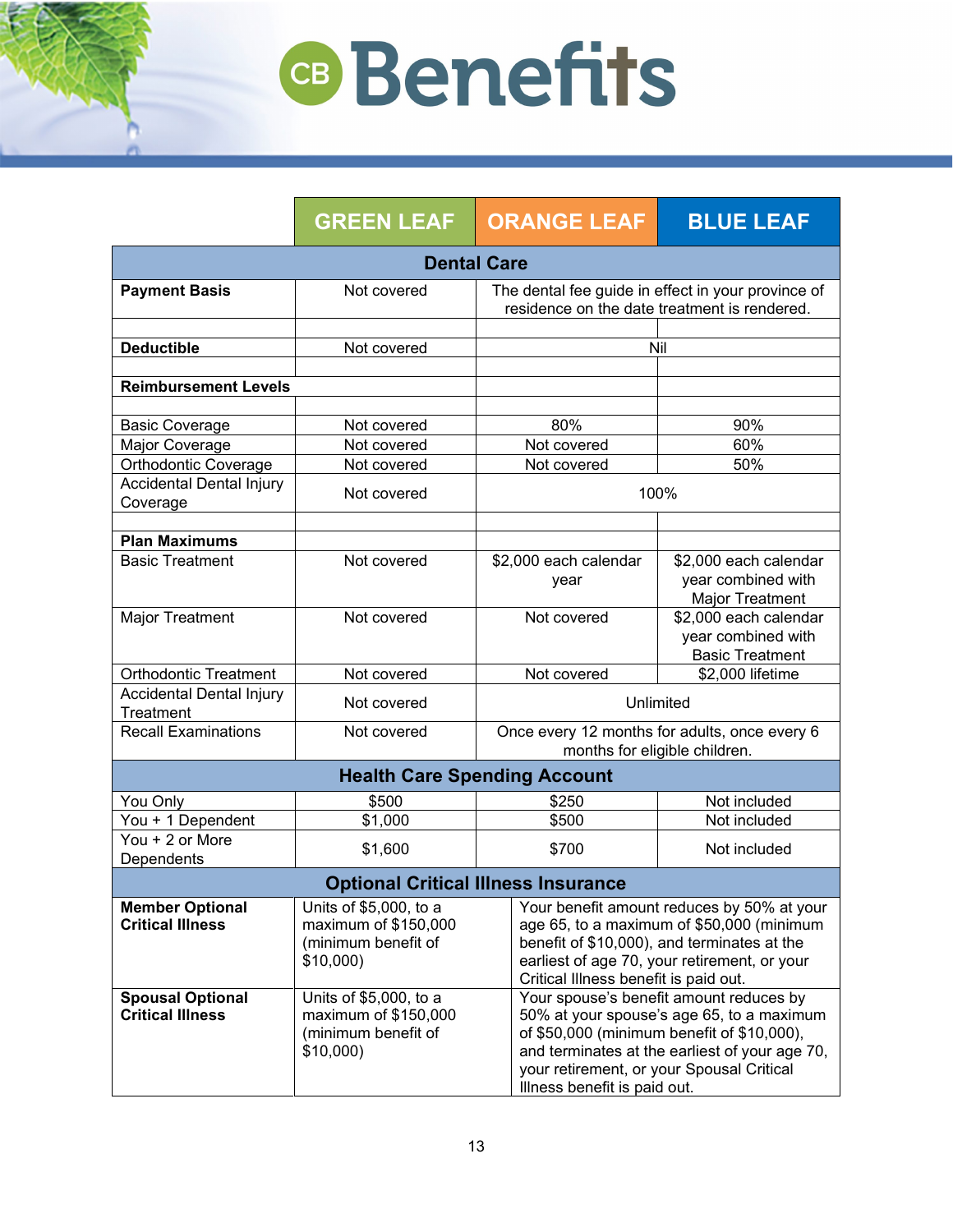## **DEFINITIONS**

<span id="page-12-0"></span>The following definitions apply throughout this group benefit plan unless a term is defined differently within a specific coverage for the purposes of that coverage.

**ACTIVELY AT WORK** means you are not disabled according to the definition of disability under this policy's long term disability income benefit, and be either (a) actually working at the employer's place of business or a place where the employer's business requires you to work, or (b) absent due to vacation, weekends, statutory holidays, or shift variances.

**ACTIVE EMPLOYEES** means those who are permanently employed and work a minimum of 20 hours per week.

**BENEFITS** means any amounts which become payable under a coverage.

**CALENDAR YEAR** means January 1 through December 31.

**CONTRACT** means Group Insurance Policy No. 156241 or No. 156243.

**CONTRACTHOLDER** means Canadian Baptist Ministries in its capacity as the Policyholder of Group Insurance Policy Nos. 156241 and 156243.

**DEDUCTIBLE** is the amount of eligible charges shown in the Benefit Summary which must be paid by or on behalf of a covered person in any calendar year before reimbursement will be made under a coverage. There is no deductible under this plan.

**DEPENDENT CHILD** means your unmarried children under age 22 or under age 25 if they are full-time students. For Quebec residents, full-time students are covered for prescription drug benefits until age 26.

- Children under age 22 are not covered if they are working more than 30 hours a week, unless they are full-time students.
- Children who are incapable of supporting themselves because of physical or mental disorder are covered without age limit if the disorder begins before they turn 22 or while they are students under 25, and the disorder has been continuous since that time.

**ELIGIBLE DEPENDENT** means your spouse and dependent children.

**EMPLOYER** means the Contractholder and any of its affiliated or associated employers and churches as defined by the Contractholder which have been approved by Canada Life for inclusion under the contract.

**MEMBER/PLAN MEMBER** is an employee participating in this group insurance plan.

**PHYSICIAN** means a person, other than an insured or a member of the insured's family, who is a licensed medical doctor in the province where the medical care is received and who gives medical care within the scope of that license.

**PROVINCE or PROVINCIAL** refers to any province or territory of Canada.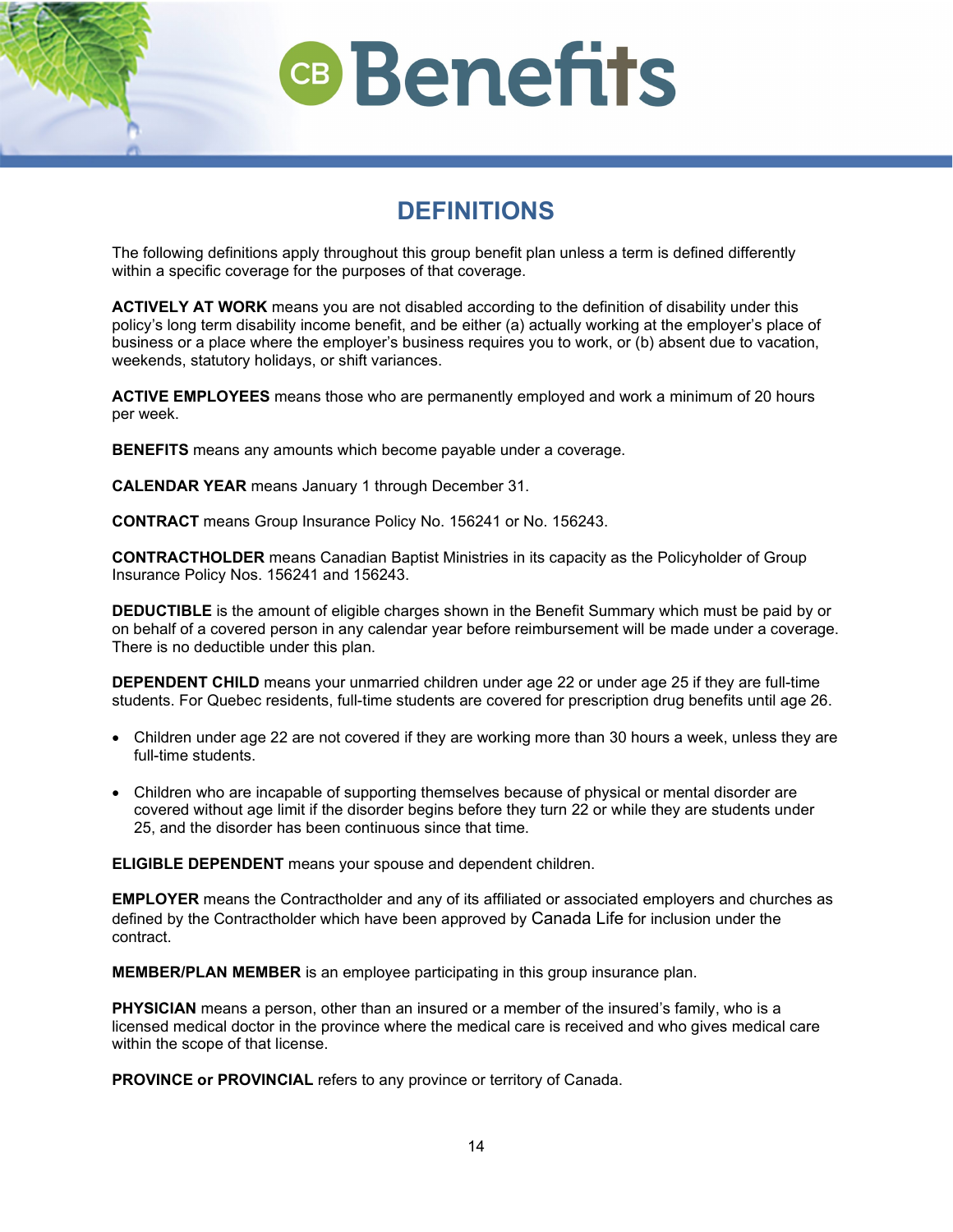**REIMBURSEMENT LEVEL** is the percentage of eligible charges shown in the Benefit Summary, which will be reimbursed under a coverage after satisfaction of the deductible.

**SICKNESS** means disease or illness.

**SPOUSE** means your legal, common-law or former spouse.

- A common-law spouse is a person who has been living with you in a conjugal relation for at least 36 months, or if you are a Quebec resident, until the earlier birth or adoption of a child of the relationship.
- A former spouse means your divorced or ex-common-law spouse for whom insurance protection for some of the benefits available under the employer's benefit program is mandated by court order.

**YOU** refers to the employee of the employer as shown in the covered classes on the **You Should Know** page.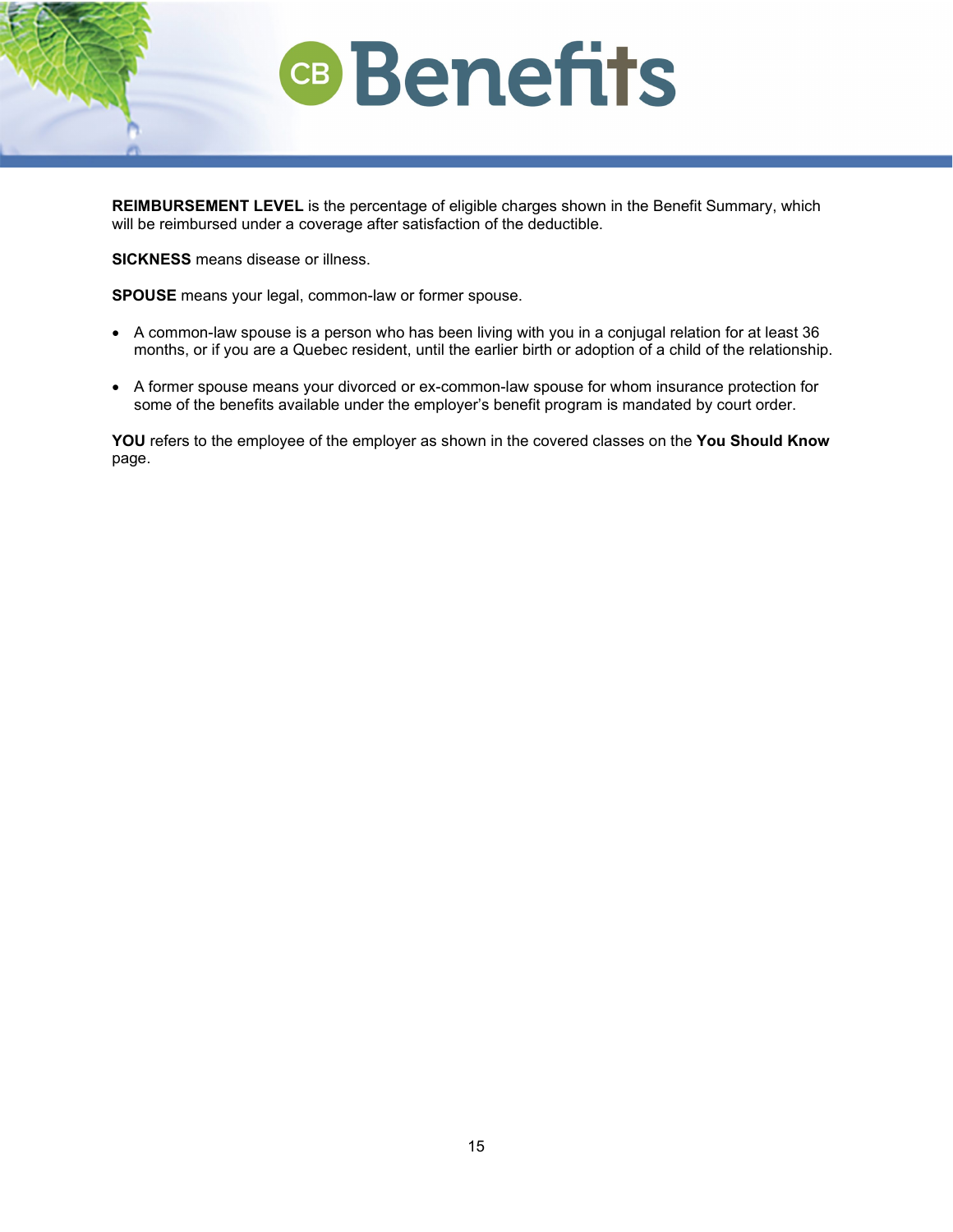## **ABOUT YOUR FLEX PLAN**

<span id="page-14-0"></span>• Option changes and changes in amounts of optional life insurance take effect on the enrolment date coinciding with or next following the date the application for the change is made, unless the change results from a change in family status. If it does, the option change will take effect on the date the application for the change is made, as long as it is made within 31 days of the status change. Otherwise, the change will not take effect until the following re-enrolment date.

For all increases in optional life insurance (whether as a result of a family status change or otherwise), you must provide proof of insurability and your application for the increase must be approved by Canada Life.

- **Re-enrolment occurs every 2 years** (typically in even years, for example 2022, 2024, etc.): You can move up or down to any option on any re-enrolment date. This restriction is waived if the change is due to a family status change.
- **Life events:** If you experience a change in family status during a plan year that affects your coverage needs, you may make changes to your benefit options that directly relate to your status change without waiting for the next re-enrolment period. Any of the following is considered a change in family status:
	- acquiring your first dependent (spouse or child);
	- acquiring a spouse if you have child coverage only;
	- acquiring your first child (birth, adoption or step-child) if you have spouse coverage only;
	- involuntary loss of similar coverage through your spouse's group benefit program (for example, because of a change in your spouse's employment status);
	- death of your spouse or only child;
	- your spouse or only child ceasing to qualify for coverage (for example, through divorce or your child's attainment of a limiting age – see Dependent Coverage in this booklet).

**Note:** See your plan administrator for details **no later than 31 days after a change in family status occurs.** Certain conditions apply.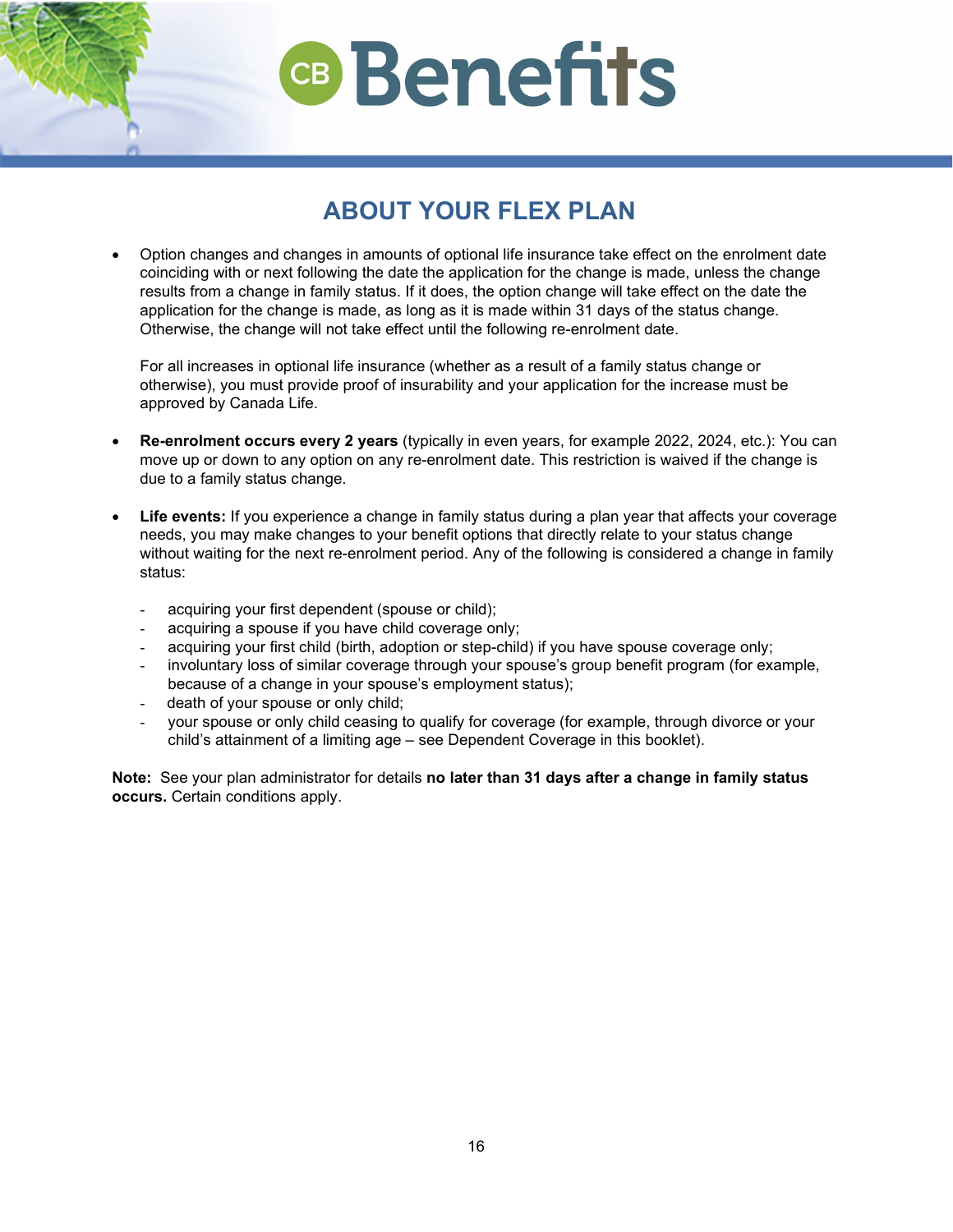<span id="page-15-0"></span>**COMMENCEMENT AND TERMINATION OF COVERAGE**

**CB** Benefits

You are eligible to participate in the plan when you have completed your Waiting Period as outlined on the **You Should Know** page.

• You must be actively at work when coverage takes effect, otherwise the coverage will not be effective until you return to work.

Increases in your benefits while you are covered by this plan will not become effective unless you are actively at work.

• Temporary and seasonal employees may not join the plan.

Your coverage terminates when your employment ends, you are no longer eligible, you stop paying the required premiums, or the policy terminates, whichever is earliest.

- Your dependents' coverage terminates when your insurance terminates or your dependent no longer qualifies, whichever is earlier.
- When your coverage terminates, you may be entitled to an extension of benefits under the plan. Your plan administrator will provide you with details.

#### **SURVIVOR BENEFITS**

If you die while your coverage is still in force, the health and dental benefits for your dependents will be continued for a period of 2 years or until they no longer qualify, whichever happens first. Your spouse will no longer qualify when he/she:

- reaches age 65;
- remarries; or
- attains other coverage.

For the end of the qualification period for a dependent child, please refer to the DEPENDENT CHILD definition.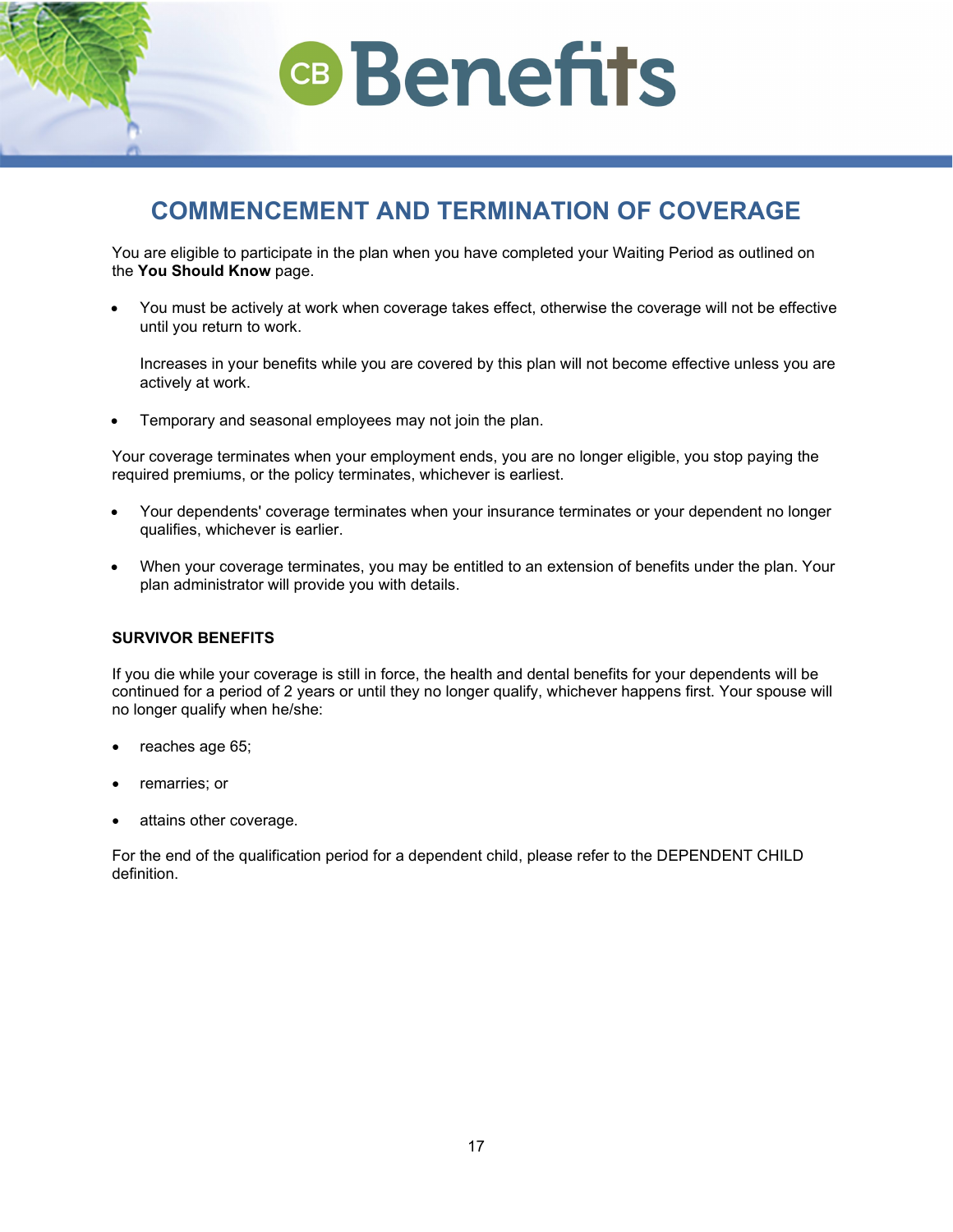## **WHEN YOU HAVE A CLAIM**

## <span id="page-16-0"></span>**MEMBER BASIC OR OPTIONAL LIFE INSURANCE**

To submit a Member Basic or Optional Life Insurance claim, your beneficiary must complete the Life Claim form which is available from your plan administrator. Documents necessary to submit with the form are listed on the form.

To submit a claim for the Waiver of Premium benefit, you must complete a Waiver of Premium claim form which is available from your plan administrator. Your attending physician must also complete a portion of this form. A completed claim form must be submitted within 6 months from the end of the qualifying period.

## **CRITICAL ILLNESS**

To claim benefits, obtain a claim form at *[My Canada Life at Work](https://my.canadalife.com/sign-in)*. Complete it and return it to the address shown on the form. Claims should be submitted as soon as possible, but no later than 3 months after the end of the benefit payment waiting period or 3 months after the plan terminates, whichever is earlier.

## **LONG TERM DISABILITY**

Obtain an Employee Claim Submission Guide (form M4307B) from your employer and follow the guide's instructions. Return the completed form to your employer as soon as possible, but no later than 6 months after proof of your claim has been requested.

### **HEALTHCARE**

**Claims for expenses incurred in Canada**, for paramedical services and vision care, may be submitted online. To use this online service, you will need to be registered for *[My Canada Life at Work,](https://my.canadalife.com/sign-in)* and signed up for direct deposit of claim payments. For online claim submissions, your Explanation of Benefits will only be available online.

Claims must be submitted to Canada Life as soon as possible, but no later than 15 months after you incur the expense.

You must retain your receipt for 12 months from the date you submit your claim to Canada Life as a record of the transaction, and you must submit it to Canada Life on request.

For all other Healthcare claims, access *[My Canada Life at Work](https://my.canadalife.com/sign-in)* to get a personalized claim form or obtain form M635D from your employer. Complete this form making sure it shows all required information.

Attach your receipts to the claim form and return it to the Canada Life Benefit Payment Office as soon as possible, but no later than 15 months after you incur the expense.

**For drug claims**, your employer will provide you with a prescription drug identification card. Present your card to the pharmacist with your prescription.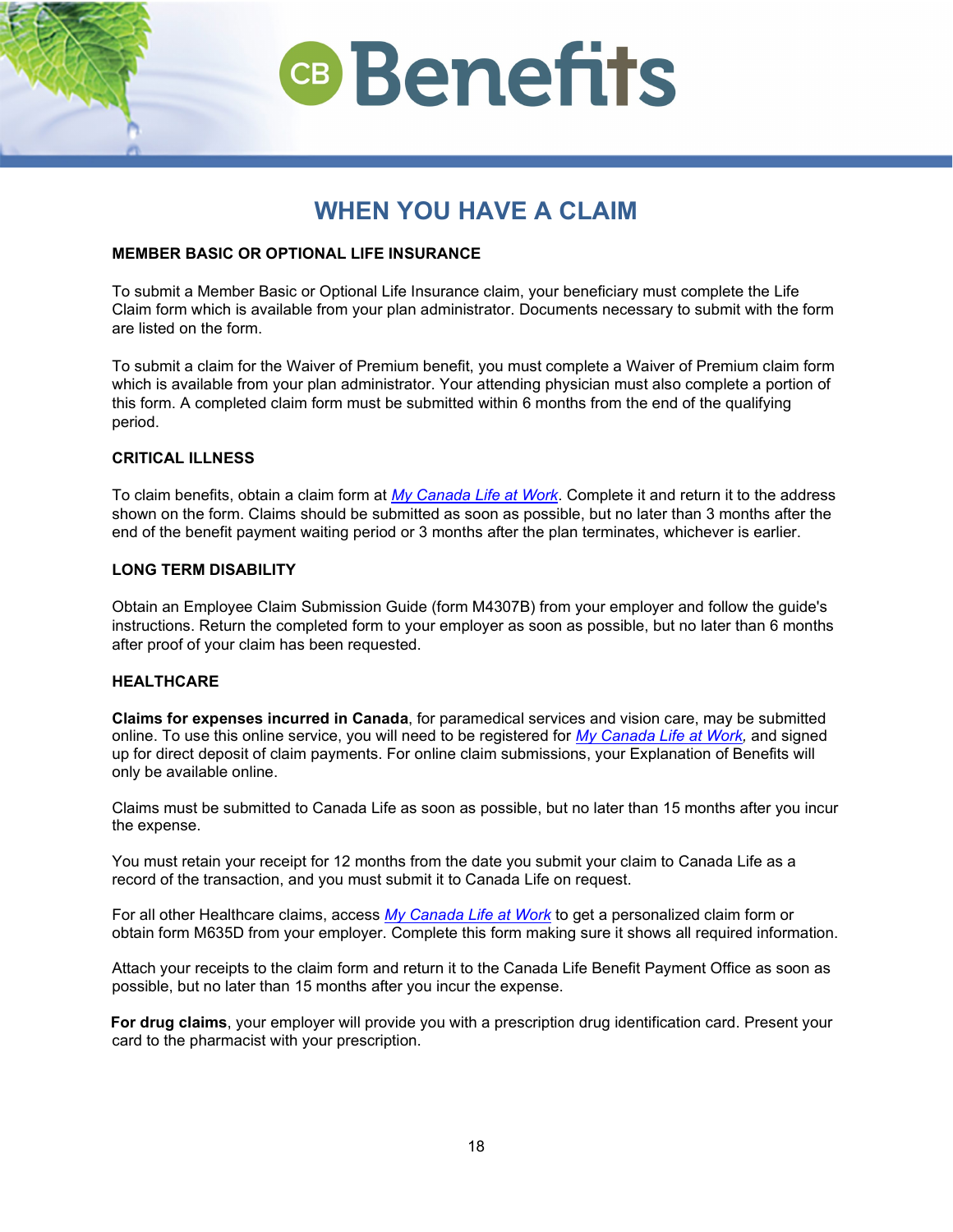Before your prescription is filled, an Assure Claims check will be done. Assure Claims is a series of seven checks that are electronically done on your drug claim history for increased safety and compliance monitoring. This has been designed to improve the health and quality of life for you and your dependents. Checks done include drug interaction, therapeutic duplication and duration of therapy, allowing the pharmacist to assess and take action, if needed, prior to the drug being dispensed. Depending on the outcome of the checks, the pharmacist may refuse to dispense the prescribed drug.

When your coverage ends, return your direct pay drug identification card to your employer.

**Claims for out-of-country expenses** (other than those for Global Medical Assistance expenses) should be submitted to Canada Life as soon as possible after the expense is incurred. It is very important that you send your claims to the Canada Life Out-of-Country Claims Department immediately as your Provincial Medical Plan has very strict time limitations.

Access *[My Canada Life at Work](https://my.canadalife.com/sign-in)* to obtain a personalized claim form or obtain form M5432 (Statement of Claim Out-of-Country Expenses form) from your employer. Unless you are a resident of the Territories you must also obtain the Government Assignment form, and residents of British Columbia, Quebec and Newfoundland & Labrador must also obtain the Special Government Claim form. The Canada Life Out-of-Country Claims Department will forward the appropriate government forms to your attention when required.

If you are a resident of the Territories, you must submit your out-of-country claims to your territorial government for processing before submitting the claim to Canada Life. When you receive your Explanation of Benefits back from the territory, please send the following to the Canada Life Out-of-Country Claims Department (be sure to keep copies for your own records):

- a copy of the payment from your territory,
- a completed Statement of Claim Out-of-Country Expenses form (form M5432),
- all required information,
- copies of all original receipts.

Residents of the provinces should complete all applicable forms, making sure all required information is included. Attach all original receipts and forward the claim to the Canada Life Out-of-Country Claims Department. Be sure to keep a copy for your own records. The plan will pay all eligible claims including your Provincial Medical Plan portion. Your Provincial Medical Plan will then reimburse the plan for the government's share of the expenses.

Out-of-country claims must be submitted within a certain time period that varies by province. For the claims submission period applicable in your province or territory, or for any other questions or for assistance in completing any of the forms, please contact Canada Life's Out-of-Country Claims Department at 1-800-957-9777.

## **DENTAL CARE**

Claims for expenses incurred in Canada may be submitted online. Access *[My Canada Life at Work](https://my.canadalife.com/sign-in)* to obtain a personalized claim form or obtain form M445D from your employer and have your dental service provider complete the form. The completed claim form will contain the information necessary to enter the claim online. To use the online service, you will need to be registered for *[My Canada Life at Work](https://my.canadalife.com/sign-in)* and signed up for direct deposit of claim payments. For online claim submissions, your Explanation of Benefits will only be available online.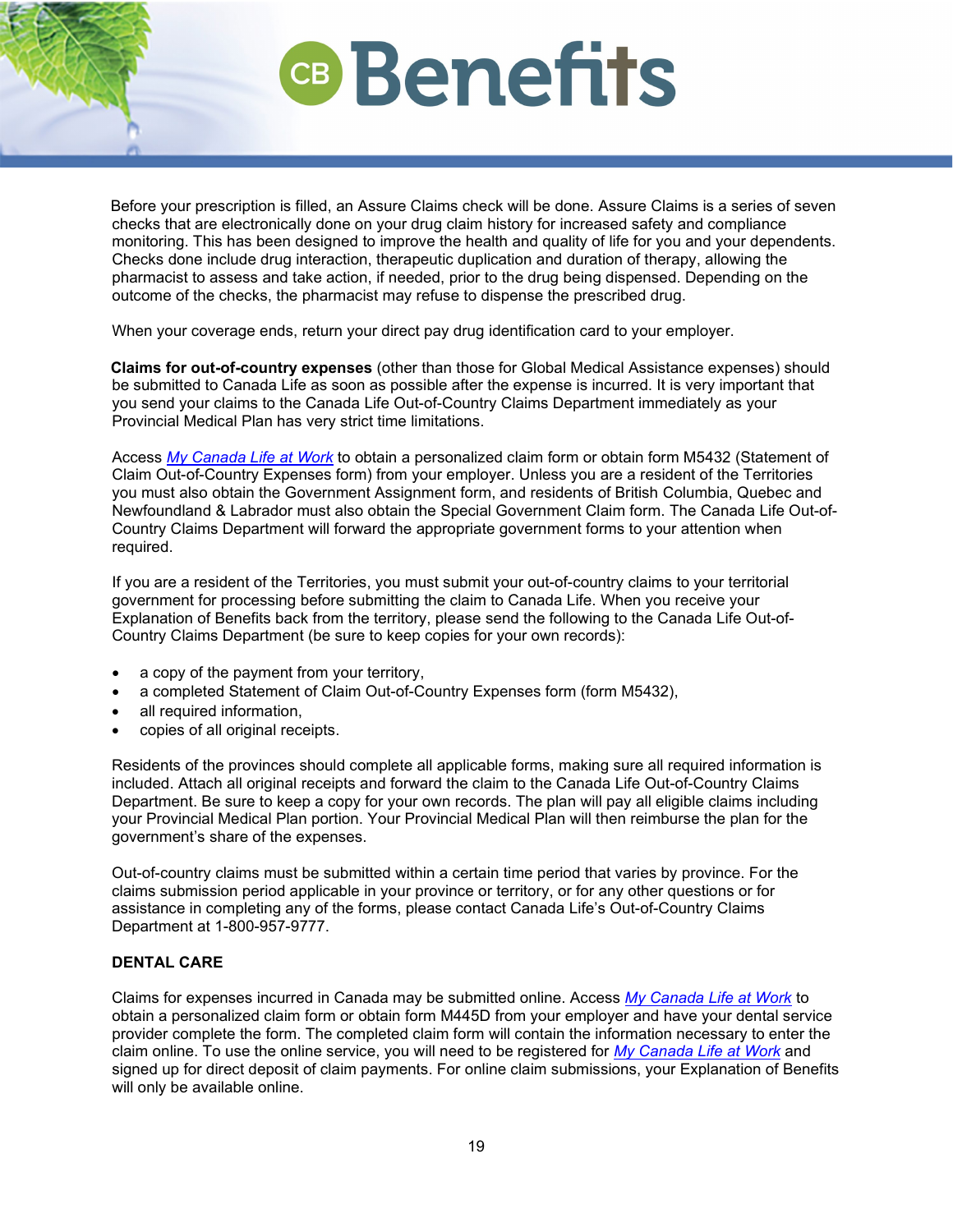Claims must be submitted to Canada Life as soon as possible, but no later than 15 months after the dental treatment. You must retain your receipt for 12 months from the date you submit your claim to Canada Life as a record of the transaction, and you must submit it to Canada Life on request.

For all other Dental care claims, access *[My Canada Life at Work](https://my.canadalife.com/sign-in)* to obtain a personalized claim form or obtain form M445D from your employer. Have your dental service provider complete the form and return it to the Canada Life Benefit Payment Office as soon as possible, but no later than 15 months after the dental treatment.

## **HEALTH CARE SPENDING ACCOUNT**

The HCSA will reimburse you for the balance of the expense remaining after all other insurance plans have paid out. You must first submit all claims to any government and private insurance plans under which you or any eligible dependents are covered. Once you have received reimbursement for the expense from all other plans, you may submit a claim against the HCSA.

Any claim against the HCSA must be submitted on a claim form. For dental claims, use form M5429A or form M445D (HCSA), and for all other claims, use form M5431A or form M635D (HCSA).

Claims against the HCSA must be submitted to the Canada Life Benefit Payment Office before the earliest of the following:

- 31 days after the end of the year in which the expenses are incurred;
- the date the HCSA contract terminates, if it terminates because your employer fails to make a required payment;
- 31 days after the date the HCSA contract terminates, if it terminates for any other reason.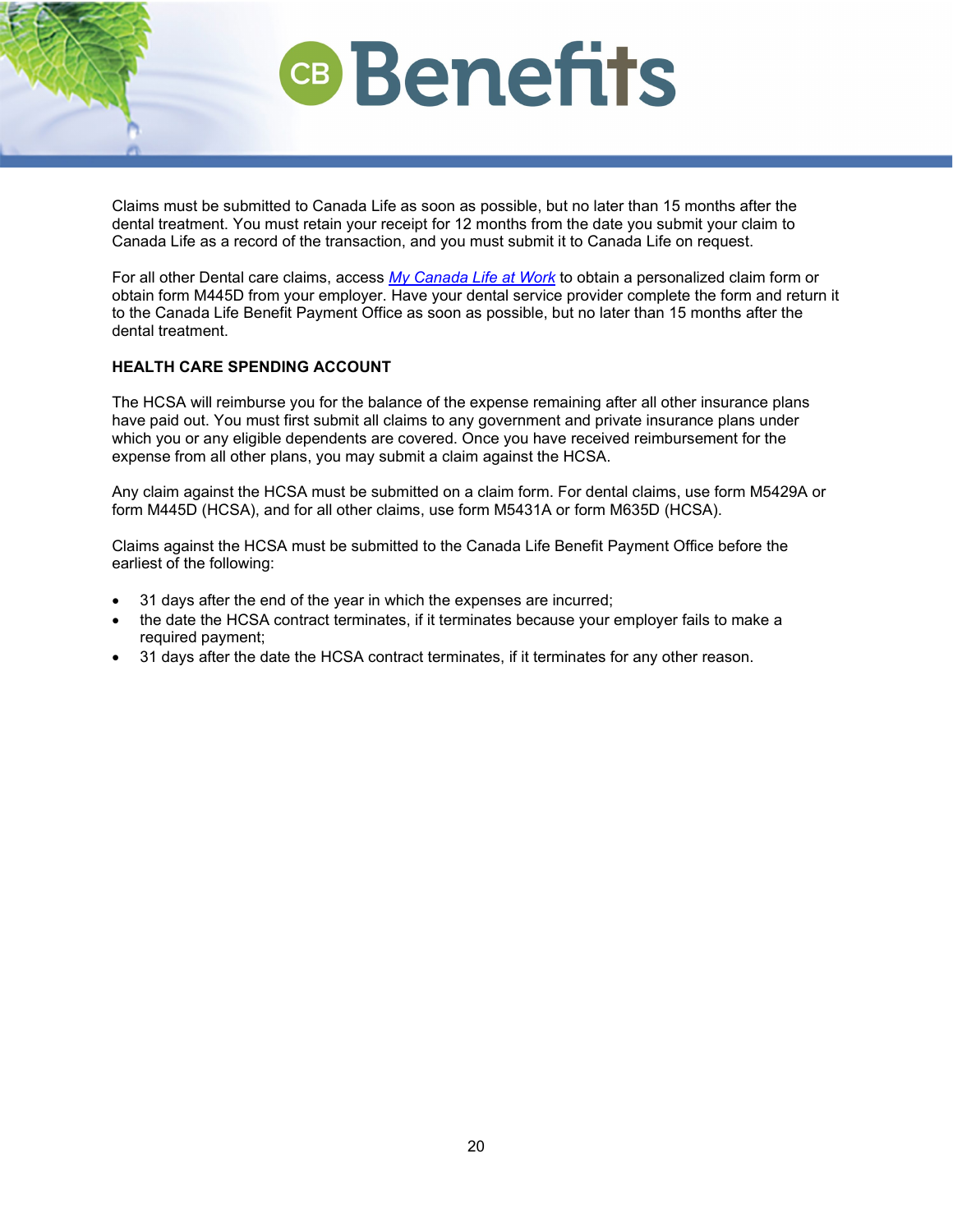

## **GENERAL INFORMATION**

#### <span id="page-19-0"></span>**CLAIM RULES**

#### **PROOF OF LOSS**

The time limits for submitting proof of loss under a coverage are described in the applicable coverage description page.

Failure to furnish any such proof within the time required will not invalidate or reduce any such claim if it was not reasonably possible to give proof within such time, provided such proof is furnished as soon as reasonably possible.

### **PHYSICAL EXAMINATION**

Canada Life, at its own expense, will have the right and opportunity to have any covered person, whose injury, sickness or treatment is the basis of a claim, examined by a physician or dentist designated by Canada Life when and as often as it may reasonably be required during the period of a claim under the contract.

#### **LEGAL ACTION**

No action at law or in equity will be brought to recover under the contract prior to the expiration of 60 days after written proof of loss has been furnished in accordance with requirements of the contract.

### **OVERPAYMENT OF BENEFITS**

Nothing in this group benefit plan will prevent Canada Life from recovering any overpayment of benefits from the person or organization to whom such payment has been made, irrespective of the cause of such overpayment.

### **COORDINATING COVERAGE GUIDELINES FOR OUT-OF-COUNTRY/PROVINCE HEALTHCARE EXPENSES**

If a person who is covered under the contract for global medical assistance coverage or for expenses resulting from emergency healthcare provided outside Canada or outside the province of residence under the extended healthcare covered is also covered under another plan or plans\* which provides similar coverage, any claim will be coordinated with the other plan(s) in accordance with the coordinating coverage guidelines for out-of-country/province healthcare expenses as outlined by the Canadian Life and Health Insurance Association Inc.

\*The "other plans" may include employment-related group contracts, individual or group travel or health policies, credit card coverages or any other private insurance source.

## **COORDINATION OF BENEFITS**

Healthcare and Dental care benefits are coordinated when other similar coverage is available.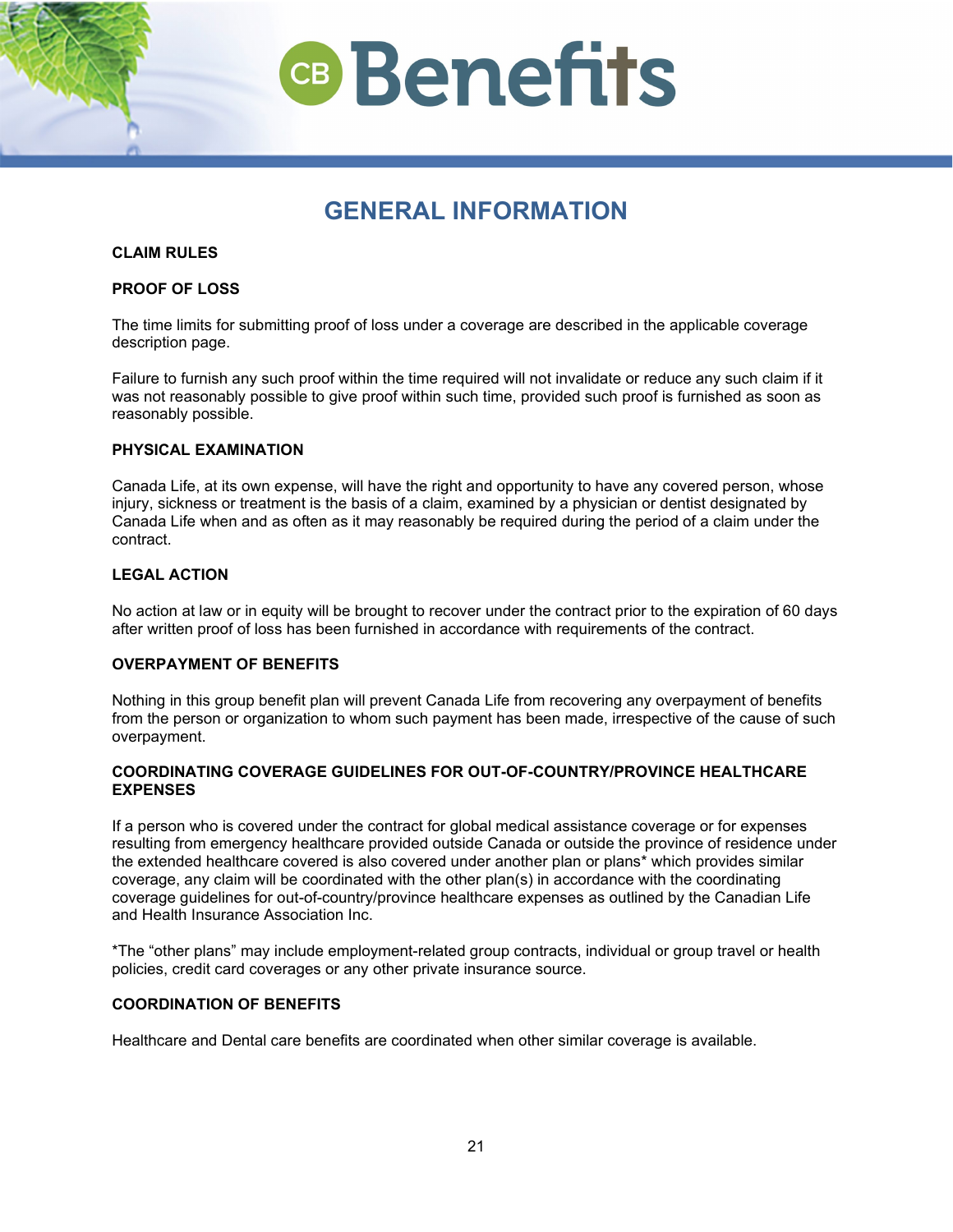### **Government Plans**

When reimbursement is available under a government plan, each covered expense is reduced by the amount payable under that plan. The reduced covered expense is then considered to be the covered expense under all other coordination provisions. It is subject to any applicable deductible, reimbursement level, and maximum under this plan.

Government plans are plans that are legislated, funded, or administered by a government. Group plans for government employees are not included.

## **Group Plans**

The amount payable is reduced when this plan is secondary to another group plan. The reduction is the amount by which total payments under all group plans would exceed eligible expenses. An eligible expense is that portion of a customary charge for reasonable treatment for which overage is provided under this plan.

When payments are reduced, each benefit is reduced proportionately. Only the reduced benefit amount is applied to any payment maximum.

Group plans are plans that are available only to members of particular groups and not to the general public. Student accident plans are not considered group plans.

A secondary plan is one that determines its benefits under another plan.

### **Employee Coverage**

A plan determines its benefits first if it covers the person as an employee. If you are covered as an employee under more than one plan, the plans are prioritized in the following order:

- 1. the plan covering you as an active, full-time employee;
- 2. the plan covering you as an active, part-time employee;
- 3. the plan covering you as a retiree.

### **Dependent Coverage**

A plan is secondary if it covers the person as a dependent. If the person is covered as a dependent of more than one person, the plans are prioritized in the following order:

- 1. the plan covering the person as a dependent spouse;
- 2. the plan covering the person as a dependent child of the parent with the earlier birthday in the calendar year;
- 3. the plan covering the person as a dependent child of the parent whose first name begins with the earlier letter in the alphabet, if both parents have the same birthday.

If the parents are separated or divorced, the plans under which benefits for the child are determined are prioritized in the following order:

- 1. the plan of the parent with custody of the child;
- 2. the plan of the spouse of the parent with custody of the child;
- 3. the plan of the parent without custody of the child;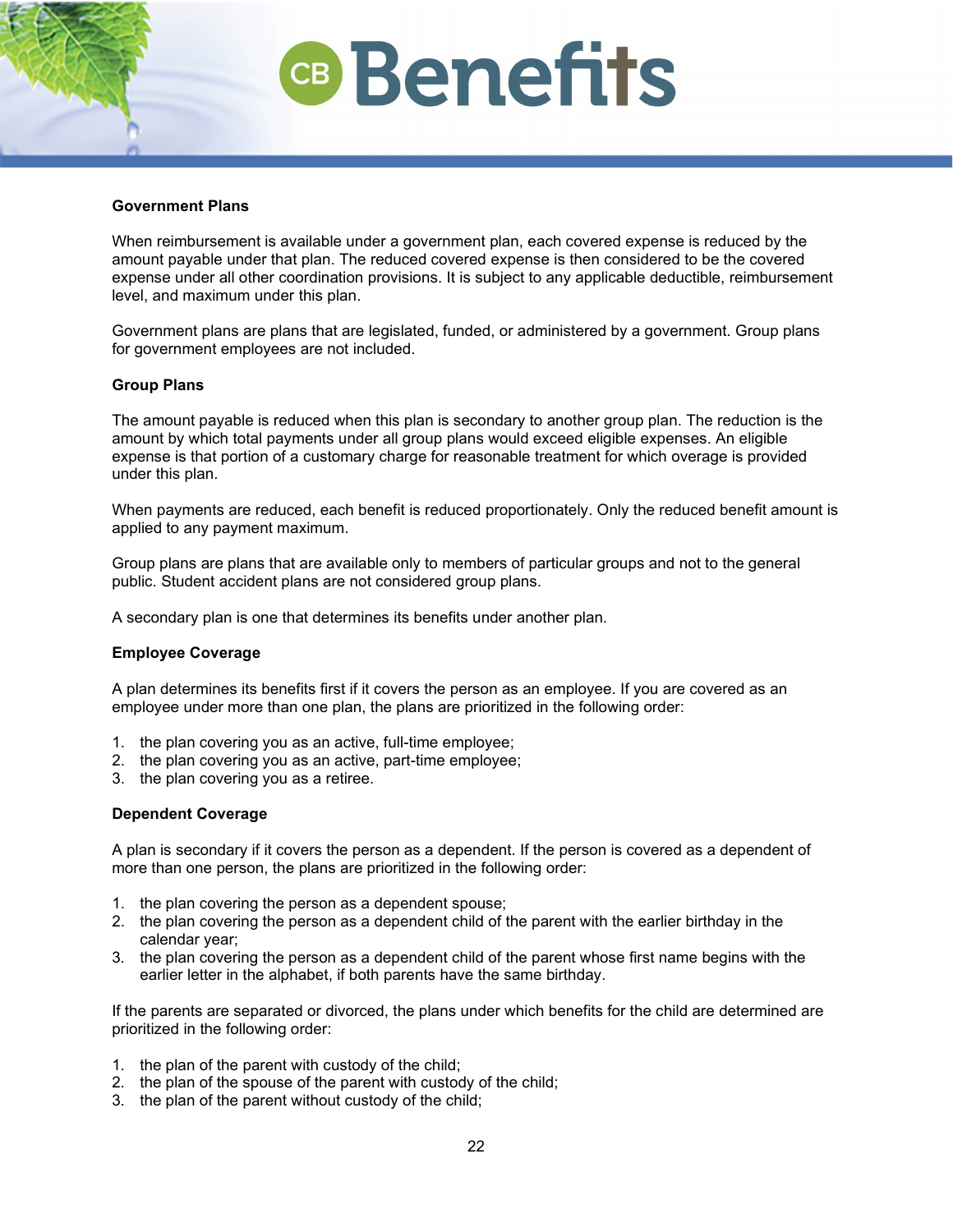

4. the plan of the spouse of the parent without custody of the child.

### **Dental Accidents**

In the case of dental accidents, dental plans are secondary to health plans with dental accident coverage.

#### **Benefits Paid Under Another Plan**

If benefits have already been paid under another group plan, this plan is automatically secondary.

### **Prorated Benefits**

If these rules do not establish an order of benefit determination or another plan has different rules, benefits will be prorated between plans in proportion to the amounts available before coordination.

### **Coordination With This Plan**

Coordination of benefits will also take place within this plan if:

- 1. a person is covered as both an employee and a dependent under this plan, or
- <span id="page-21-0"></span>2. a person is covered as a dependent of two employees under this plan.

## **BENEFICIARY DESIGNATION**

You may make, alter, or revoke a designation of beneficiary as permitted by law. You should review any beneficiary designation made under this policy from time to time to ensure that it reflects your current intentions. You may change the designation by completing a form available from your employer.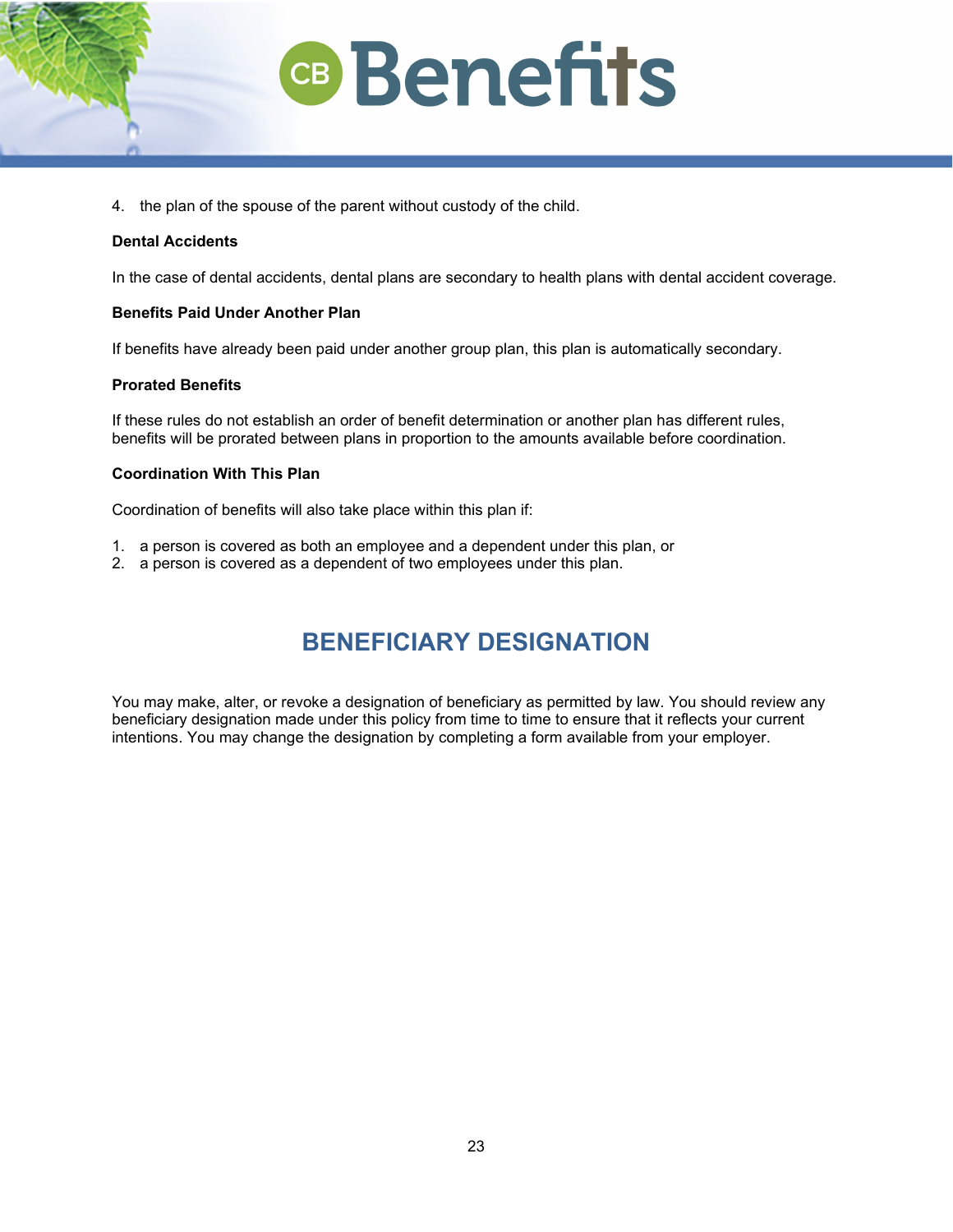## **MEMBER BASIC LIFE INSURANCE**

<span id="page-22-0"></span>On your death, Canada Life will pay your life insurance benefits to your named beneficiary. If you have not named a beneficiary or there is no surviving beneficiary at the time of your death, payment will be made to your estate. Your employer will explain the claim requirements to your beneficiary.

## **WAIVER OF PREMIUM**

You are entitled to waiver of premium benefits until you reach age 70 as long as you satisfy the disability definition under the Long Term Disability plan.

## **TERMINATION OF WAIVER OF PREMIUM**

Your Waiver of Premium will cease on the earliest of:

- the date you no longer are receiving LTD benefits,
- the date of your 70<sup>th</sup> birthday, or
- the date of your death.

## **RECURRENT DISABILITY**

After the waiting period, separate periods of disability arising from the same disease or injury are considered to be one period of disability unless they are separated by at least 6 months.

### **CONVERSION PRIVILEGE**

If any or all of your insurance terminates on or before your  $70<sup>th</sup>$  birthday, you may be eligible to apply for an individual conversion policy without providing proof of your insurability. You must apply and pay the first premium no later than 31 days after your group insurance terminates. See your plan administrator for details. If you die during the 31-day period, the amount of member life insurance available for conversion will be paid to your beneficiary or estate, even if you didn't apply for conversion.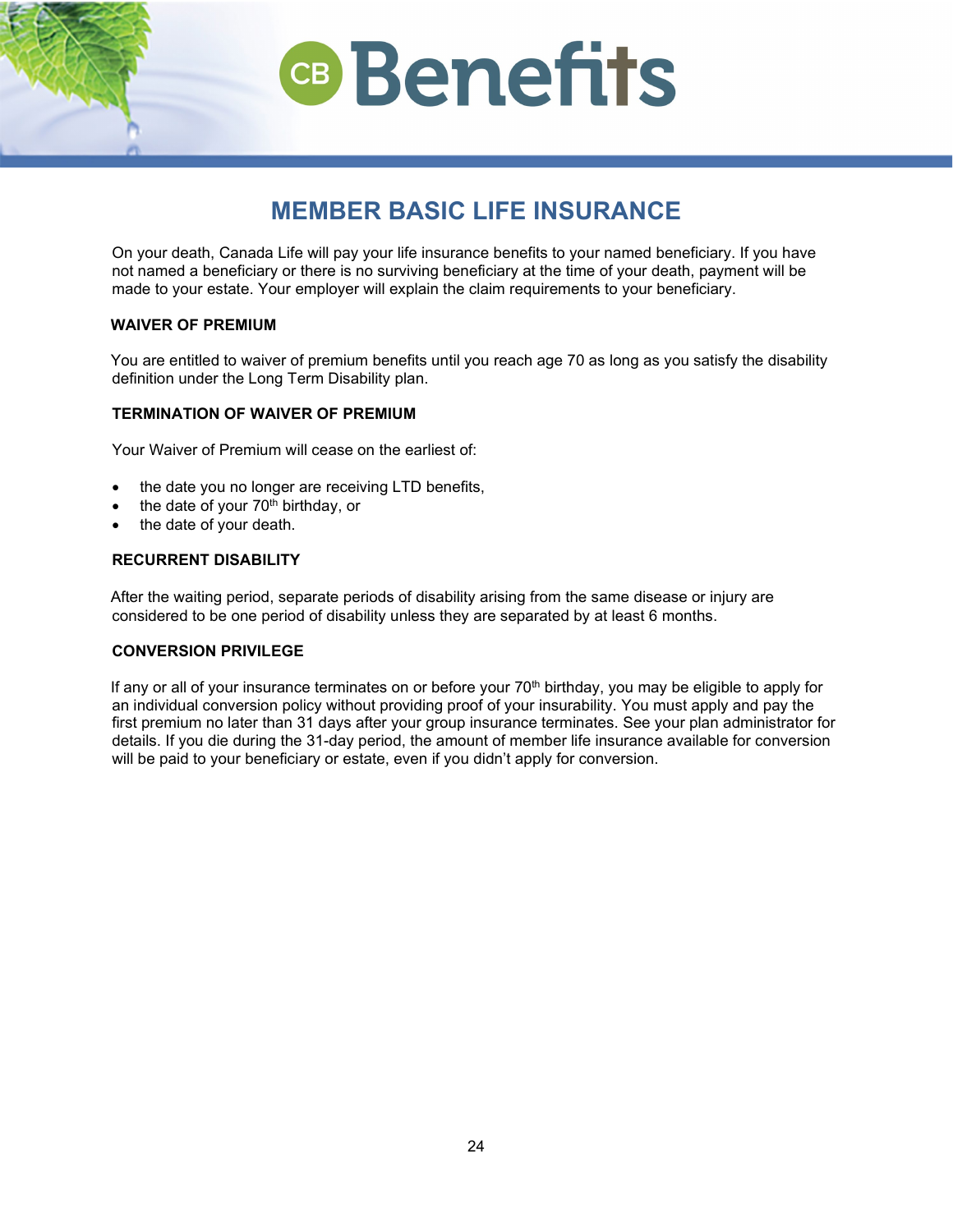## **DEPENDENT BASIC LIFE INSURANCE**

<span id="page-23-0"></span>If one of your dependents dies, Canada Life will pay you the dependent life insurance benefit according to the plan you select as described in the **Summary of Coverages – Canada Life**. Your employer will explain the claim requirements.

• Your dependent life insurance terminates when you reach age 70 or when you no longer have eligible dependents, whichever comes first.

## **WAIVER OF PREMIUM**

If you are disabled and the premiums for your Member basic life insurance are waived, your dependent life insurance will also continue without premium payment until your own coverage terminates or your dependents no longer qualify.

## **CONVERSION PRIVILEGE**

If your spouse's insurance terminates on or before his or her 70<sup>th</sup> birthday, he or she may be eligible for an individual conversion policy without providing proof of insurability. You or your spouse must apply and pay the first premium no later than 31 days after the group insurance terminates. See your plan administrator for details.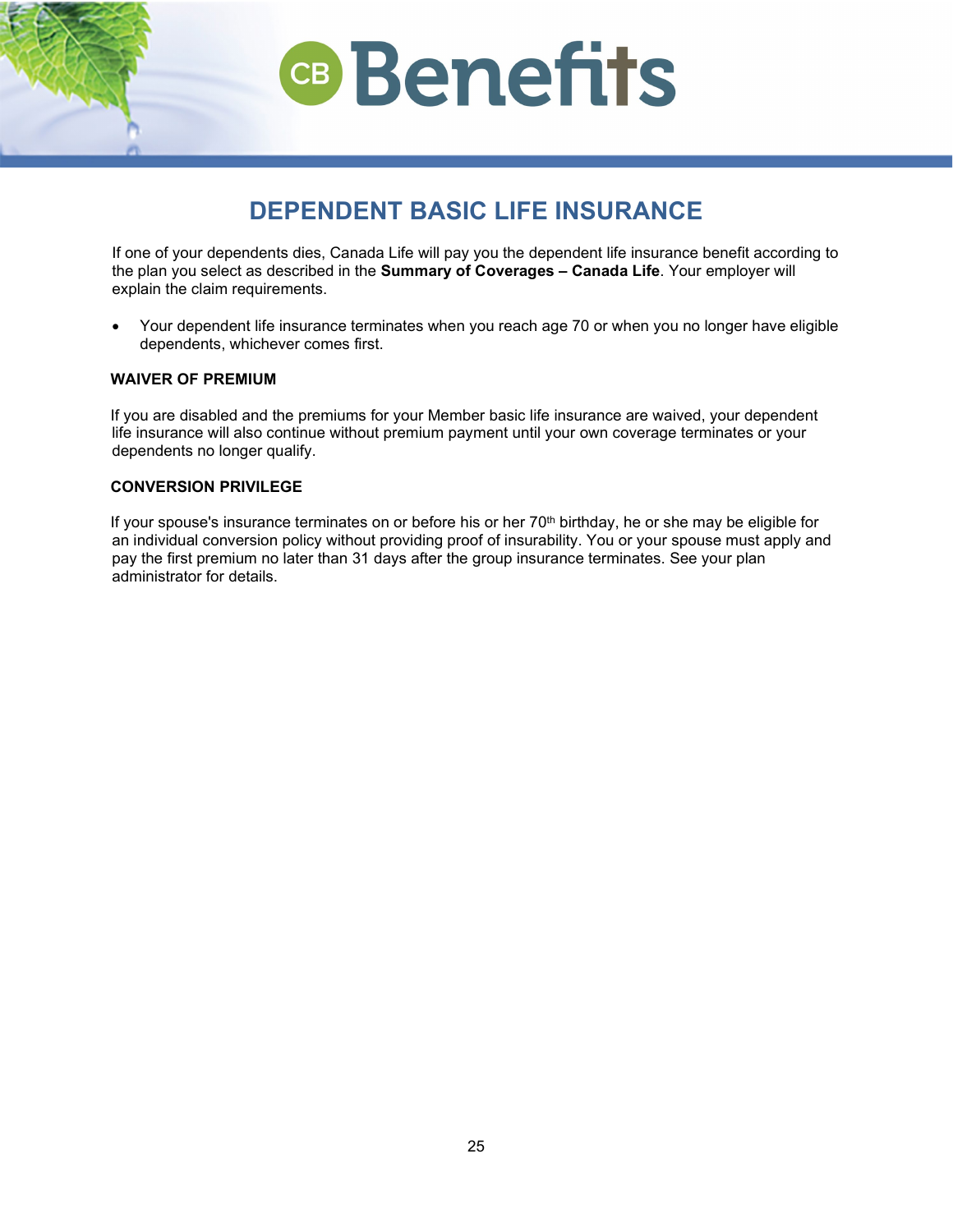## **OPTIONAL LIFE INSURANCE**

<span id="page-24-0"></span>Optional Life Insurance allows you to choose additional coverage for yourself, your spouse and your eligible child(ren). Check the **Summary of Coverages – Canada Life** for the amount of Optional Life Insurance available.

When you apply for Optional Life Insurance, you must provide proof of your insurability, and your application must be approved by Canada Life.

To cover your child, you must apply for coverage within 31 days of becoming eligible or from the date of adoption. Within the first 31 days, evidence of insurability is not required for your child. If you apply for Child Optional Life coverage after 31 days of the child's birth or date of adoption, medical evidence satisfactory to Canada Life on behalf of your child will be required before coverage takes effect.

On your death, Canada Life will pay your life insurance to your named beneficiary. If you have not named a beneficiary or if there is no surviving beneficiary at the time of your death, payment will be made to your estate. Your employer will explain the claim requirements. If your spouse dies you will be paid the amount for which he or she was insured.

Your optional life insurance terminates when you reach age 65. Your spouse's coverage terminates at the same time, or when he or she reaches age 65 or is no longer your spouse, whichever comes first. Your child's coverage terminates when your coverage terminates or when he or she is no longer an eligible dependent, whichever comes first.

### **WAIVER OF PREMIUM**

If you are approved for waiver of premium on your member basic life insurance, any optional life insurance for yourself, your spouse or your child will also continue without premium payment as long as your basic life insurance continues but not beyond the date your optional insurance would otherwise terminate.

### **TERMINATION OF WAIVER OF PREMIUM**

Your Waiver of Premium will cease on the earliest of:

- the date you no longer are receiving life waiver of premium benefits,
- the date of your  $70<sup>th</sup>$  birthday, or
- the date of your death.

### **RECURRENT DISABILITY**

After the waiting period, separate periods of disability arising from the same disease or injury are considered to be one period of disability unless they are separated by at least 6 months.

## **CONVERSION PRIVILEGE**

If your or your spouse's optional life insurance terminates, you or your spouse may be eligible to apply for an individual conversion policy without providing proof of insurability. You must apply and pay the first premium no later than 31 days after your group insurance terminates. See your plan administrator for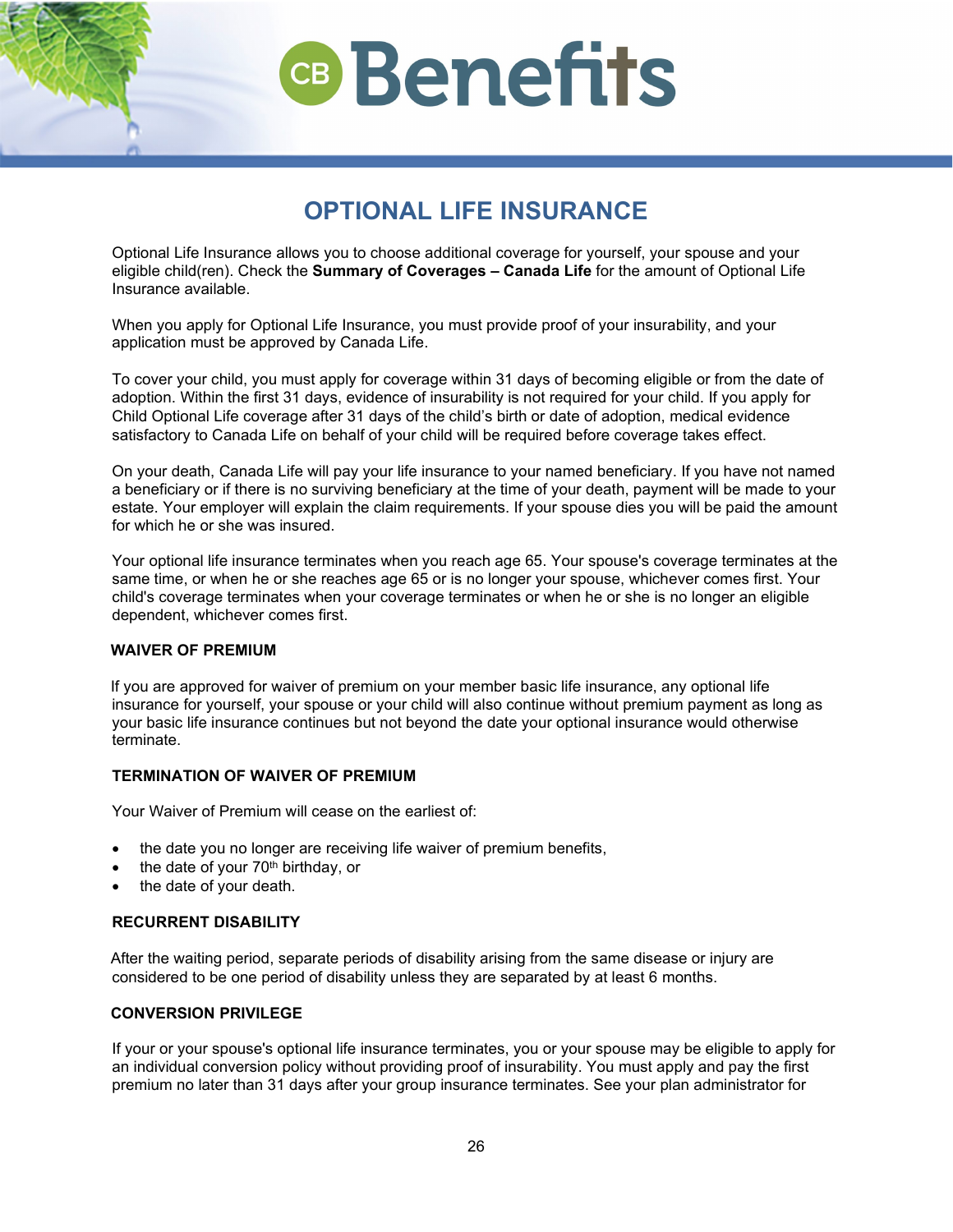

## **LIMITATIONS**

- If you or your spouse die within two years after applying for Optional Life Insurance, Canada Life has the right to verify any medical information you or your spouse provided. If any inconsistencies are discovered, the claim will be denied and any premiums paid will be refunded.
- No benefit is paid for suicide within the first two years of initial or increased optional life coverage. In such a situation, Canada Life refunds the premiums that have been received. This limitation does not apply to coverage for a dependent child.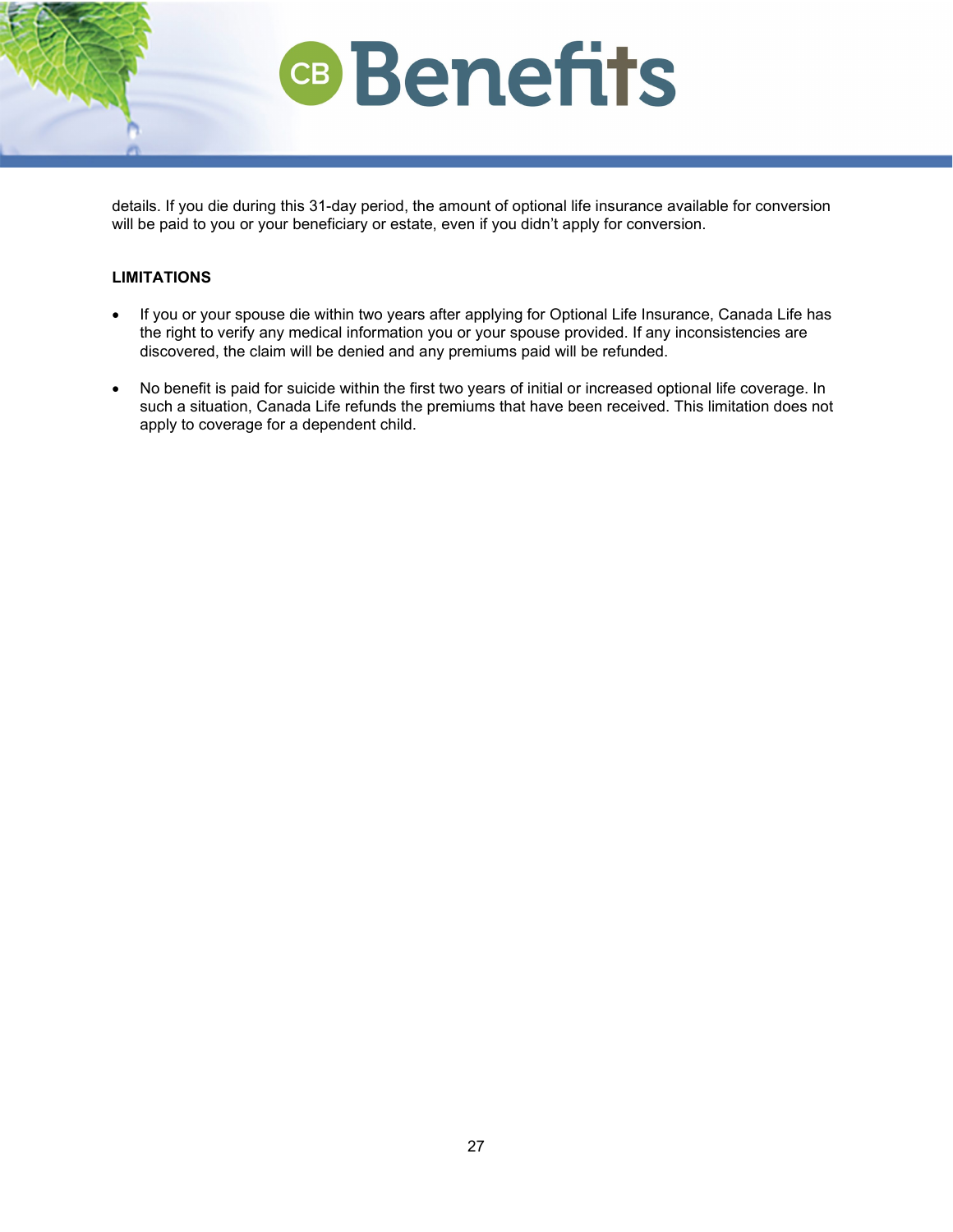## **OPTIONAL CRITICAL ILLNESS INSURANCE**

<span id="page-26-0"></span>If you are diagnosed with one of the illnesses defined below while you are insured, Canada Life will pay you the optional critical illness insurance benefit. Check the **Summary of Coverages – Canada Life** for the amount of insurance available. The benefit is payable after a waiting period of 30 days following the date of diagnosis or at the end of the waiting period, if any, specified for the condition below, whichever is longer. In addition to this benefit, provided it is \$10,000 or more, Canada Life will make a \$500 donation in your name to a registered charitable organization of your choice.

If you apply for this optional benefit, you may be required to provide proof of your insurability satisfactory to Canada Life, except for the first \$25,000 if you apply for coverage within 31 days of becoming eligible.

Your optional critical illness insurance will not continue past the end of the day before the date you reach age 65.

### **Covered Illnesses**

Any of the following conditions is considered a critical illness if it meets the defined criteria and has been diagnosed by a physician practicing medicine in Canada or the United States who is recognized by the physician's medical licensing body as a specialist in the field of medicine relating to the applicable critical illness. The diagnosis must be supported by objective medical evidence.

- **"heart attack"** means the death of heart muscle due to obstruction of blood flow, that results in the rise and fall of biochemical cardiac markers to levels considered diagnostic of myocardial infarction, with at least one of the following:
	- heart attack symptoms;
	- new electrocardiogram (ECG) changes consistent with a heart attack; or
	- development of new Q waves during or immediately following an intra-arterial cardiac procedure including, but not limited to, coronary angiography and coronary angioplasty.

No benefits will be paid under this condition for:

- elevated biochemical cardiac markers after an intra-arterial cardiac procedure including, but not limited to, coronary angiography and coronary angioplasty, in the absence of new Q waves; or
- ECG changes suggesting a prior myocardial infarction, which do not meet the Heart Attack definition as described above.
- **"stroke"** means an acute cerebrovascular event caused by intra-cranial thrombosis or haemorrhage, or embolism from an extra-cranial source, with:
	- acute onset of new neurological symptoms, and
	- new objective neurological deficits on clinical examination,

persisting for more than 30 days following the date of the condition. These new symptoms and deficits must be corroborated by diagnostic imaging testing.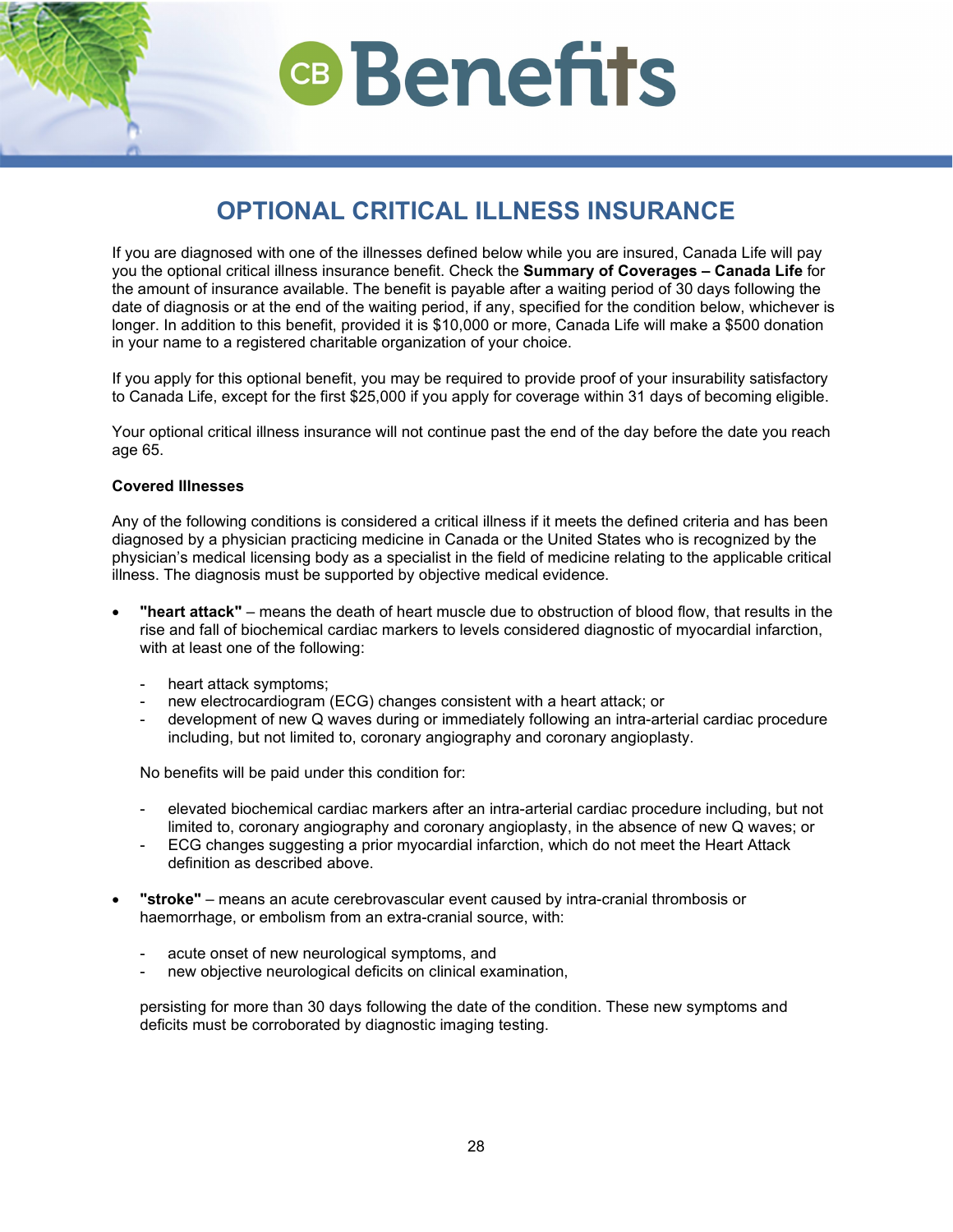No benefits will be paid under this condition for:

- transient ischaemic attacks; or
- intracerebral vascular events due to trauma.

For greater certainty, lacunar infarcts which do not have the neurological symptoms and deficits set out above, persisting for more than 30 days, do not satisfy the definition of stroke.

• **"coronary artery bypass surgery"** – means the undergoing of heart surgery to correct narrowing or blockage of one or more coronary arteries with bypass graft(s). The surgery must be determined to be medically necessary by a specialist.

No benefits will be paid under this condition for angioplasty, intra-arterial procedures, percutaneous trans-catheter procedures or non-surgical procedures.

• **"cancer (life-threatening)"** – means a tumour, which must be characterized by the uncontrolled growth and spread of malignant cells and the invasion of tissue.

Types of cancer include carcinoma, melanoma, leukemia, lymphoma, and sarcoma.

No benefits will be paid under this condition for the following:

- lesions described as benign, pre-malignant, uncertain, borderline, non-invasive, carcinoma in-situ (Tis), or tumors classified as Ta;
- malignant melanoma skin cancer that is less than or equal to 1.0 mm in thickness, unless it is ulcerated or is accompanied by lymph node or distant metastasis;
- any non-melanoma skin cancer, without lymph node or distant metastasis;
- prostate cancer classified as T1a or T1b, without lymph node or distant metastasis;
- papillary thyroid cancer or follicular thyroid cancer, or both, that is less than or equal to 2.0 cm in greatest diameter and classified as T1, without lymph node or distant metastasis;
- chronic lymphocytic leukemia classified less than Rai stage 1; or
- malignant gastrointestinal stromal tumours (GIST) and malignant carcinoid tumours, classified less than AJCC Stage 2.

For purposes of the policy, the terms Tis, Ta, T1a, T1b, T1 and AJCC Stage 2 are to be applied as defined in the American Joint Committee on Cancer (AJCC) cancer staging manual, 7th Edition, 2010.

For purposes of the policy, the term Rai staging is to be applied as explained in KR Rai, A Sawitsky, EP Cronkite, AD Chanana, RN Levy and BS Pasternack: Clinical staging of chronic lymphocytic leukemia. Blood 46:219, 1975.

### **Cancer exclusion period**

No benefits will be paid under this condition if, within the first 90 days following the later of the person's effective date of insurance or, for an increase, the effective date of the increase, the person has any of the following:

- signs, symptoms or investigations that lead to a diagnosis of cancer (covered or excluded under the policy), regardless of when the diagnosis is made; or
- a diagnosis of cancer (covered or excluded under the policy).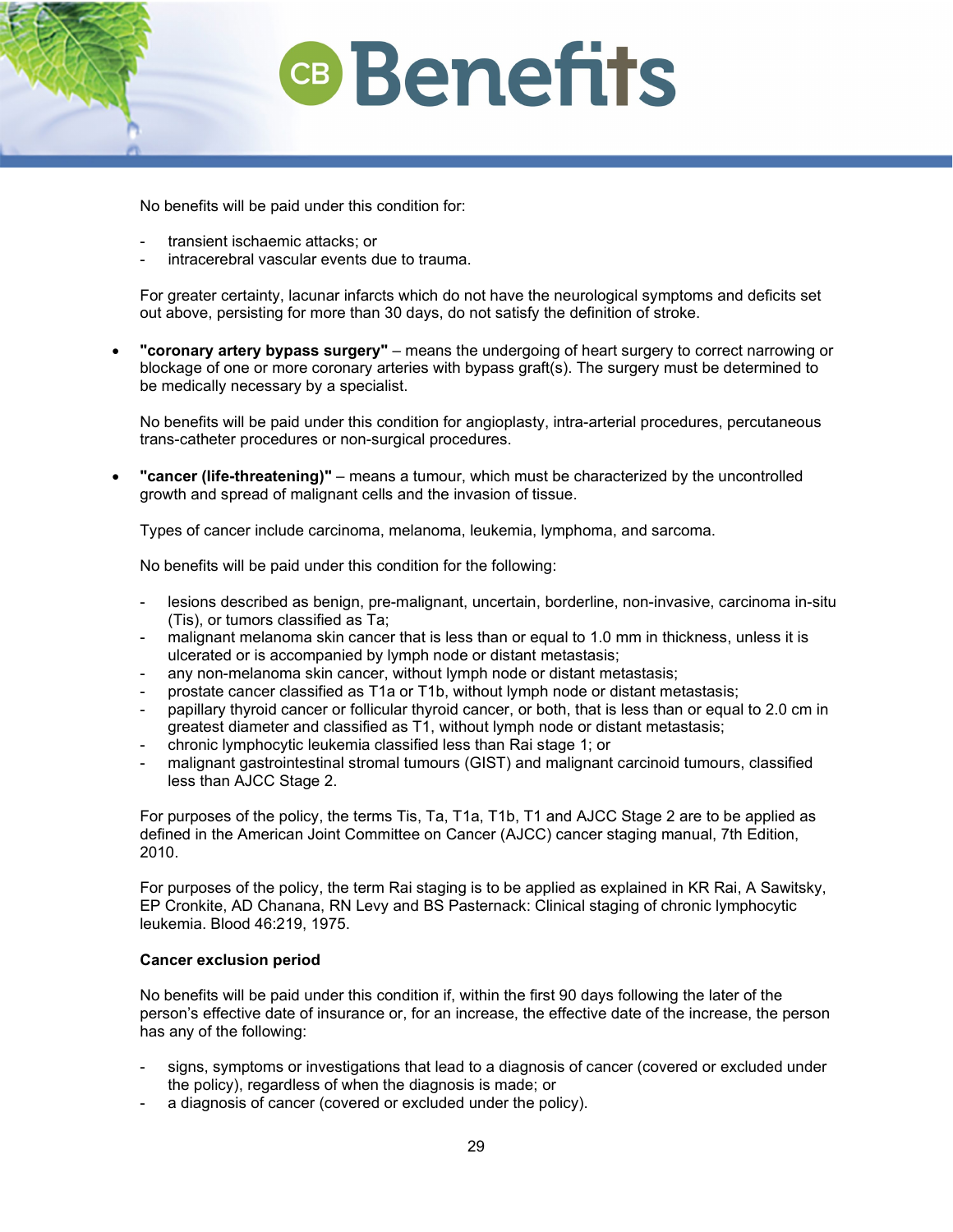Medical information about the diagnosis and any signs, symptoms or investigations leading to the diagnosis must be reported to Canada Life within six months of the date of the diagnosis. If this information is not provided within this period, Canada Life has the right to deny any claim for cancer or any critical illness caused by any cancer or its treatment.

- **"kidney failure"** means chronic irreversible failure of both kidneys to function, as a result of which regular haemodialysis, peritoneal dialysis or renal transplantation is initiated.
- **"blindness"** means the total and irreversible loss of vision in both eyes, evidenced by:
	- the corrected visual acuity being 20/200 or less in both eyes; or
	- the field of vision being less than 20 degrees in both eyes.
- **"major organ transplant"** means irreversible failure of the heart, both lungs, liver, both kidneys, or bone marrow, and transplantation must be medically necessary. To qualify under major organ transplant, the person must undergo a transplantation procedure as the recipient of a heart, lung, liver, kidney or bone marrow, and limited to these entities.
- **"dementia, including Alzheimer's disease"** means dementia, which must be characterized by a progressive deterioration of memory and at least one of the following areas of cognitive function:
	- aphasia (a disorder of speech);
	- apraxia (difficulty performing familiar tasks);
	- agnosia (difficulty recognizing objects); or
	- disturbance in executive functioning (e.g. inability to think abstractly and to plan, initiate, sequence, monitor, and stop complex behaviour), which is affecting daily life.

The person must exhibit:

- dementia of at least moderate severity, which must be evidenced by a Mini Mental State Exam of 20/30 or less, or equivalent score on another generally medically accepted test or tests of cognitive function; and
- evidence of progressive deterioration in cognitive and daily functioning either by serial cognitive tests or by history over at least a six-month period.

No benefits will be paid under this condition for affective or schizophrenic disorders, or delirium.

For purposes of the policy, reference to the Mini Mental State Exam is to Folstein MF, Folstein SE, McHugh PR, J Psychiatr Res. 1975;12(3):189.

- **"Parkinson's Disease and Specified Atypical Parkinsonian Disorders"** Parkinson's Disease means primary Parkinson's Disease, a permanent neurologic condition which must be characterized by bradykinesia (slowness of movement) and at least one of:
	- muscular rigidity; or
	- rest tremor.

The person must exhibit objective signs of progressive deterioration in function for at least one year, for which the treating neurologist has recommended dopaminergic medication or other generally medically accepted equivalent treatment for Parkinson's Disease.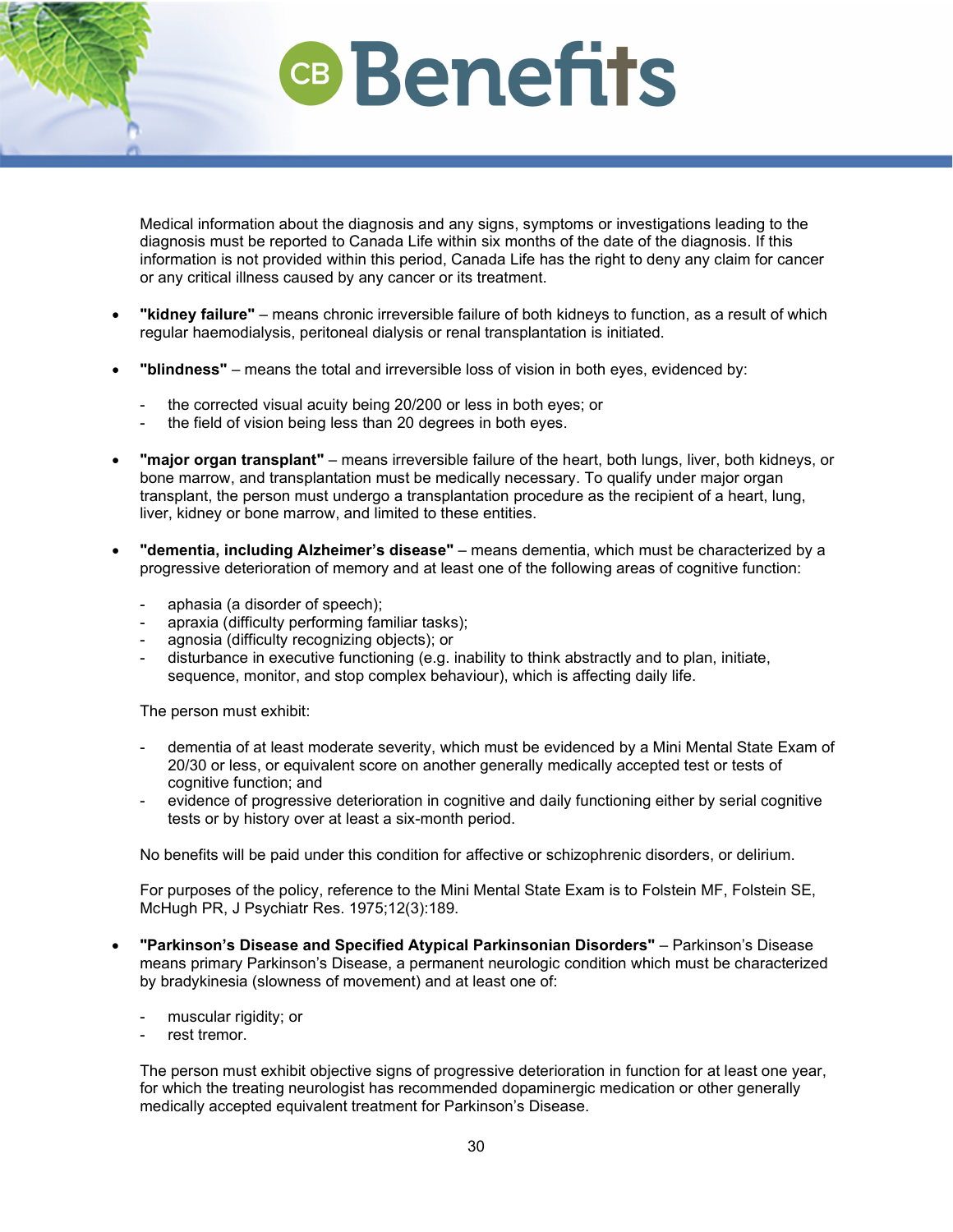Specified Atypical Parkinsonian Disorders mean progressive supranuclear palsy, corticobasal degeneration, or multiple system atrophy.

No benefits will be paid under this condition for any other type of parkinsonism.

Parkinson's Disease and Specified Atypical Parkinsonian Disorders exclusion period

No benefits will be paid under this condition if, within the first year following the later of the person's effective date of insurance or, for an increase, the effective date of the increase, the person has any of the following:

- signs, symptoms or investigations that lead to a diagnosis of Parkinson's Disease, a Specified Atypical Parkinsonian Disorder or any other type of parkinsonism, regardless of when the diagnosis is made; or
- a diagnosis of Parkinson's Disease, a Specified Atypical Parkinsonian Disorder or any other type of parkinsonism.

Medical information about the diagnosis and any signs, symptoms or investigations leading to the diagnosis must be reported to Canada Life within six months of the date of the diagnosis. If this information is not provided within this period, Canada Life has the right to deny any claim for Parkinson's Disease or Specified Atypical Parkinsonian Disorders or, any critical illness caused by Parkinson's Disease or Specified Atypical Parkinsonian Disorders or its treatment.

- **"paralysis"** means total loss of muscle function of two or more limbs as a result of injury or disease to the nerve supply of those limbs, for a period of at least 90 days following the precipitating event.
- **"multiple sclerosis"** means at least one of the following:
	- two or more separate clinical attacks, confirmed by magnetic resonance imaging (MRI) of the nervous system, showing multiple lesions of demyelination;
	- well-defined neurological abnormalities lasting more than six months, confirmed by MRI imaging of the nervous system, showing multiple lesions of demyelination; or
	- a single attack, confirmed by repeated MRI imaging of the nervous system, which shows multiple lesions of demyelination which have developed at intervals at least one month apart.
- **"deafness"** means the total and irreversible loss of hearing in both ears, with an auditory threshold of 90 decibels or greater within the speech threshold of 500 to 3000 hertz.
- **"loss of speech"** means the total and irreversible loss of the ability to speak as a result of physical injury or disease for a period of at least 180 days.

No benefits will be paid under this condition for all psychiatric related causes.

• **"coma"** – means a state of unconsciousness with no reaction to external stimuli or response to internal needs for a continuous period of at least 96 hours, and for which period the Glasgow coma score must be four or less.

No benefits will be paid under this condition for a medically induced coma.

• **"severe burns"** – means third degree burns over at least 20% of the body surface.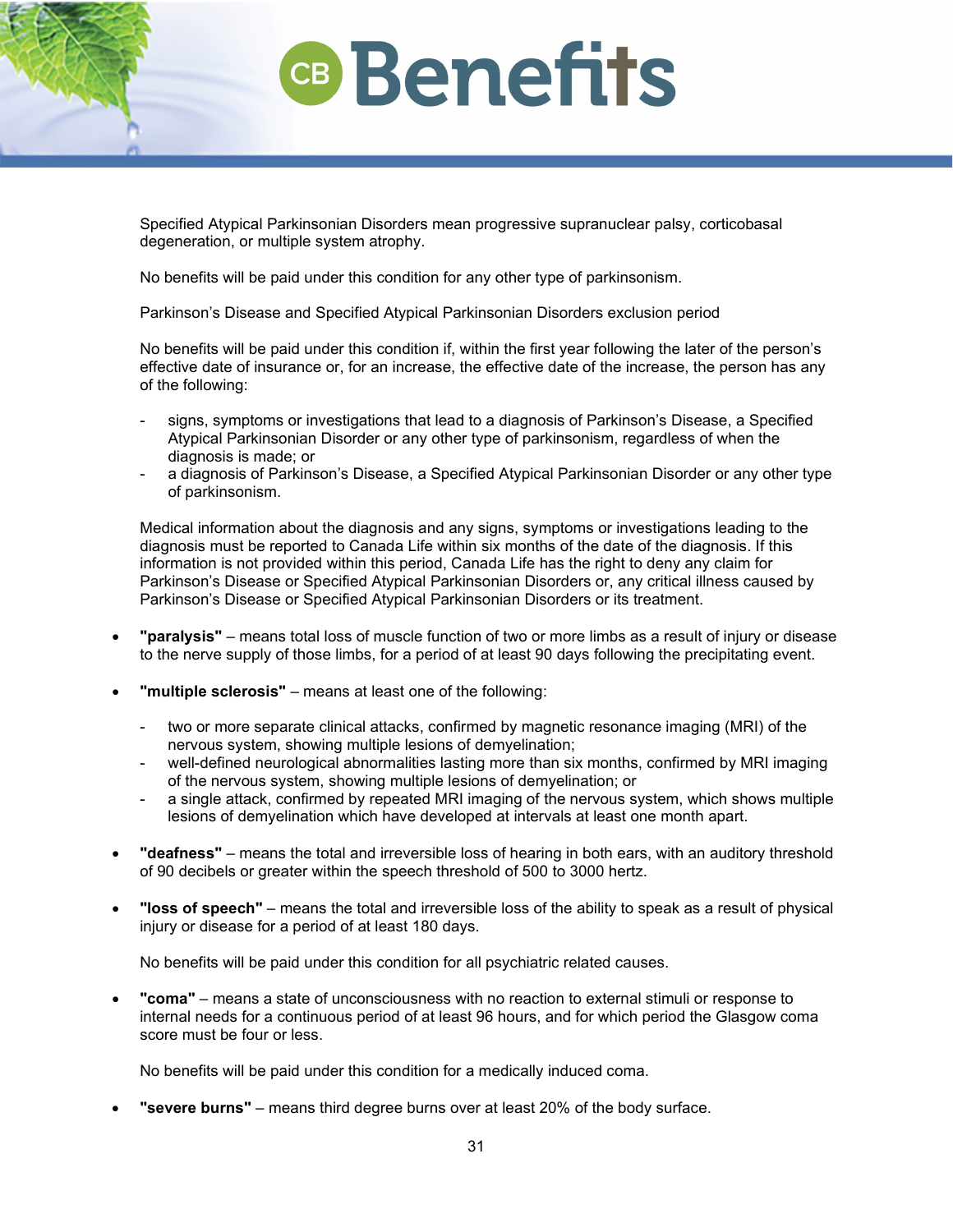## **Benefits**

• **"aortic surgery"** – means the undergoing of surgery for disease of the aorta requiring excision and surgical replacement of any part of the diseased aorta with a graft. Aorta means the thoracic and abdominal aorta but not its branches. The surgery must be determined to be medically necessary by a specialist.

No benefits will be paid under this condition for angioplasty, intra-arterial procedures, percutaneous trans-catheter procedures or non-surgical procedures.

• **"benign brain tumour"** – means a non-malignant tumour located in the cranial vault and limited to the brain, meninges, cranial nerves or pituitary gland. The tumour must require surgery or radiation treatment or cause irreversible objective neurological deficits.

No benefits will be paid under this condition for pituitary adenomas less than 10 mm.

Benign brain tumour exclusion period

No benefits will be paid under this condition if, within the first 90 days following the later of the person's effective date of insurance or, for an increase, the effective date of the increase, the person has any of the following:

- signs, symptoms or investigations that lead to a diagnosis of benign brain tumour (covered or excluded under the policy), regardless of when the diagnosis is made; or
- a diagnosis of benign brain tumour (covered or excluded under the policy).

Medical information about the diagnosis and any signs, symptoms or investigations leading to the diagnosis must be reported to Canada Life within six months of the date of the diagnosis. If this information is not provided within this period, Canada Life has the right to deny any claim for benign brain tumour or any critical illness caused by any benign brain tumour or its treatment.

• **"heart valve replacement or repair"** – means the undergoing of surgery to replace any heart valve with either a natural or mechanical valve or to repair heart valve defects or abnormalities. The surgery must be determined to be medically necessary by a specialist.

No benefits will be paid under this condition for angioplasty, intra-arterial procedures, percutaneous trans-catheter procedures or non-surgical procedures

• **"loss of independent existence"** – means the total inability to perform, by oneself, at least two of the following six activities of daily living for a continuous period of at least 90 days with no reasonable chance of recovery.

Activities of daily living are:

- bathing the ability to wash oneself in a bathtub, shower or by sponge bath, with or without the aid of assistive devices;
- dressing the ability to put on and remove necessary clothing, braces, artificial limbs, or other surgical appliances with or without the aid of assistive devices;
- toileting the ability to get on and off the toilet and maintain personal hygiene with or without the aid of assistive devices;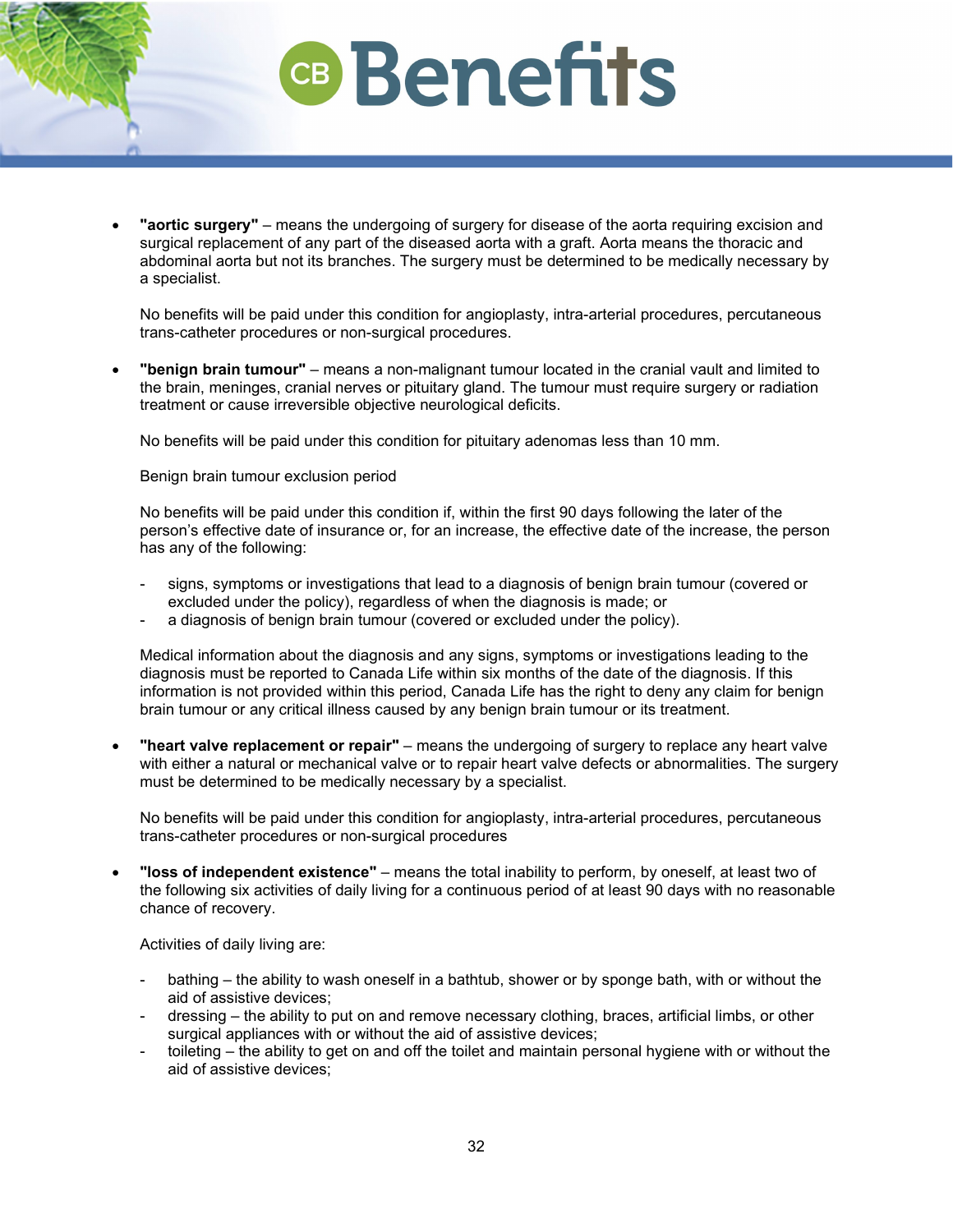- bladder and bowel continence the ability to manage bowel and bladder function with or without protective undergarments or surgical appliances so that a reasonable level of hygiene is maintained;
- transferring the ability to move in and out of a bed, chair or wheelchair, with or without the aid of assistive devices; and
- feeding the ability to consume food or drink that already has been prepared and made available, with or without the use of assistive devices.
- **"loss of limbs"** means the complete severance of two or more limbs at or above the wrist or ankle joint as the result of an accident or medically required amputation.
- **"motor neuron disease"** means one of the following: amyotrophic lateral sclerosis (ALS or Lou Gehrig's disease), primary lateral sclerosis, progressive spinal muscular atrophy, progressive bulbar palsy, or pseudo bulbar palsy, and limited to these conditions.
- **"occupational HIV infection"** means infection with Human Immunodeficiency Virus (HIV) resulting from accidental injury during the course of the person's normal occupation, which exposed the person to HIV contaminated body fluids. The accidental injury leading to the infection must have occurred following the later of the person's effective date of insurance or, for an increase, the effective date of the increase.

Payment under this condition requires satisfaction of all the following:

- the accidental injury must be reported to Great-West within 14 days of the accidental injury;
- a serum HIV test must be taken within 14 days of the accidental injury and the result must be negative;
- a serum HIV test must be taken between 90 days and 180 days after the accidental injury and the result must be positive;
- all HIV tests must be performed by a duly licensed laboratory in Canada or the United States; and
- the accidental injury must have been reported, investigated and documented in accordance with current Canadian or United States workplace guidelines.

No benefits will be paid under this condition if:

- the person has elected not to take any available licensed vaccine offering protection against HIV; or
- a licensed cure for HIV infection has become available prior to the accidental injury.

For greater certainty, non-accidental injury including, but not limited to, sexual transmission or intravenous (IV) drug use does not satisfy the definition of Occupational HIV Infection.

• **"bacterial meningitis"** – means meningitis, confirmed by cerebrospinal fluid showing growth of pathogenic bacteria in culture, resulting in neurological deficit documented for at least 90 days from the date of diagnosis.

No benefits will be paid under this condition for viral meningitis.

• **"aplastic anaemia"** – means chronic persistent bone marrow failure, confirmed by biopsy, which results in anaemia, neutropenia and thrombocytopenia requiring blood product transfusion, and treatment with at least one of the following: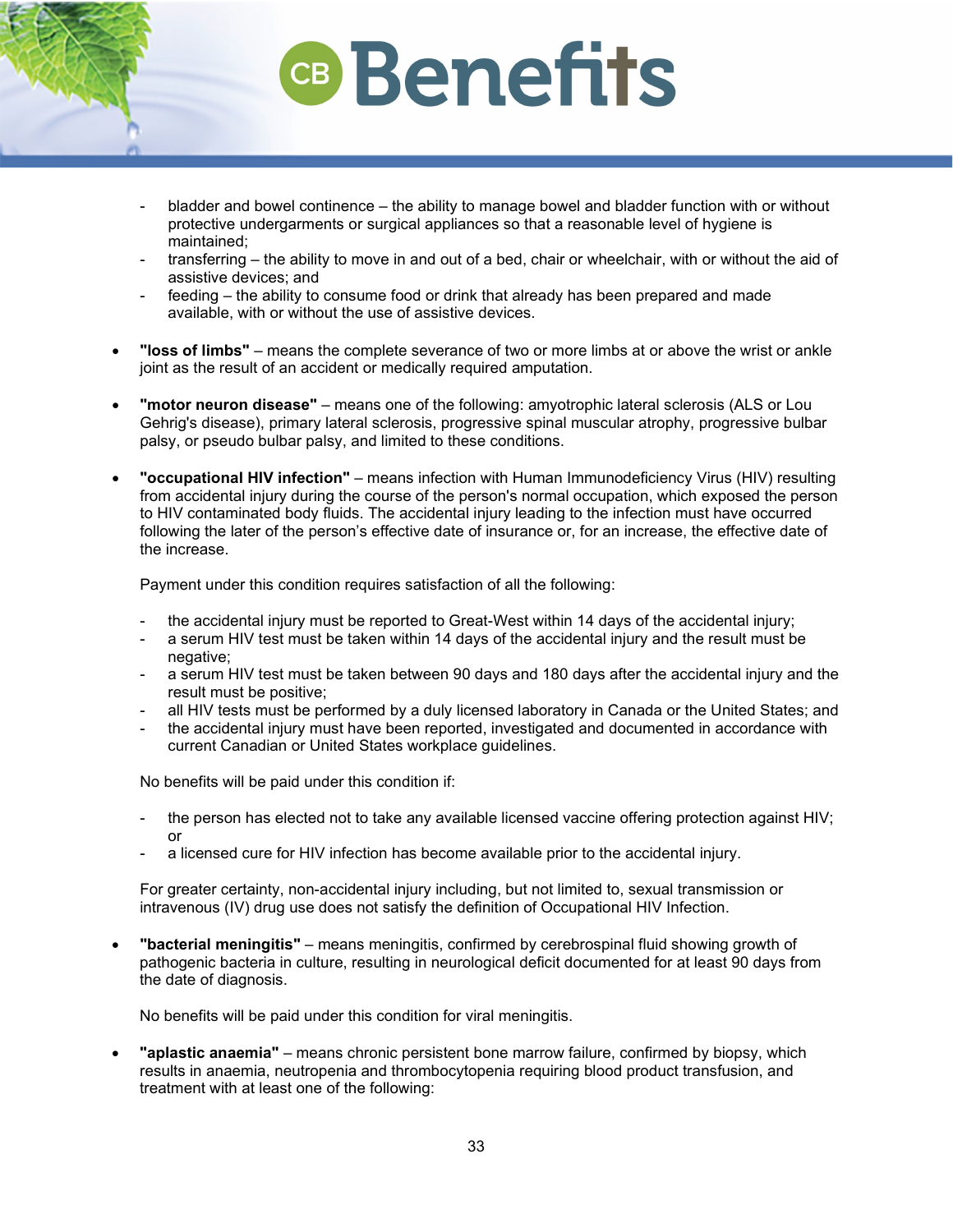- marrow stimulating agents;
- immunosuppressive agents; or
- bone marrow transplantation.

### **Limitations**

No benefits are paid for:

- a critical illness that is directly or indirectly related to a condition for which you received medical care within 24 months before your insurance started. This limitation does not apply:
	- if your illness is diagnosed after you have been continuously insured for 24 months, or
	- to any amounts of insurance for which evidence of insurability is required.
- a critical illness resulting directly or indirectly from or associated with any of the following:
	- intentionally self-inflicted injury, or attempt at suicide, while sane or insane
	- war, insurrection or voluntary participation in a riot
	- participation in a criminal offence or provoking an assault
	- use of any drug, poisonous substance, intoxicant, or narcotic, unless prescribed for the person by a licensed physician and taken in accordance with directions given by the licensed physician
	- operating a motorized vehicle while the blood alcohol level is higher than 80 milligrams of alcohol per 100 millilitres of blood.

No benefits are paid if death or irreversible cessation of all functions of the brain occurs during the benefit payment waiting period.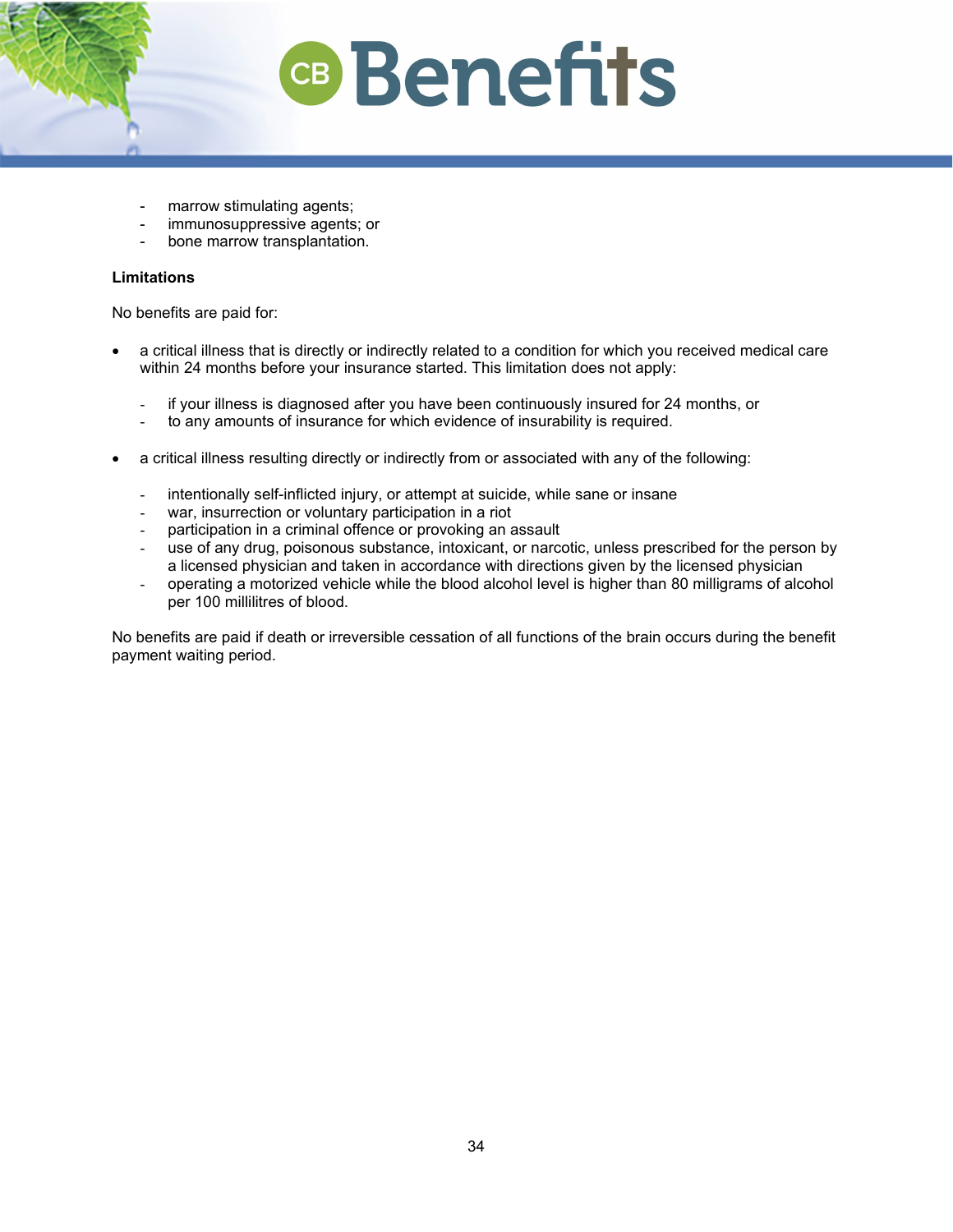## **LONG TERM DISABILITY (LTD) INCOME BENEFITS**

<span id="page-33-0"></span>The plan provides you with regular income to replace income lost because of a lengthy disability due to disease or injury. Benefits begin after the waiting period is over and continue until you are no longer disabled **as defined by the policy** or you reach age 65, whichever comes first. Check the **Summary of Coverages – Canada Life** for the benefit amount and waiting period.

Coverage terminates at age 65 less the Waiting Period, or retirement, whichever is earlier.

## **WAITING PERIOD**

If disability is not continuous, the days you are disabled can be accumulated to satisfy the waiting period as long as no interruption is longer than 2 weeks and the disabilities arise from the same disease or injury. If your employer provides short term disability or sick leave benefits that are still being paid when the waiting period ends, the waiting period will be extended until the end of the short-term disability or sick leave benefit period, but not later than one year after your disability started.

## **DEFINITION OF TOTALLY DISABLED**

LTD benefits are payable for the first 24 months following the waiting period if disease or injury prevents you from doing your own job. You are **not** considered disabled if you can perform a combination of duties that regularly took at least 60% of your time to complete.

After 24 months, LTD benefits will continue only if your disability prevents you from being gainfully employed in any job. Gainful employment is work you are medically able to perform, for which you have at least the minimum qualifications, and provides you with an income of at least 75% of your indexed monthly earnings before you became disabled.

### **RECURRENT DISABILITY**

After the waiting period, separate periods of disability arising from the same disease or injury are considered to be one period of disability unless they are separated by at least 6 months.

### **TAX STATUS OF BENEFITS**

Because your employer pays the cost of LTD coverage, benefits are taxable.

### **AMOUNT OF DISABILITY BENEFIT PAYABLE**

Your LTD benefit is reduced by other income you are entitled to receive while you are disabled. Your benefit is first reduced by:

- disability or retirement benefits you are entitled to on your own behalf under the Canada or Quebec Pension Plan, except for increases that take effect after the benefit period starts;
- benefits under any Workers' Compensation Act or similar law.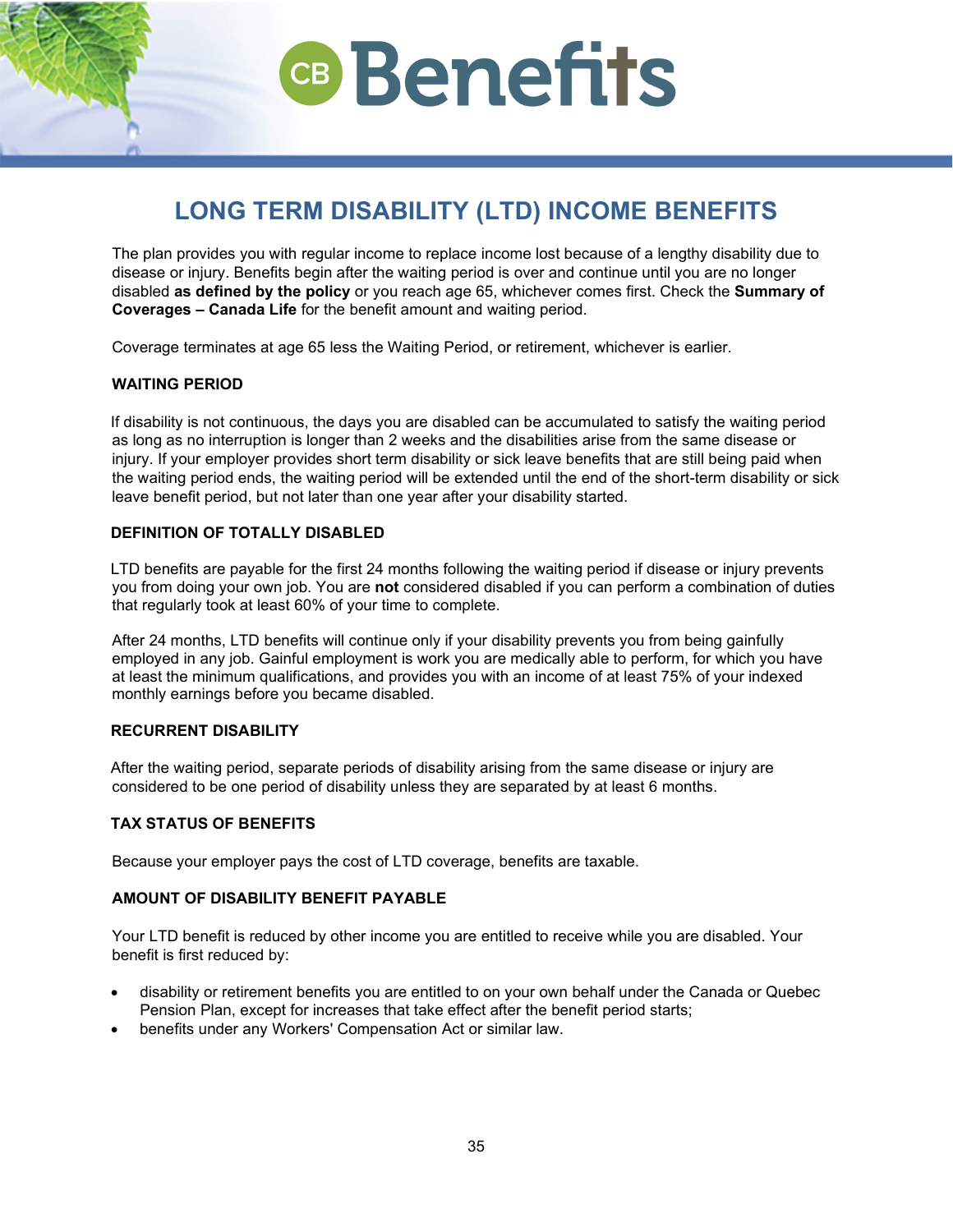There is a further reduction of your LTD benefit if the total of the income listed below exceeds 80% of your monthly earnings before you became disabled. If it does, your benefit is reduced by the excess amount:

- your income under this plan;
- benefits another member of your family is entitled to, on the basis of your disability under the Canada or Quebec Pension Plan, that are paid directly to you, except for increases that take effect after the benefit period starts;
- loss of income benefits available through legislation, except for Employment Insurance benefits, which you and any other member of your family are entitled to, on the basis of your disability, including automobile insurance benefits where permitted by law;
- disability benefits under a plan of insurance available through membership in an association;
- employment income, disability benefits, or retirement benefits related to any employment except an approved rehabilitation plan or program (termination pay and severance benefits are included as employment income under this provision).

Earnings received from an approved rehabilitation plan or program are not used to reduce your LTD benefit unless those earnings, together with your income from this plan and the other income listed above, including any increases in Canada or Quebec Pension Plan benefits that take effect after the benefit period starts, would exceed your indexed monthly earnings before you became disabled. If it does, your benefit is reduced by the excess amount.

## **VOCATIONAL REHABILITATION BENEFITS**

Vocational rehabilitation involves a work-related activity or training strategy that is designed to help you return to gainful employment. A plan or program will be approved if it is appropriate for the expected duration of your disability and it facilitates your earliest possible return to work.

## **MEDICAL COORDINATION BENEFITS**

Medical coordination is a process of early involvement to ensure that you are diagnosed quickly and receive appropriate treatment on a timely basis. The goal is to enable you to return to work as early as possible and to prevent the disability from becoming long term or permanent.

## **LIMITATIONS**

No benefits are paid for:

- any period in which you do not participate or cooperate in a prescribed plan of medical treatment appropriate for your condition. Depending on the severity of the condition, you may be required to be under the care of a specialist. If substance abuse contributes to your disability, the treatment program must include participation in a recognized substance withdrawal program;
- the scheduled duration of a lay-off or leave of absence. This does not apply to any portion of a period of maternity leave during which you are disabled due to pregnancy;
- any period after you fail to participate or cooperate in an approved rehabilitation plan or program;
- any period after you fail to participate or cooperate in a recommended medical coordination program;
- any 12-month period in which you do not live in Canada for at least 6 months;
- any period of confinement in a prison or similar institution;
- disability arising from war, insurrection, or voluntary participation in a riot.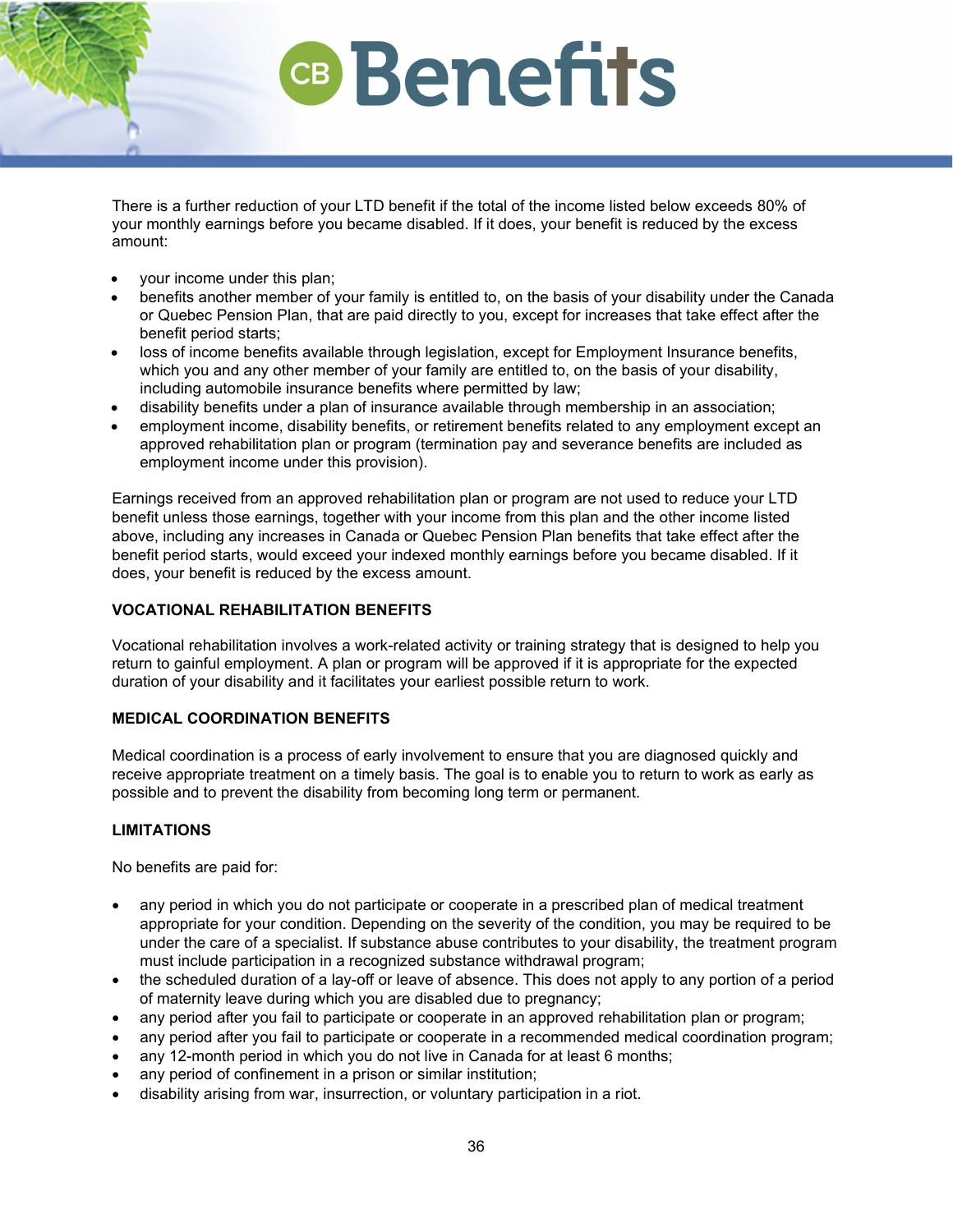

## **CONVERSION PRIVILEGE**

If you change jobs, you may apply for an individual LTD conversion policy without medical evidence. You must apply and pay the first premium no later than 31 days after you start your new job, and you must start your new job no later than 6 months after you leave your present one. Your application must be acceptable according to Canada Life's underwriting rules in effect for individual disability insurance conversion policies at the time of application. See your plan administrator for details.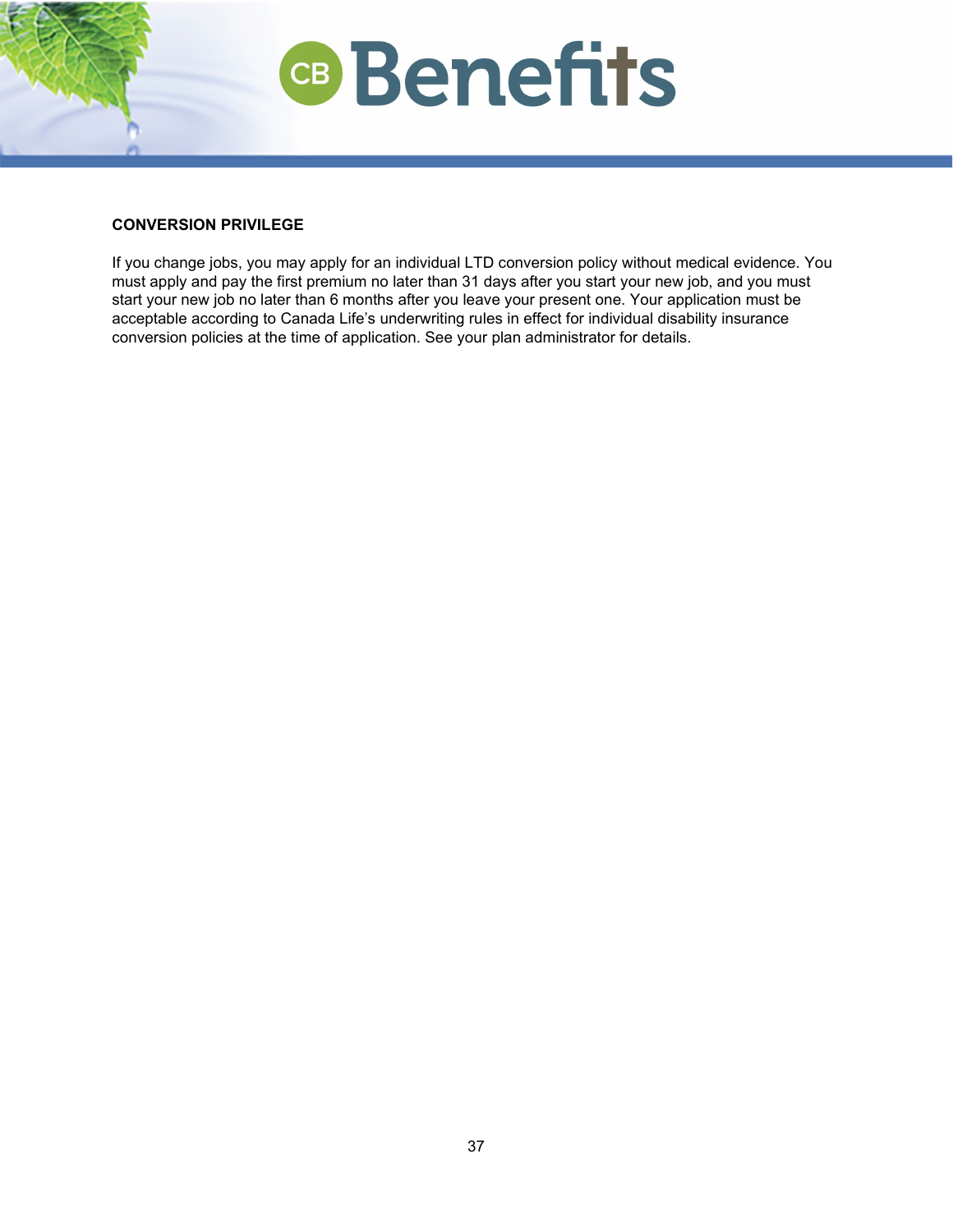## **HEALTHCARE**

## <span id="page-36-0"></span>**DEFINITIONS**

Where used in this coverage, the following words or phrases have the meanings set forth below:

- (1) "Convalescent hospital" or "chronic care facility" means an extended care facility such as a sanatorium or skilled nursing home or a special wing or ward of a hospital, which has a transfer agreement with the hospital.
- (2) "Hospital" means an institution that is legally termed a hospital, is open at all times, offers in-patient accommodation, has a staff of one or more physicians available at all times, and provides continuous 24-hour nursing by graduate registered nurses.
- (3) "Medical emergency" is a sudden, unexpected injury or an acute episode of disease.
- (4) "Physician" means a person, other than an insured or a member of the insured's family, who is a licensed medical doctor in the province where the medical care is received and who gives medical care within the scope of that license.
- (5) "Customary charges" are the lowest of:
	- (a) representative prices in the area where the treatment was provided,
	- (b) prices shown in any applicable professional association fee guide, and
	- (c) maximum prices established by law.

All expenses will be reimbursed at the level shown in the **Summary of Coverages – Canada Life**. Benefits may be subject to plan maximums and frequency limits. Check the **Summary of Coverages – Canada Life** for this information.

The plan covers customary charges for the following services and supplies. All covered services and supplies must represent reasonable treatment. Treatment is considered reasonable if it is accepted by the Canadian medical profession, it is proven to be effective, and it is of a form, intensity, frequency and duration essential to diagnosis or management of the disease or injury.

You are only covered for Healthcare benefits that apply to the option that you choose as shown in the **Summary of Coverages – Canada Life**.

## **COVERED EXPENSES**

- Ambulance transportation, including air ambulance, to the nearest centre where adequate treatment is available.
- Home nursing services of a registered nurse, licensed practical nurse or registered nursing assistant who is not a member of your family, when services are provided in Canada, but only if the patient requires the specific skills of a trained nurse.

You should apply for a pre-care assessment before home nursing begins.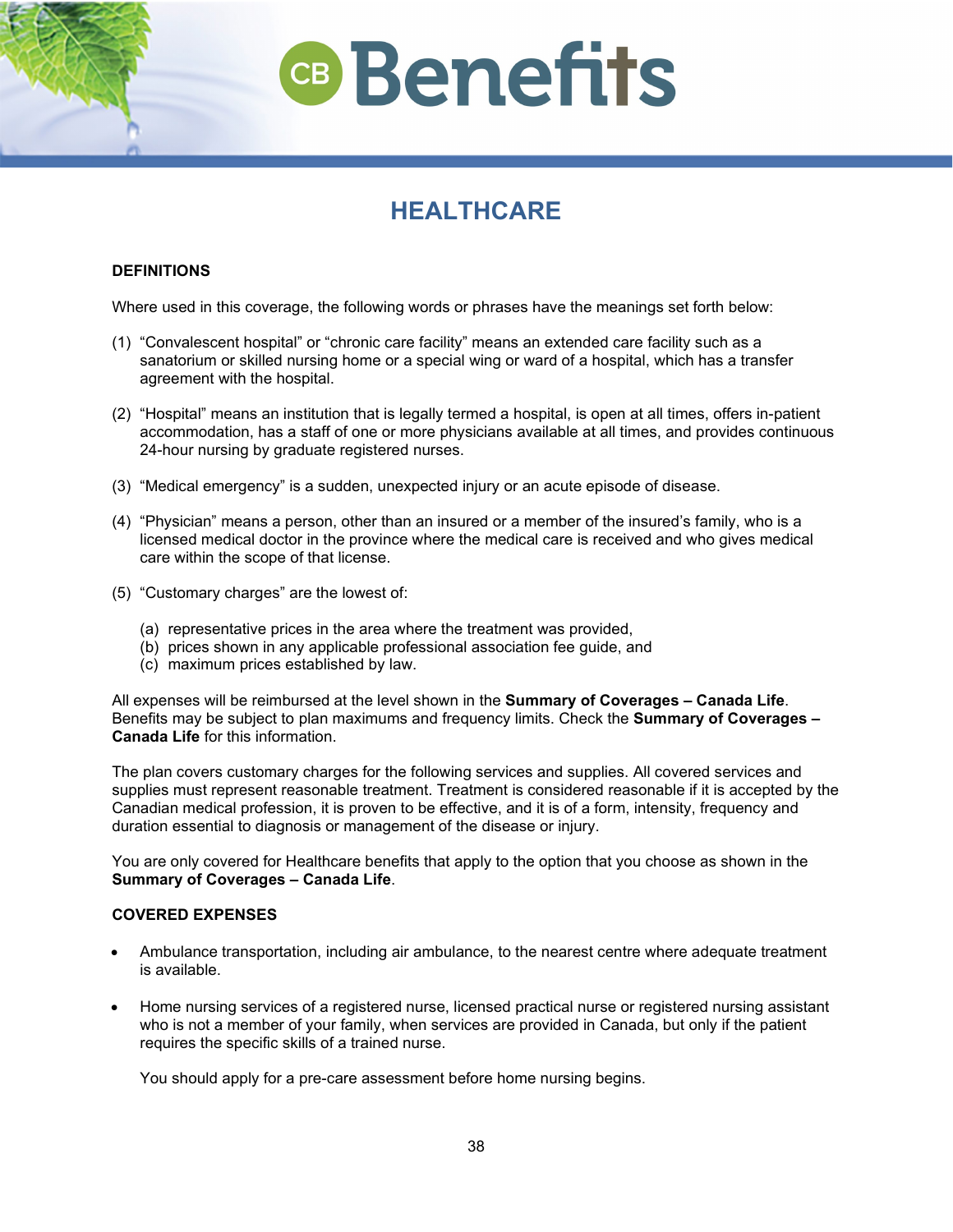- Drugs and drug supplies described below when prescribed by a physician or other person entitled by law to prescribe them, and provided in Canada. Benefits for drug expenses outside Canada are payable only as provided under the out-of-country emergency care provision.
	- Drugs which require a written prescription according to the Food and Drugs Act, Canada or provincial legislation in effect where the drug is dispensed, including oral contraceptives.
	- Injectable drugs including vitamins, insulins and allergy extracts. Syringes for self-administered injections are also covered.
	- Disposable needles for use with non-disposable insulin injection devices, lancets and test strips.
	- Extemporaneous preparations or compounds if one of the ingredients is a covered drug.
	- Certain other drugs that do not require a prescription by law may be covered. If you have any questions, contact your plan administrator before incurring the expense.

Covered drugs consists of:

- those drugs listed in the National Formulary or Special Authorization (SA) drug list established by the pharmacy benefits manager in effect on the date of purchase,
- diabetic supplies, and
- all other eligible "non-formulary" drugs.

### **Interchangeable Drug Limitation**

Canada Life can limit the covered expense for any drug to that of a lower-cost interchangeable drug determined in accordance with Canada Life's adjudication practices at the time of claim. An interchangeable drug includes but is not limited to:

- a) a generic equivalent to the brand name drug deemed to be interchangeable by law where the drug is dispensed; or
- b) a subsequent entry biologic.

The right to limit the covered expense does not apply if medical evidence has been provided that indicates a contraindication to the interchangeable drug.

For drugs eligible under a provincial drug plan, coverage is limited to the deductible amount and coinsurance you are required to pay under that plan.

- Rental or, at Canada Life's discretion, purchase of certain medical supplies, appliances and prosthetic devices prescribed by a physician.
- Custom-made foot orthotics and custom-fitted orthopedic shoes, including modifications to orthopedic footwear, when prescribed by a physician.
- Hearing aids, including batteries, tubing and ear molds provided at the time of purchase, when prescribed by a physician.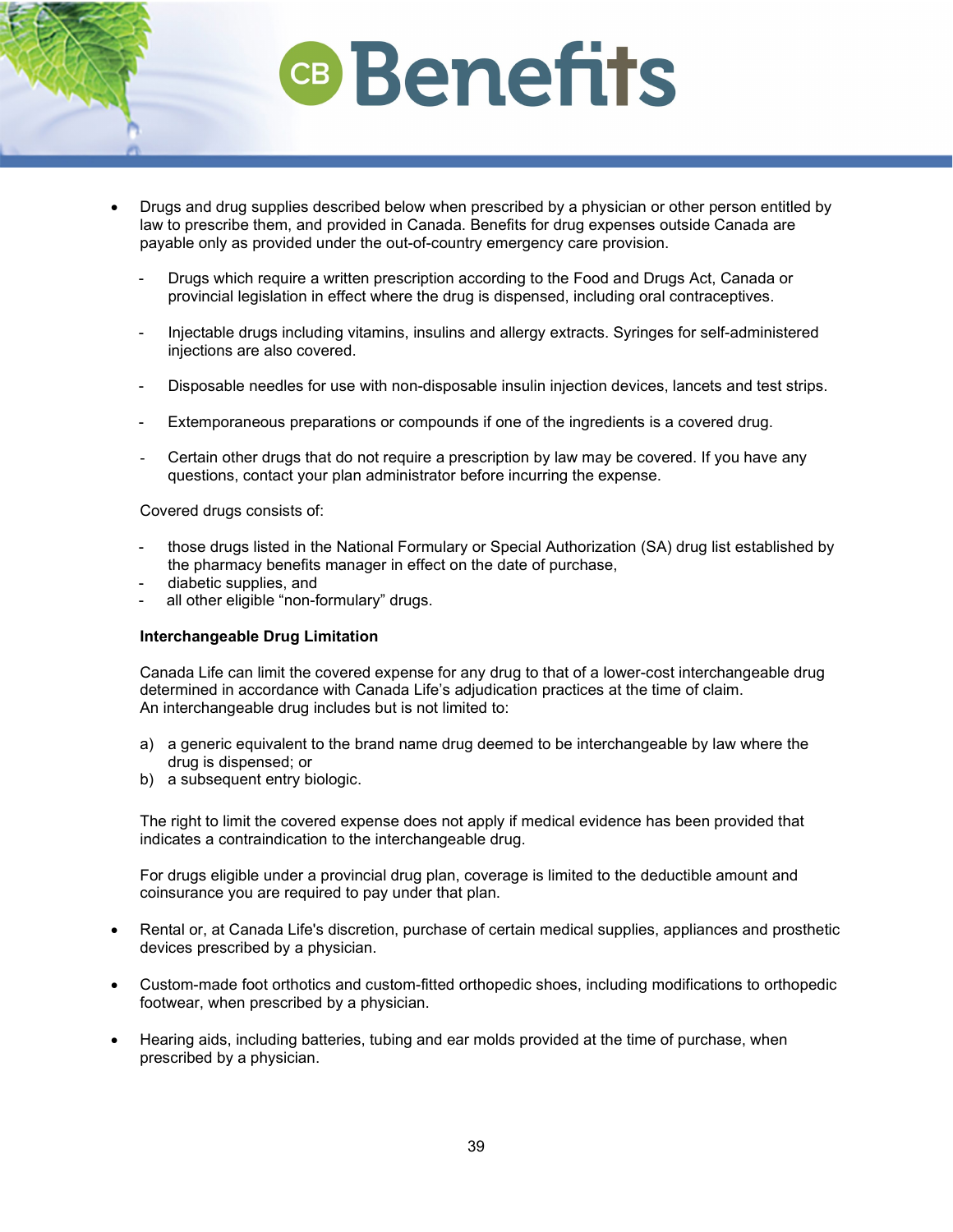- Diabetic supplies prescribed by a physician: Novolin-pens or similar insulin injection devices using a needle, blood-letting devices including platforms but not lancets. Lancets are covered under prescription drugs.
- Flash glucose monitors and continuous glucose monitors (CGMs) for active members (CBWC, CBM, CBOQ and FBU divisions). Coverage is subject to reasonable and customary limits (as set by our insurer, Canada Life), and CGMs have an annual maximum of \$4,000.
- External insulin infusion pumps prescribed by a physician.
- Needleless insulin jet injectors prescribed by a physician.
- Diagnostic x-rays and lab tests, when coverage is not available under your provincial government plan.
- Treatment of injury to sound natural teeth. Treatment must start within 60 days after the accident unless delayed by a medical condition.

A sound tooth is any tooth that did not require restorative treatment immediately before the accident. A natural tooth is any tooth that has not been artificially replaced.

No benefits are paid for:

- accidental damage to dentures,
- dental treatment completed more than 12 months after the accident,
- orthodontic diagnostic services or treatment.
- Out-of-hospital services of a qualified acupuncturist.
- Out-of-hospital treatment of muscle and bone disorders, including diagnostic x-rays, by a licensed chiropractor.
- Out-of-hospital treatment of movement disorders by a licensed physiotherapist.
- Out-of-hospital services of a qualified massage therapist.
- Out-of-hospital services of a licensed naturopath.
- Out-of-hospital services of a qualified homeopath.
- Out-of-hospital services of a licensed osteopath, including diagnostic x-rays.
- Out-of-hospital treatment of foot disorders, including diagnostic x-rays, by a licensed podiatrist.
- Out-of-hospital treatment by a registered psychologist or qualified social worker.
- Out-of-hospital treatment of speech impairments by a qualified speech therapist.
- Out-of-hospital services of a qualified occupational therapist.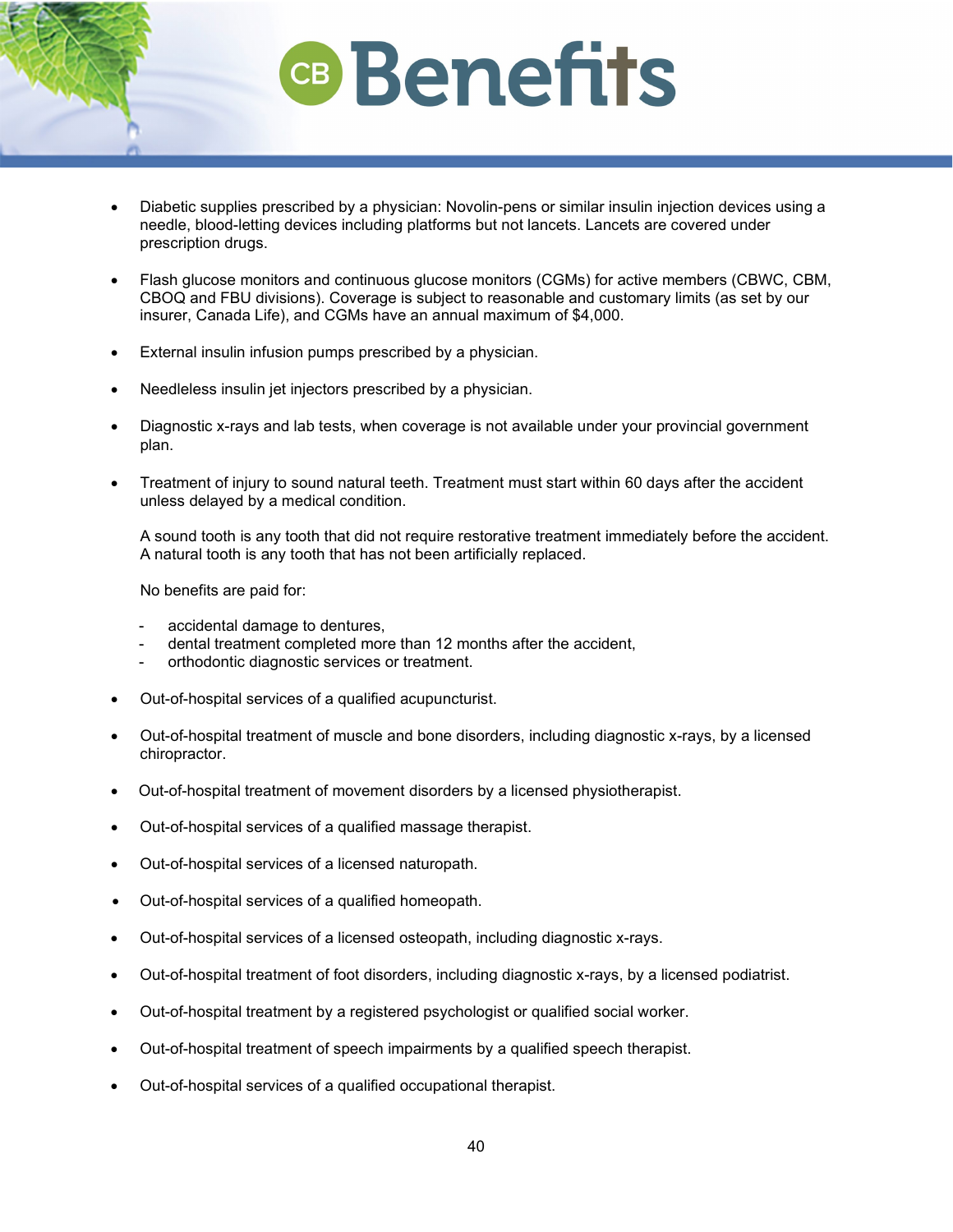## **SMART DRUG PLAN**

Your coverage includes the Canada Life SMART plan, specifically designed to target high-dollar-impact prescription drugs. The SMART plan is comprised of:

- SMART assessment, which reviews new drugs (or new indications on existing drugs) to determine if they should be excluded from coverage; and
- SMART claims management, including enhanced prior authorization, step therapy, coordination with other payers, lower-cost alternatives and health case management.

The goal is to help address the pace of increasing drug costs and keep the benefits plan sustainable.

## **VISION CARE**

- Eye examinations, including refractions, when they are performed by a licensed ophthalmologist or optometrist, and coverage is not available under your provincial government plan.
- Glasses and contact lenses required to correct vision when provided by a licensed ophthalmologist, optometrist or optician.
- Laser eye surgery required to correct vision when performed by a licensed ophthalmologist.

## **GLOBAL MEDICAL ASSISTANCE PROGRAM**

This program provides medical assistance through a worldwide communications network which operates 24 hours a day. The network locates medical services and obtains Canada Life's approval of covered services, when required as a result of a medical emergency arising while you or your dependent is travelling for vacation, business or education. Coverage for travel within Canada is limited to emergencies arising more than 500 kilometres from home. You must be covered by the government health plan in your home province to be eligible for global medical assistance benefits. The following services are covered, subject to Canada Life's prior approval:

- On-site hospital payment when required for admission, to a maximum of \$1,000.
- If suitable local care is not available, medical evacuation to the nearest suitable hospital while travelling in Canada. If travel is outside Canada, transportation will be provided to a hospital in Canada or to the nearest hospital outside Canada equipped to provide treatment.

When services are covered under this provision, they are not covered under other provisions described in this booklet.

- Transportation and lodging for one family member joining a patient hospitalized for more than 7 days while travelling alone. Benefits will be paid for moderate quality lodgings up to \$1,500 and for a round trip economy class ticket.
- If you or a dependent is hospitalized while travelling with a companion, extra costs for moderate quality lodgings for the companion when the return trip is delayed due to your or your dependent's medical condition, to a maximum of \$1,500.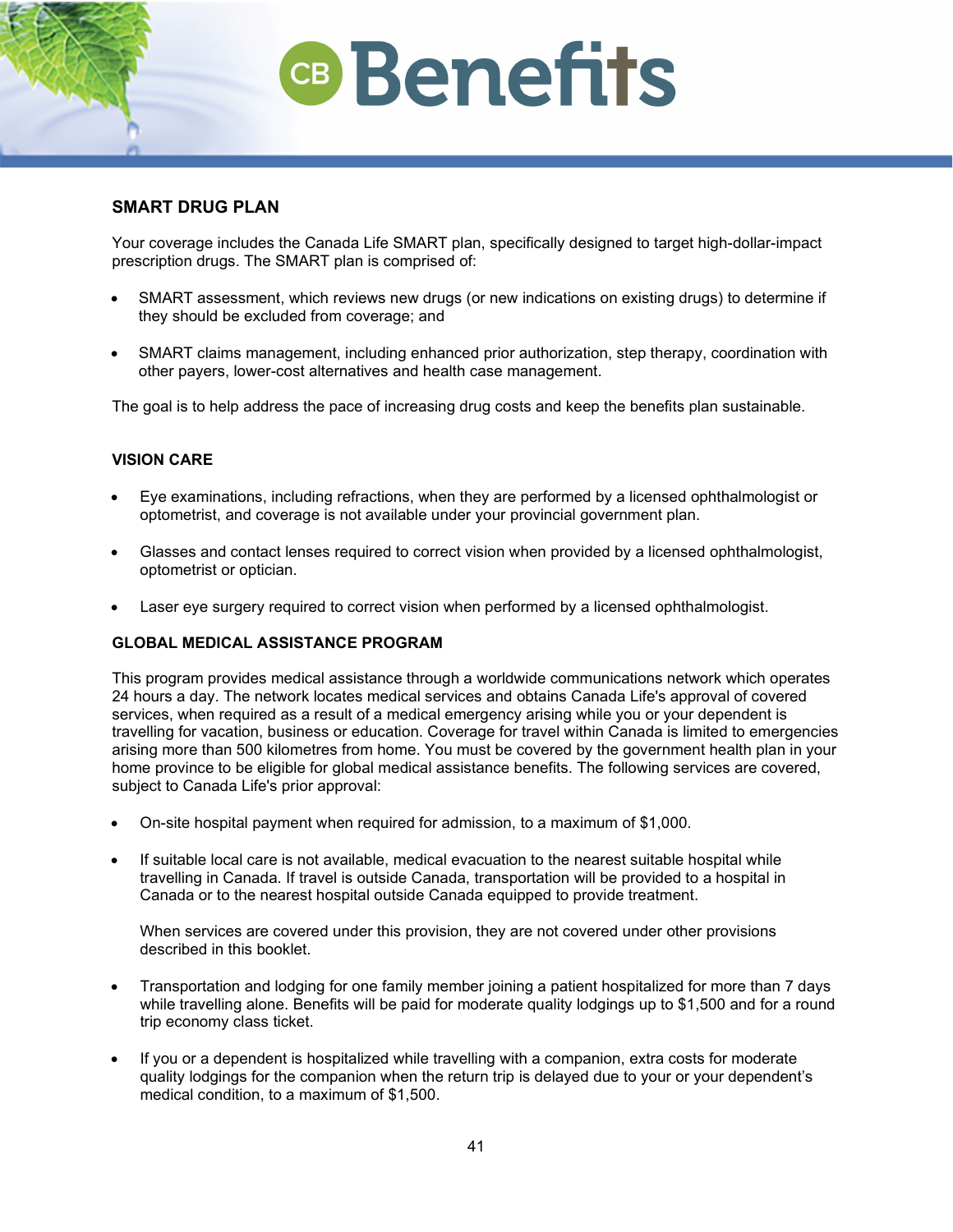- The cost of comparable return transportation home for you or a dependent and one travelling companion if prearranged, prepaid return transportation is missed because you or your dependent is hospitalized. Coverage is provided only when the return fare is not refundable. A rental vehicle is not considered prearranged, prepaid return transportation.
- In case of death, preparation and transportation of the deceased home.
- Return transportation home for minor children travelling with you or a dependent who are left unaccompanied because of your or your dependent's hospitalization or death. Return or round-trip transportation for an escort for the children is also covered when considered necessary.
- Costs of returning your or your dependent's vehicle home or to the nearest rental agency when illness or injury prevents you or your dependent from driving, to a maximum of \$1,000. Benefits will not be paid for vehicle return if transportation reimbursement benefits are paid for the cost of comparable return transportation home.

Benefits payable for moderate quality accommodation include telephone expenses as well as taxicab and car rental charges. Meal expenses are not covered.

## **OUT-OF-COUNTRY EMERGENCY CARE**

The plan covers medical expenses incurred as a result of a medical emergency arising while you or your dependent is outside Canada for vacation, business or education purposes. To qualify for benefits, you must be covered by the government health plan in your home province.

A medical emergency is a sudden, unexpected injury or an acute episode of disease.

The following services and supplies are covered when related to the initial medical treatment:

- treatment by a physician:
- diagnostic x-ray and laboratory services;
- hospital accommodation in a standard or semi-private ward or intensive care unit, if the confinement begins while you or your dependent is covered;
- medical supplies provided during a covered hospital confinement;
- paramedical services provided during a covered hospital confinement;
- hospital out-patient services and supplies;
- medical supplies provided out-of-hospital if they would have been covered in Canada;
- drugs;
- out-of-hospital services of a professional nurse;
- ambulance services by a licensed ambulance company to the nearest centre where essential treatment is available;
- dental accident treatment if it would have been covered in Canada (if you elect the Green Leaf plan). Dental accident treatment is covered under Dental care if you elect either the Orange or Blue Leaf Plan.

If your medical condition permits you to return to Canada, benefits will be limited to the amount payable under this plan for continued treatment outside Canada or the amount payable under this plan for comparable treatment in Canada, plus return transportation, whichever is less.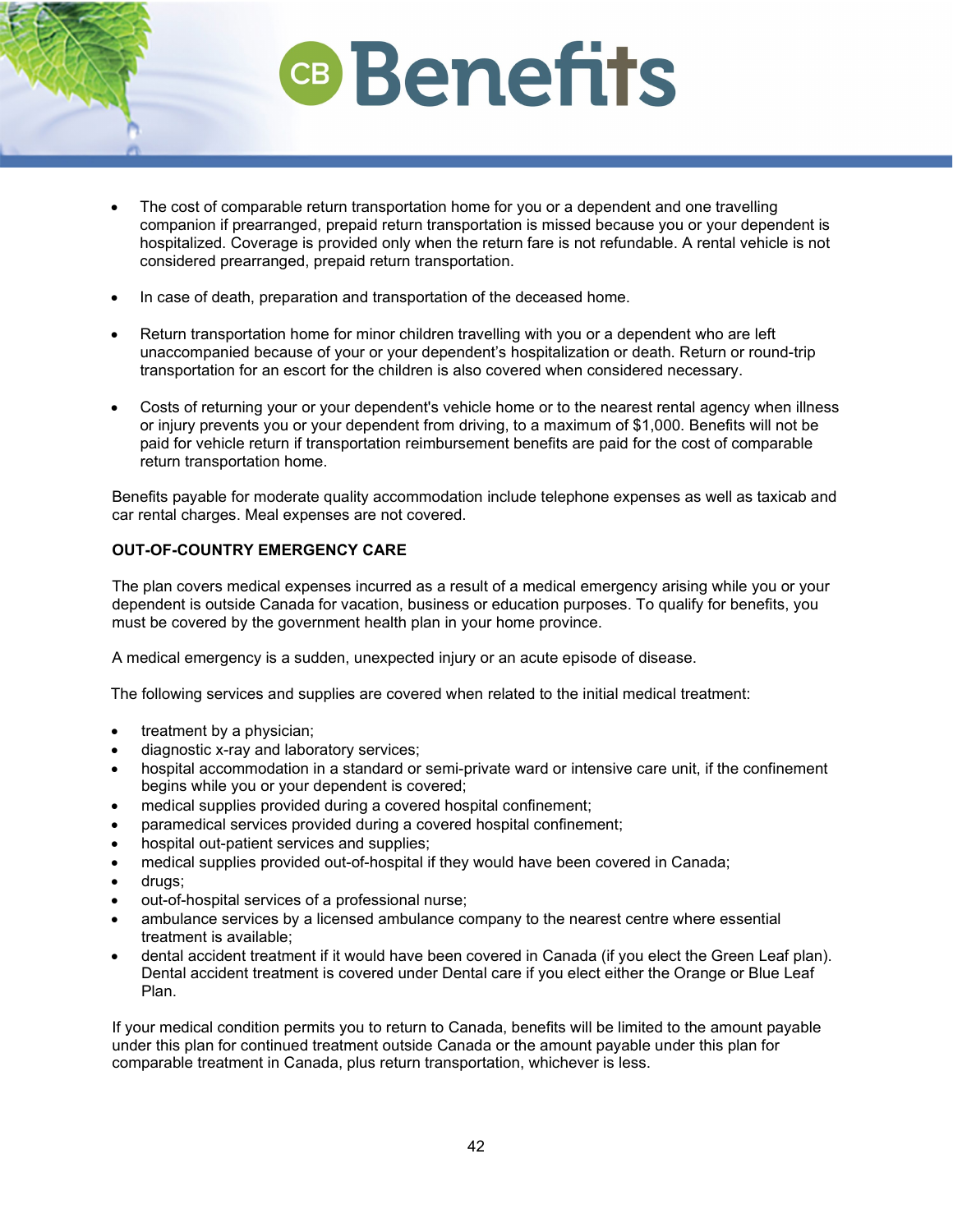## **LIMITATIONS**

Except to the extent otherwise required by law, no benefits are paid for:

- expenses private insurers are not permitted to cover by law;
- services or supplies for which a charge is made only because you have insurance coverage;
- the portion of the expense for services or supplies that is payable by the government health plan in your home province, whether or not you are actually covered under the government health plan;
- any portion of services or supplies which you are entitled to receive, or for which you are entitled to a benefit or reimbursement, by law or under a plan that is legislated, funded, or administered in whole or in part by a government ("government plan"), without regard to whether coverage would have otherwise been available under this plan. In this limitation, government plan does not include a group plan for government employees;
- services or supplies that do not represent reasonable treatment;
- services or supplies associated with:
	- treatment performed only for cosmetic purposes;
	- recreation or sports rather than with other daily living activities;
	- the diagnosis or treatment of infertility:
	- contraception, other than oral contraceptives.
- services or supplies not listed as covered expenses;
- extra medical supplies that are spares or alternates;
- services or supplies received outside Canada except as listed under Out-of-Country Emergency Care and Global Medical Assistance;
- services or supplies received out-of-province in Canada unless you are covered by the government health plan in your home province and Canada Life would have paid benefits for the same services or supplies if they had been received in your home province. This limitation does not apply to Global Medical Assistance;
- expenses arising from war, insurrection, or voluntary participation in a riot;
- chronic care;
- podiatric treatments for which a portion of the cost is payable under the Ontario Health Insurance Plan (OHIP). Benefits for these services are payable only after the maximum annual OHIP benefit has been paid;
- vision care services and supplies required by an employer as a condition of employment.

In addition, under the prescription drug coverage, no benefits are paid for:

- atomizers, appliances, prosthetic devices, colostomy supplies, first aid supplies, diagnostic supplies or testing equipment;
- non-disposable insulin delivery devices or spring-loaded devices used to hold blood letting devices;
- delivery or extension devices for inhaled medications;
- oral vitamins, minerals, dietary supplements, homeopathic preparations, infant formulas or injectable total parenteral nutrition solutions;
- diaphragms, condoms, contraceptive jellies, foams, sponges, suppositories, contraceptive implants or appliances;
- smoking cessation products, except to the extent otherwise required by law;
- fertility drugs, except to the extent otherwise required by law;
- any drug that does not have a drug identification number as defined by the Food and Drugs Act, Canada;
- any single purchase of drugs which would not reasonably be used within 100 days;
- drugs dispensed by a dentist or clinic or by a non-accredited hospital pharmacy;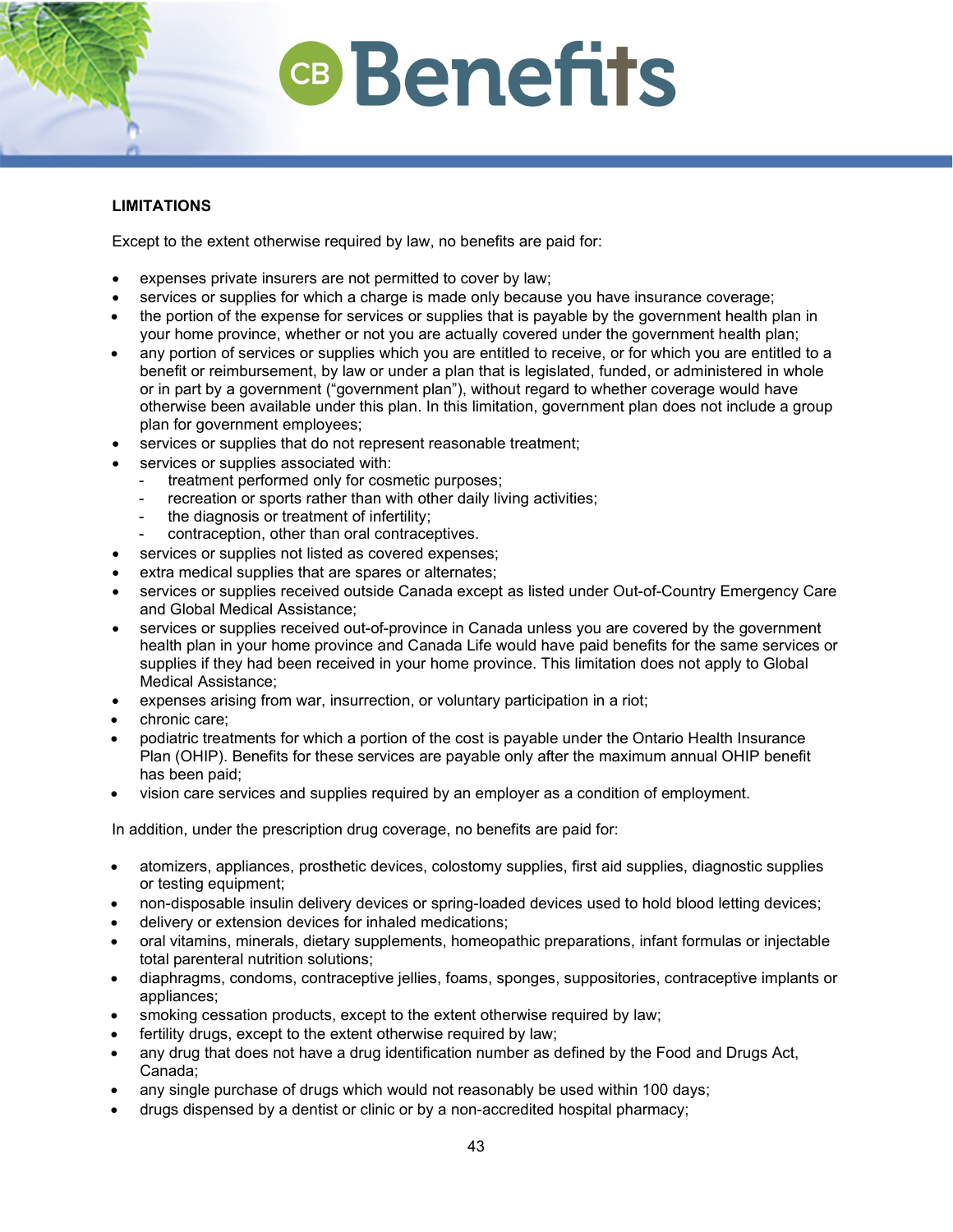- drugs administered during treatment in an emergency room of a hospital, or as an in-patient in a hospital;
- preventative immunization vaccines and toxoids;
- non-injectable allergy extracts;
- drugs that are considered cosmetic, such as topical minoxidil or sunscreens, whether or not prescribed for a medical reason;
- drugs or drug supplies not listed in the *Liste de médicaments* published by the *Régie de l'assurancemaladie du Québec* in effect on the date of purchase or which are received out-of-province, when prescribed for a dependent child who is a student over age 24 and you are a resident of Quebec.

**Note:** If you are age 65 or older and reside in Quebec, you cease to be covered under this plan for basic prescription drug coverage and are covered under the basic plan provided by the *Régie de l'assurancemaladie du Québec,* unless you elect to be covered under this plan as set out below.

A one-time election may be made to be covered under this plan. You must make this election and communicate it to your plan administrator by the end of the 60-day period immediately following:

- the date you reach age 65; or
- the date you become a resident of Quebec, within the meaning of the Health Insurance Act, Quebec, if you are age 65 or over.

While your election to be covered under this plan is in effect, you will be deemed not to be entitled to the basic plan provided by the *Régie de l'assurance-maladie du Québec*.

"Basic prescription drug coverage" means the portion of drug expenses that is reimbursed by the *Régie de l'assurance-maladie du Québec*.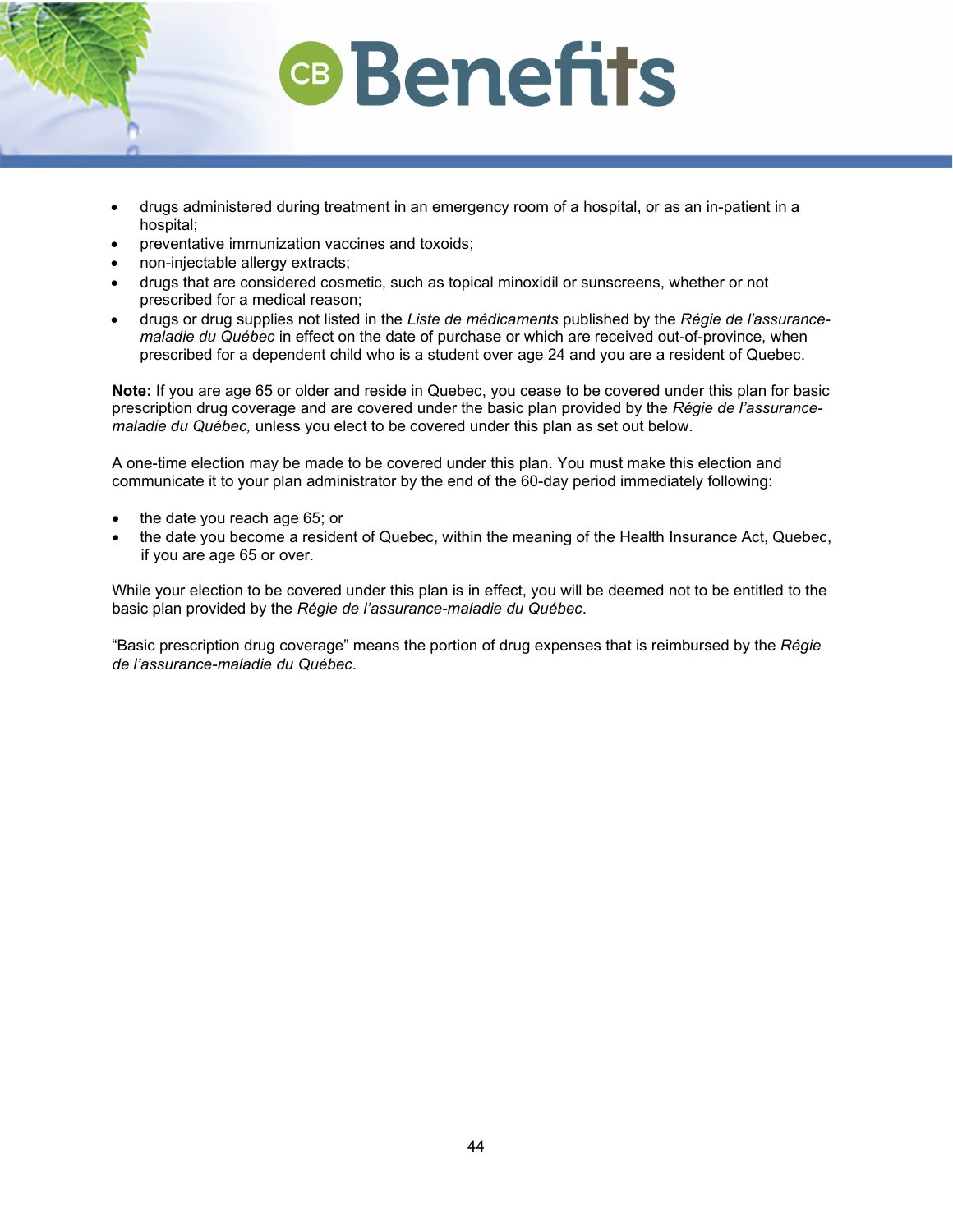## **HEALTHCARE ONLINE BY CONSULT+**

**CB** Benefits

Consult+ is a virtual healthcare service that is available to *CBBenefits* members, including your spouse and dependent children.

Consult+ provides you with 24/7 secure online access to Canadian healthcare professionals on demand. **Get care through your mobile device or computer – when and where you need it.**

These services are especially helpful for those who travel a lot or who work hours that may make it difficult to get – or keep – an appointment with your primary healthcare provider. It's all part of supporting the overall wellbeing of you and your family.

## **SERVICES**

Offered in partnership with Canada Life, Consult+ services are made available through Dialogue – a leading Canadian telemedicine provider.

You and your eligible family members can register and have **unlimited use** of Consult+ for many of the same things you would usually go to your primary healthcare provider for, including:

• Allergies, colds and flu

Skin and eye issues

• …and more

• Depression and anxiety

### **The Consult+ clinicians can provide:**

- Diagnoses and advice
- Prescriptions (new and renewals)
- Lab and imaging orders
- Specialist referrals

Consult+ can be a great addition to your regular healthcare team. With your consent, medical notes from your virtual consults can even be shared with your family doctor. Of course, your medical information will never be shared with *CBBenefits* or with Canada Life.

## **ACCESSING CONSULT+**

You can enroll yourself and add any eligible dependent family members to get access to Consult+ care.

To create your account, you'll need your member ID and plan number (either 156241 or 156243).

Just sign in to *[My Canada Life at Work](https://my.canadalife.com/sign-in)*, go to Coverage & Balances, select Health and scroll down to Other coverage, then follow the instructions.

If you have family members, use the drop-down box beside your name to select Family. Add dependants under age 14 to your account. You can also send an email invite to your spouse and eligible dependants over age 14 to create their own accounts.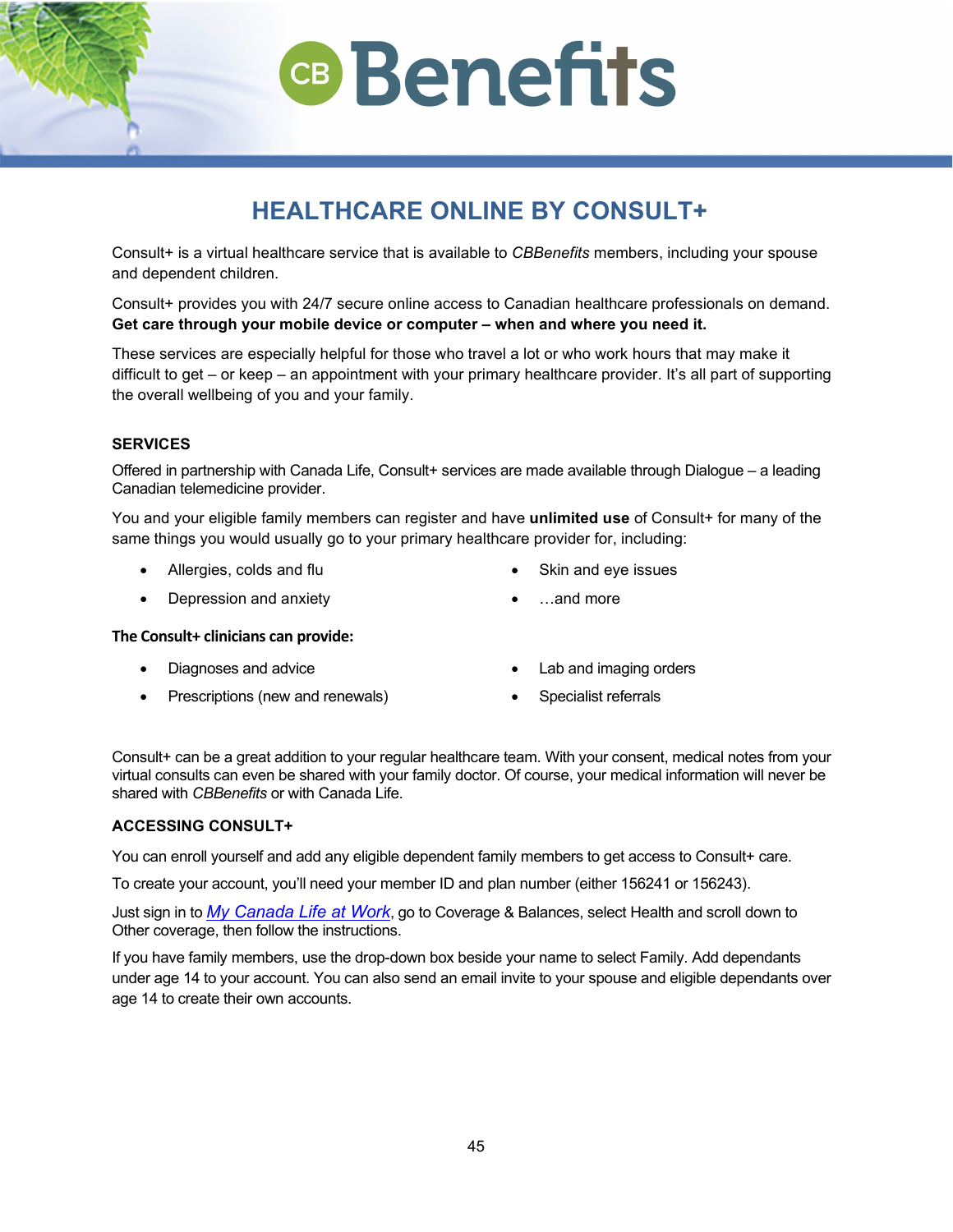

## <span id="page-44-0"></span>**CONTACT – EMPLOYEE ASSISTANCE PROGRAM**

The "Contact" Employee Assistance Program (EAP) is an employee benefit paid for by your employer. EAPs are intended to help employees and their families deal with work-related and personal problems that may impact their health, well-being and work performance. EAPs are voluntary, confidential shortterm counselling and referral services. Your Contact program services are provided by *LifeWorks by Morneau Shepell*, one of the largest EAP firms in Canada.

As a member of Contact, you and your eligible family members have access to qualified professionals who provide counselling and a variety of resources to support you when dealing with personal, family, or work-related concerns and conflict. This service is available 24 hours a day, seven days a week at nocost to you. Counselling is available by telephone, in-person, online, and text-based self-help. Although not exhaustive, the list below describes the services offered by your EAP:

*Family Support Services* – professional support and resources to help solve family and personal life issues including finding a childcare service, help with aging parents etc.

*Financial Support Services* – advice from financial experts: budgeting and cash management, debt management, planning for retirement etc.

*Legal Support Services* –confidential consultation providing information and clarification concerning how the law applies to a specific situation: landlord and tenant, will and estates, civil litigation, criminal law matters etc. LifeWorks will also provide referrals if needed.

*Physical Health Support* – advice from health care and nutrition experts: weight management, health coaching programs, help with how to navigate health system in Canada etc.

*Online Services* - stress management program, online games to relieve stress, online smoking cessation program, video conference and chat room counselling with an EAP counsellor.

### **For more information or to access confidential EAP support**

Go to [login.lifeworks.com](https://login.lifeworks.com/) or download the LifeWorks app (Android or iOS).

Username: canadalife Password: lifeworks

Or, you can call toll free:

1.800.387.4765 for service in English 1.800.361.5676 for service in French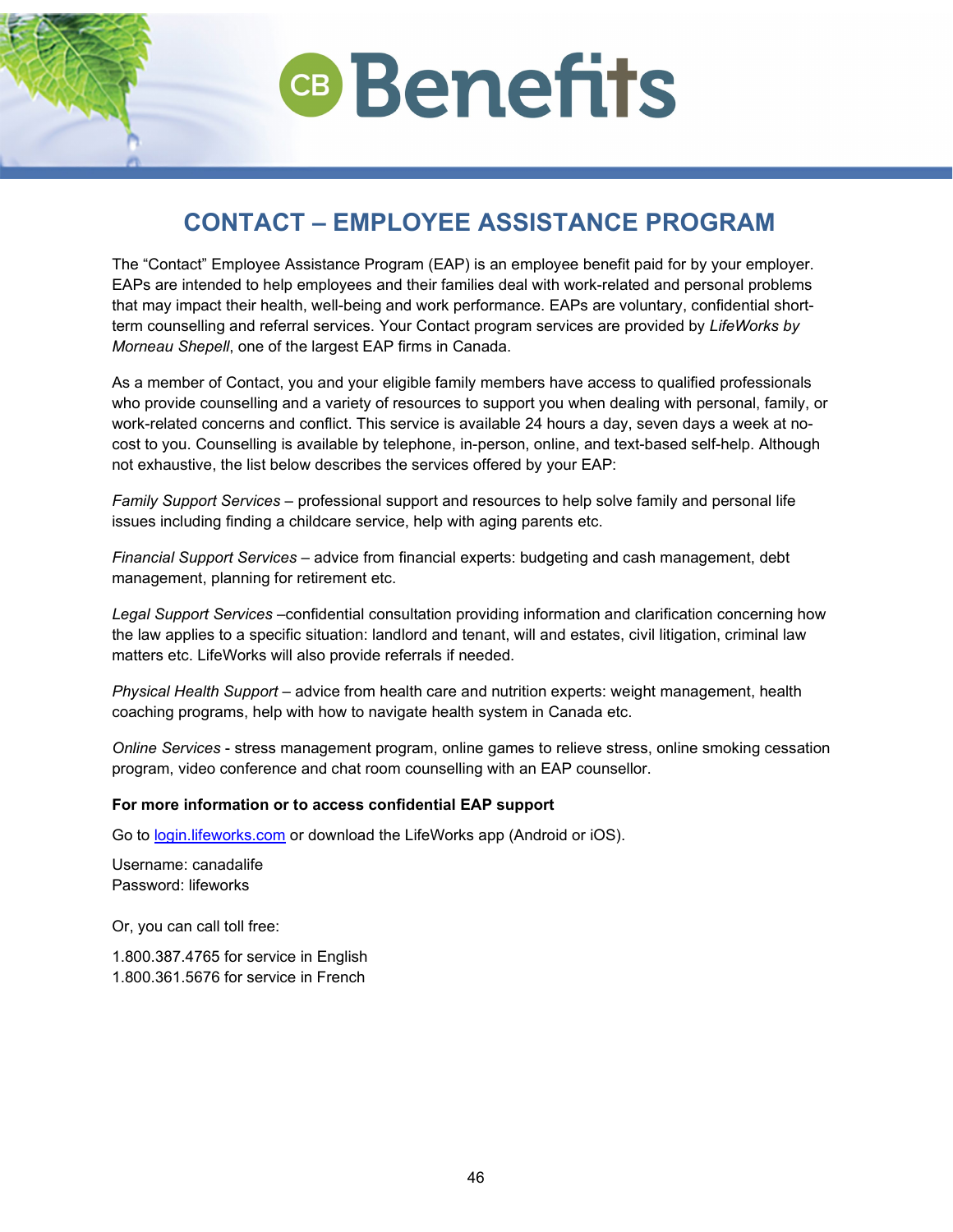## **BEST DOCTORS®**

<span id="page-45-0"></span>Best Doctors is a personal and confidential service offered to you and your eligible dependents as part of your employee benefits. When you are faced with a medical condition, they provide a suite of services that complement the care you are receiving from your treating physician. From basic medical advice to a comprehensive review of your medical files and treatment regimens, Best Doctors provides medical certainty when you need it most.

You can access Best Doctors services by calling **1-877-419-2378**. You will be connected to a Member Advocate, a Registered Nurse, who will assess your needs and provide you services designed to help you confidently move forward with your care.

## **Best Doctors Services:**

- If you are faced with a serious medical condition, Best Doctors will examine your medical records to confirm that your diagnosis is correct and that you are pursuing the best treatment options. They will collect your medical information and records, including imaging and pathology specimens, and send them to a team of Harvard-trained physicians who will analyze your records and retest any pathology. An expert physician who specializes in your condition will review your case and provide you with a comprehensive written report that includes a diagnosis and treatment recommendations.
- If you are looking for a medical specialist, Best Doctors will conduct a customized search of leading Canadian specialists from their physician database, based on your criteria and geographic preference. They will also contact the specialists to ensure they are accepting new patients.<sup>[1](#page-45-1)</sup>
- When an expert physician or leading care facility outside of Canada is required, Best Doctors will search their global database of over 53,000 peer-selected specialists to find the expert(s) best suited to your needs. They will also ensure the specialists or facilities are accepting new patients, inquire about costs and referral requirements, and help you provide them with your medical information.<sup>[2](#page-45-2)</sup>
- When you have concerns regarding your health or would like advice and information, Best Doctors offers information resources, one-on-one support, and customized health coaching for a wide range of health concerns. They can also help identify support programs and services in your local area.

<span id="page-45-1"></span><sup>1</sup> Access to a Canadian specialist requires a referral from your treating physician. Expenses associated with treatment, travel and lodging are the responsibility of the member.

<span id="page-45-2"></span><sup>&</sup>lt;sup>2</sup> Expenses associated with treatment, travel and lodging are the responsibility of the member.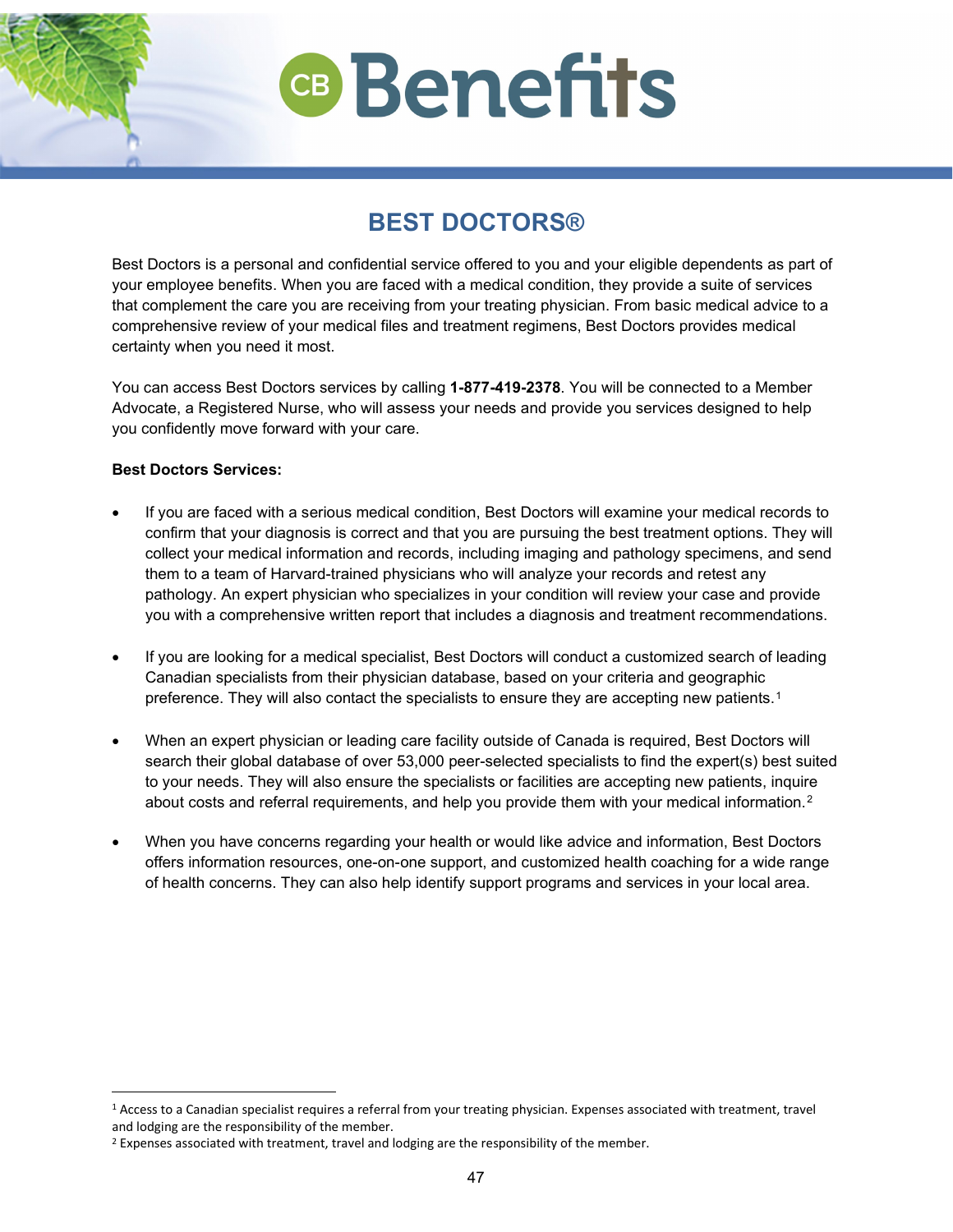

## **DENTAL CARE**

## <span id="page-46-0"></span>**DEFINITIONS**

Where used in this coverage, the following words or phrases have the meanings set forth below:

- (1) "Dentist" means a person, other than an insured or a member of an insured's family, who is a licensed dentist in the province or territory where the dental care is received and who gives dental care within the scope of that license.
- (2) "Orthodontic treatment" means the fixed and removable appliances for orthodontic treatment. This includes related charges for observations, adjustments, repairs, alterations, removal and retention.
- (3) "Orthodontic treatment plan" must contain the dental service provider's confirmation of:
	- (a) the recommended treatment for complete correction of the person's condition,
	- (b) estimates the duration over which treatment will be completed,
	- (c) the total charge for such treatment.
- (4) "Customary charges" are the lowest of:
	- (a) prices shown for a general practitioner in the dental fee guide identified in the Benefit Summary. Denturist fee guides are applicable when services are provided by a denturist. Dental hygienist fee guides are applicable when services are provided by a dental hygienist practising independently. Specialist fee guides are applicable when a specialist provides services within his speciality;
	- (b) representative prices in the area where the treatment was provided;
	- (c) maximum prices established by law.

All expenses will be reimbursed based on the Leaf option you choose and at the applicable level shown in the **Summary of Coverages – Canada Life**. Benefits may be subject to plan maximums and frequency limits. Check the **Summary of Coverages – Canada Life** for this information.

The plan covers customary charges to the extent they do not exceed the dental fee guide level shown in the **Summary of Coverages – Canada Life**. Denturist fee guides are applicable when services are provided by a denturist. Dental hygienist fee guides are applicable when services are provided by a dental hygienist practising independently.

All covered services and supplies must represent reasonable treatment. Treatment is considered reasonable if it is recognized by the Canadian Dental Association, it is proven to be effective, and it is of a form, frequency, and duration essential to the management of the person's dental health. To be considered reasonable, treatment must also be performed by a dentist or under a dentist's supervision, performed by a dental hygienist entitled by law to practise independently, or performed by a denturist.

### **TREATMENT PLAN**

Before incurring any large dental expenses, or beginning any orthodontic treatment, ask your dental service provider to complete a treatment plan and submit it to Canada Life. Canada Life will calculate the benefits payable for the proposed treatment, so you will know in advance the approximate portion of the cost you will have to pay.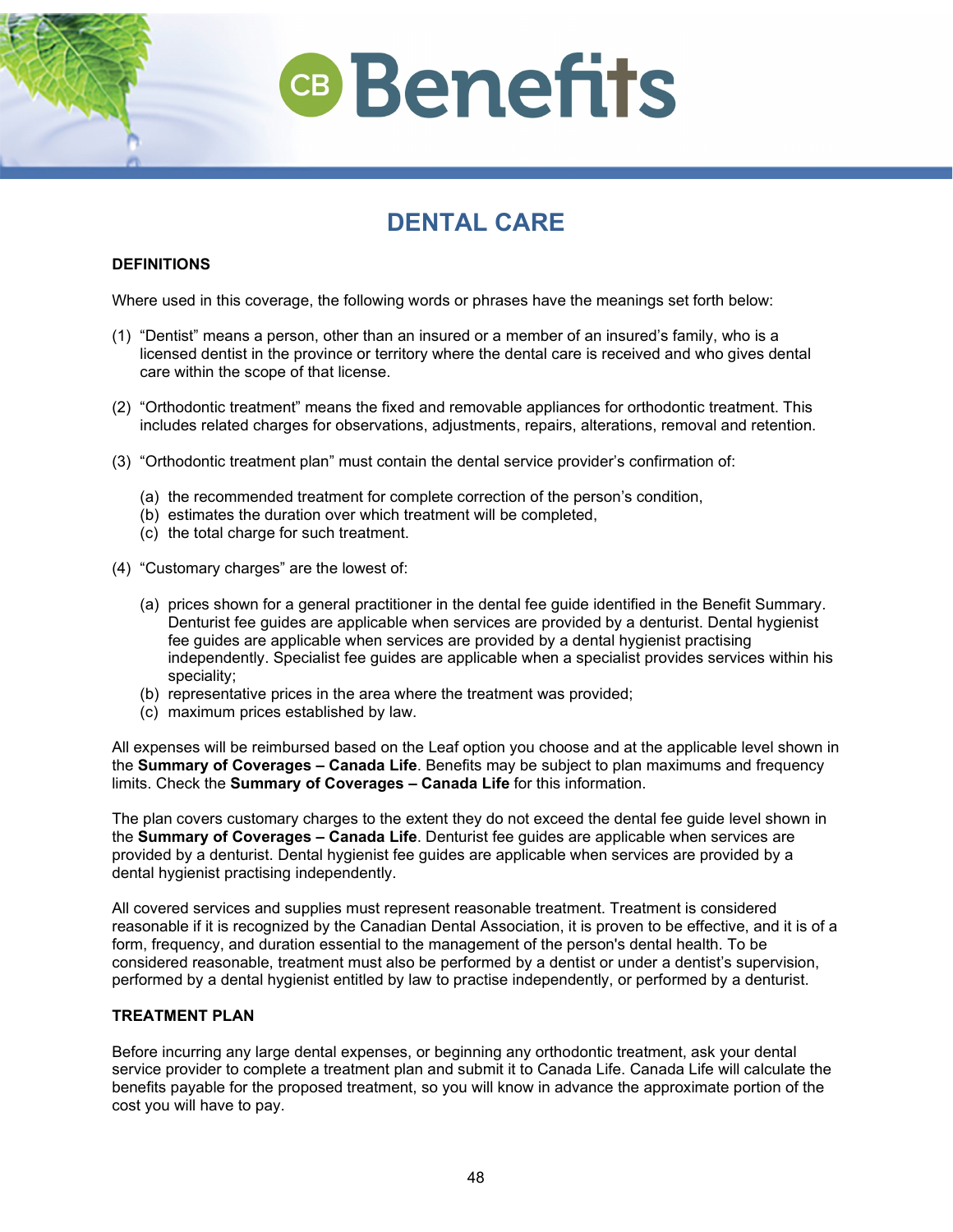## **BASIC COVERAGE**

The following expenses will be covered:

- Diagnostic services including:
	- one complete oral examination every 36 months;
	- limited oral examinations once every 12 months (once every 6 months for dependent children under age 22), except that only one limited oral examination is covered in any 12-month period that a complete oral examination is also performed;
	- limited periodontal examinations once every 12 months (once every 6 months for dependent children under age 22);
	- complete series of x-rays every 36 months;
	- intra-oral x-rays to a maximum of 15 films every 36 months, and a panoramic x-ray every 36 months. Services provided in the same 12 months as a complete series are not covered.
- Preventive services including:
	- polishing and topical application of fluoride each once every 12 months (once every 6 months for dependent children under age 22);
	- scaling, limited to a maximum combined with periodontal root planing of 8 time units each calendar year (a time unit is considered to be a 15-minute interval or any portion of a 15-minute interval);
	- oral hygiene instruction once in a person's lifetime;
	- pit and fissure sealants on bicuspids and permanent molars every 60 months;
	- space maintainers including appliances for the control of harmful habits;
	- finishing restorations;
	- interproximal disking;
	- recontouring of teeth.
- Minor restorative services including:
	- caries, trauma, and pain control;
	- amalgam and tooth-coloured fillings; replacement fillings are covered only if the existing filling is at least 2 years old or the existing filling was not covered under this plan;
	- retentive pins and prefabricated posts for fillings;
	- prefabricated crowns for primary teeth.
- Endodontics. Root canal therapy for permanent teeth will be limited to one course of treatment per tooth. Repeat treatment is covered only if the original treatment fails after the first 18 months.
- Periodontal services including:
	- root planing, limited to a maximum combined with preventive scaling of 8 time units each calendar year;
	- occlusal adjustment and equilibration, limited to a combined maximum of 4 time units every 12 months.

A time unit is considered to be a 15-minute interval or any portion of a 15-minute interval.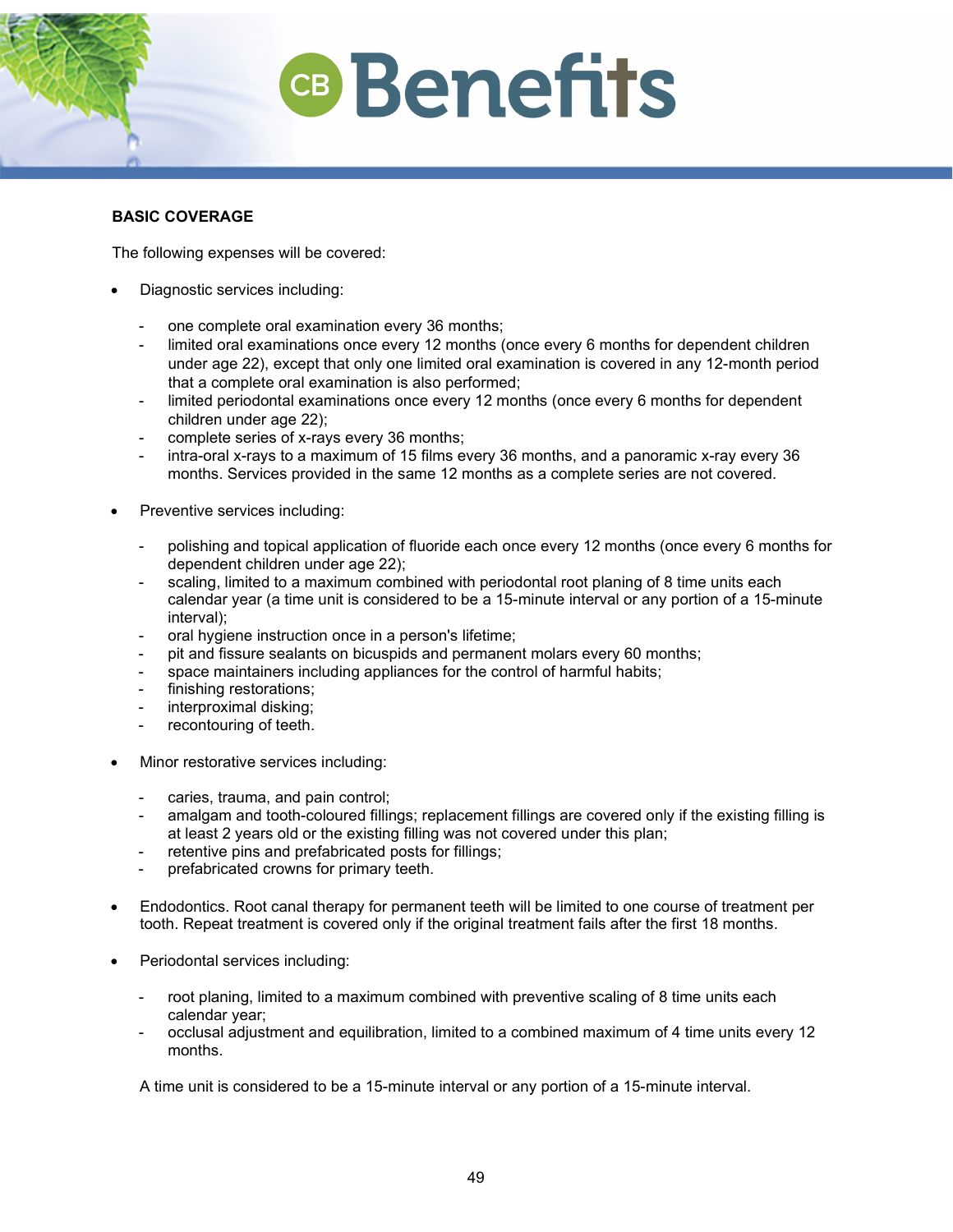

- Denture maintenance, after the 3-month post-insertion care period, including:
	- denture relines for dentures at least 6 months old, once every 36 months;
	- denture rebases for dentures at least 2 years old, once every 36 months;
	- resilient liner in relined or rebased dentures, once every 36 months.
- Oral surgery.
- Adjunctive services.

## **MAJOR COVERAGE**

- Crowns. Coverage for crowns on molars is limited to the cost of standard crowns. Coverage for complicated crowns is limited to the cost of standard crowns.
- Onlays. Coverage for tooth-coloured onlays on molars is limited to the cost of metal onlays.

Replacement crowns and onlays are covered when the existing restoration is at least 5 years old and cannot be made serviceable.

- Standard complete dentures, standard cast or acrylic partial dentures or complete overdentures or bridgework when required to replace one or more teeth extracted while the person is covered. Overdentures and bridgework are covered only when standard complete or partial dentures are not viable treatment options. Coverage for tooth-coloured retainers and pontics on molars is limited to the cost of metal retainers and pontics. Replacement appliances are covered only when:
	- the existing appliance is a covered temporary appliance;
	- the existing appliance is at least 5 years old and cannot be made serviceable. If the existing appliance is less than 5 years old, a replacement will still be covered if the existing appliance becomes unserviceable while the person is covered and as a result of the placement of an initial opposing appliance or the extraction of additional teeth.

If additional teeth are extracted but the existing appliance can be made serviceable, coverage is limited to the replacement of the additional teeth.

- Denture-related surgical services for remodelling and recontouring oral tissues.
- Denture and bridgework maintenance following the 3-month post-insertion period including:
	- denture remakes, once every 36 months;
	- denture adjustments, once every 12 months;
	- denture repairs and additions, tissue conditioning and resetting of denture teeth;
	- repairs to covered bridgework;
	- removal and recementation of bridgework.

## **ORTHODONTIC COVERAGE**

• Orthodontics are covered for persons between ages 6 and 18 when treatment starts.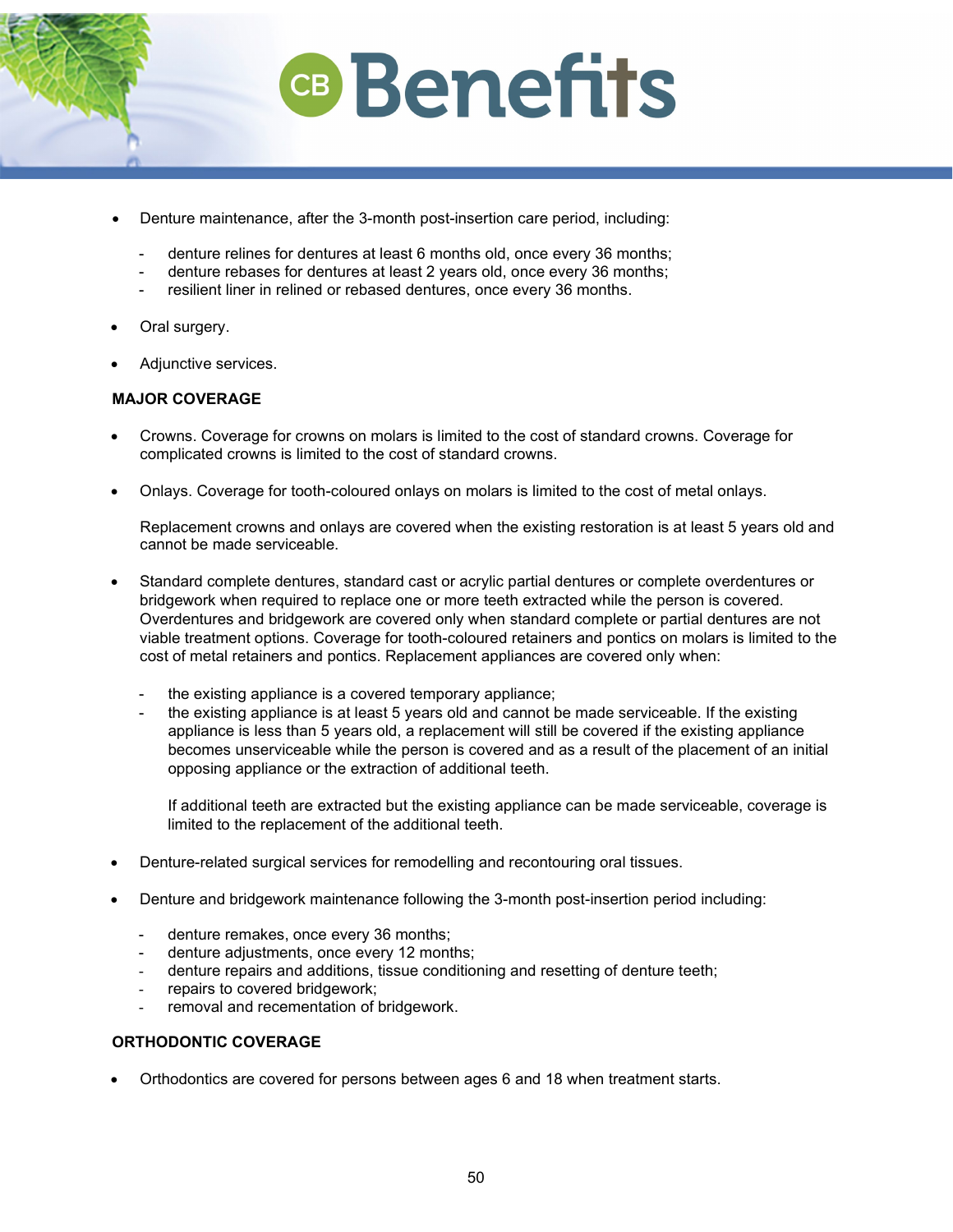

## **ACCIDENTAL DENTAL INJURY COVERAGE**

• Treatment of injury to sound natural teeth. Treatment must start within 60 days after the accident unless delayed by a medical condition.

A sound tooth is any tooth that did not require restorative treatment immediately before the accident. A natural tooth is any tooth that has not been artificially replaced.

### **LIMITATIONS**

If you do not apply for dental care coverage within 90 days after you become eligible, benefits will be subject to the following restrictions, unless the expenses are incurred solely as a result of an accident occurring after the coverage takes effect:

- Basic Coverage expenses are limited to \$250 during the first 90 days of your coverage.
- Major Coverage expenses are limited to \$250 during the first 12 months of your coverage.
- Orthodontic Coverage expenses are limited to \$250 during the first 12 months of your coverage.

No benefits are paid for:

- Duplicate x-rays, custom fluoride appliances, audio-visual oral hygiene instruction and nutritional counselling.
- The following endodontic services root canal therapy for primary teeth, isolation of teeth, enlargement of pulp chambers and endosseous intra coronal implants.
- The following periodontal services desensitization, topical application of antimicrobial agents, subgingival periodontal irrigation, charges for post surgical treatment and periodontal re-evaluations.
- The following oral surgery services implantology, surgical movement of teeth, services performed to remodel or recontour oral tissues (other than minor alveoloplasty, gingivoplasty and stomatoplasty) and alveoloplasty or gingivoplasty performed in conjunction with extractions. Services for remodelling and recontouring oral tissues will be covered under Major Coverage.
- Hypnosis or acupuncture.
- Veneers, recontouring existing crowns, and staining porcelain.
- Crowns or onlays if the tooth could have been restored using other procedures. If crowns, onlays or inlays are provided, benefits will be based on coverage for fillings.
- Overdentures or initial bridgework if provided when standard complete or partial dentures would have been a viable treatment option.

If overdentures are provided, coverage will be limited to standard complete dentures.

If initial bridgework is provided, coverage will be limited to a standard cast partial denture and restoration of abutment teeth when required for purposes other than bridgework.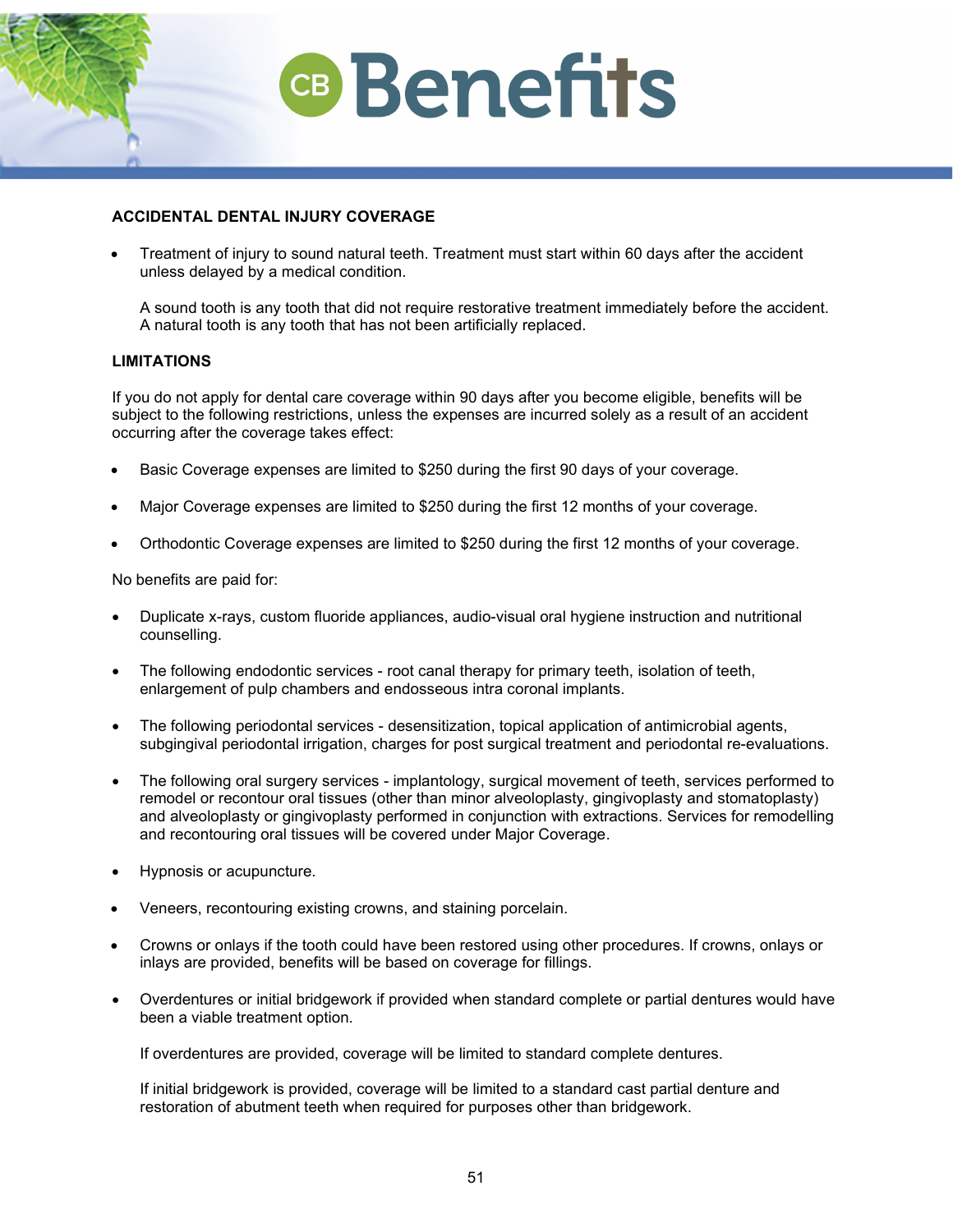If additional bridgework is performed in the same arch within 60 months, coverage will be limited to the addition of teeth to a denture and restoration of abutment teeth when required for purposes other than bridgework.

Benefits will be limited to standard dentures or bridgework when equilibrated and gnathological dentures, dentures with stress breaker, precision and semi-precision attachments, dentures with swing lock connectors, partial overdentures and dentures and bridgework related to implants are provided.

- Expenses covered under another group plan's extension of benefits provision.
- Accidental dental injury expenses for treatment performed more than 12 months after the accident, denture repair or replacement, or any orthodontic services.
- Expenses private plans are not permitted to cover by law.
- Services and supplies you are entitled to without charge by law or for which a charge is made only because you have insurance coverage.
- Services or supplies that do not represent reasonable treatment.
- Treatment performed for cosmetic purposes only.
- Congenital defects or developmental malformations in people 19 years of age or over, except orthodontics.
- Temporomandibular joint disorders, vertical dimension correction or myofacial pain.
- Expenses arising from war, insurrection, or voluntary participation in a riot.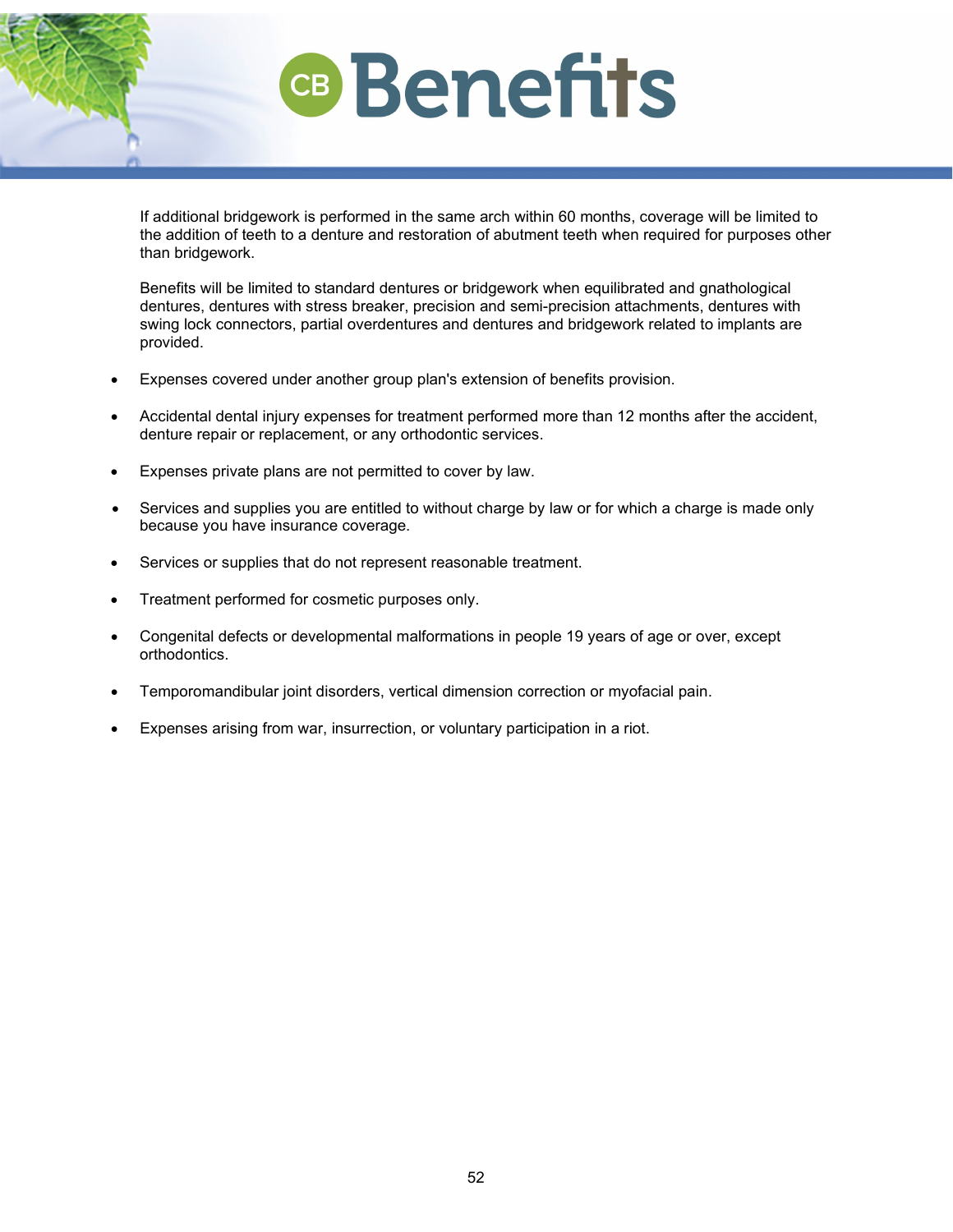## <span id="page-51-0"></span>**HEALTHCARE SPENDING ACCOUNT BENEFITS (HCSA)**

A Healthcare Spending Account (HCSA) is like a bank account through which you may be reimbursed for health and dental expenses up to a predetermined annual credit amount. Your employer will establish the credits for your account prior to each plan year.

The credits are based on the option you select as outlined in the **Summary of Coverages – Canada Life**. These credits may be used to cover expenses not covered by group health plans or to top-up expenses not fully covered by group health plans, including deductibles and co-payment amounts. Credits are available for covered expenses incurred in a plan year.

Unused credits at the end of any plan year are rolled over to your account for covered expenses incurred in the following plan year. If they are not used by the end of that year, they are automatically forfeited.

The maximum annual payment available under your account consists of the amount of credit directed to it at the beginning of the plan year plus any unused amount from the previous year.

### **ELIGIBILITY**

You and your dependents are eligible for HCSA credits through your employer if you are covered for basic health benefits under the Green or Orange Leaf plan (including if you have waived Orange plan health coverage if you have comparable alternate coverage). In addition to the dependents eligible for coverage under your basic health plan, HCSA benefits are extended to any other person for whom you are entitled to claim a medical expense tax credit under the Income Tax Act (Canada).

### **TERMINATION**

Your HCSA coverage terminates when your basic health coverage terminates, when you elect to discontinue coverage (at any plan enrolment date) or when your employer discontinues the plan.

Your dependents' HCSA coverage terminates when your coverage terminates or when they no longer qualify, whichever is earlier.

### **COVERED EXPENSES**

The Income Tax Act (Canada) governs the types of expenses that can be reimbursed under the HCSA. Coverage is provided for those expenses that qualify for a medical expense tax credit. For a complete list of covered expenses, contact your Canada Revenue Agency District Office and ask for Income Tax Interpretation Bulletin IT-519R.

Benefits will be paid for 100% of covered expenses that are incurred while you and your dependents are covered, up to a maximum annual payment equal to the credits in your HCSA. Dental expenses, other than orthodontic expenses, are considered to be incurred when treatment is completed. Orthodontic expenses are considered to be incurred on a periodic basis throughout the course of treatment. All other expenses are considered to be incurred when they are received.

### **LIMITATIONS**

No benefits are paid for:

- expenses that private benefit plans are not permitted to cover by law;
- services or supplies you are entitled to without charge by law or for which a charge is made only because you have coverage under a private benefit plan;
- any portion of the expense for services or supplies for which benefits are payable under your basic health plan, another group plan or a government plan.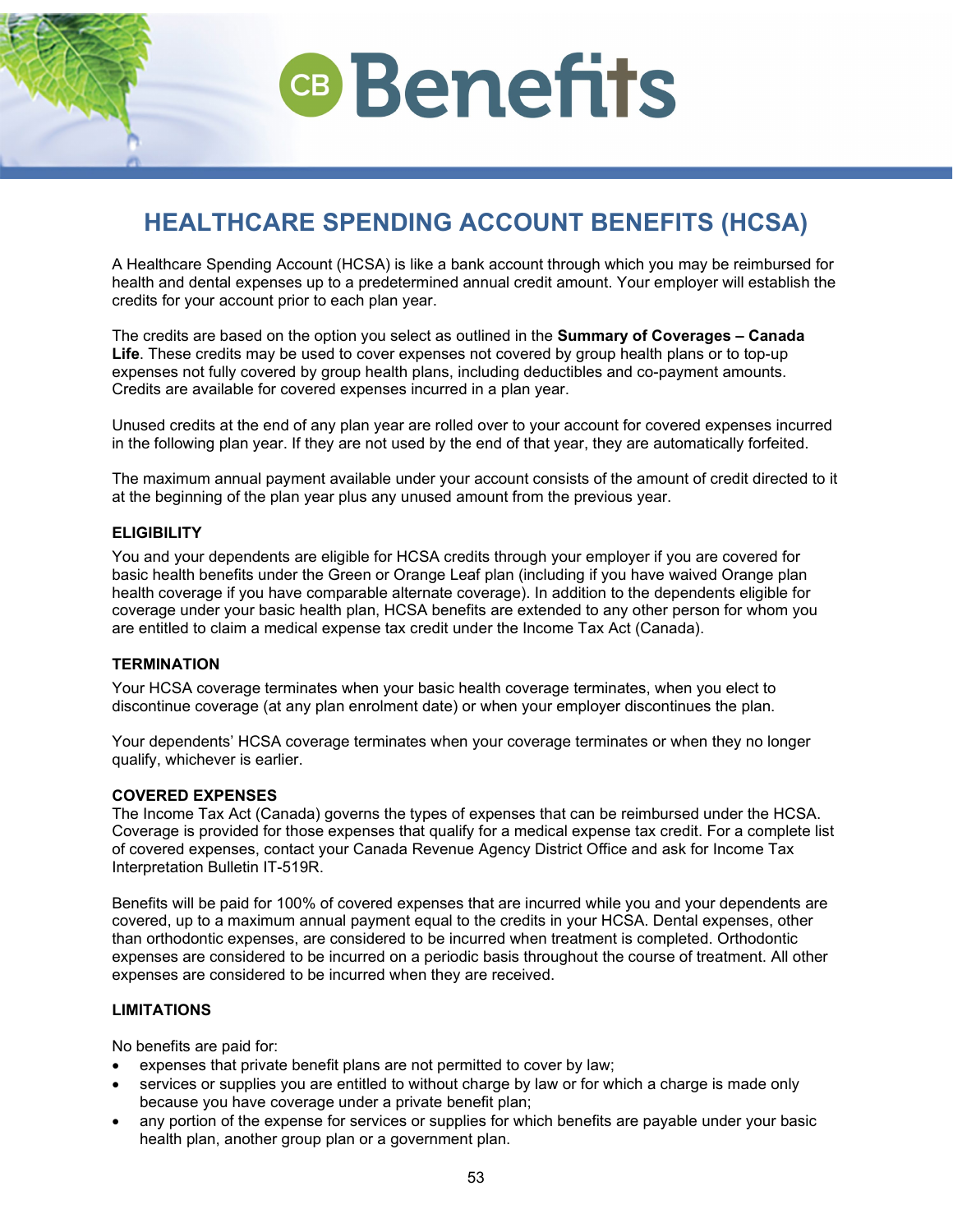## **SUMMARY OF COVERAGES – CHUBB**

<span id="page-52-0"></span>

| Coverage                                                       | <b>Benefit Amount</b>                                                                                                                                                                                                                                                                                                | <b>Termination Age</b>                                                                                                                                                                                                                                       |
|----------------------------------------------------------------|----------------------------------------------------------------------------------------------------------------------------------------------------------------------------------------------------------------------------------------------------------------------------------------------------------------------|--------------------------------------------------------------------------------------------------------------------------------------------------------------------------------------------------------------------------------------------------------------|
| <b>ACCIDENTAL DEATH &amp;</b><br><b>DISMEMBERMENT</b>          | Non-retired members under<br>$\bullet$<br>age 65: \$25,000<br>Non-retired members age<br>٠<br>65 and over and retired<br>members: \$5,000                                                                                                                                                                            | Age 70                                                                                                                                                                                                                                                       |
| <b>OPTIONAL ACCIDENTAL</b><br><b>DEATH &amp; DISMEMBERMENT</b> | For your spouse, if you also<br>٠<br>have children: 40% of your<br>amount<br>For your spouse, if you<br>have no children: 50% of<br>your amount<br>For each of your children, if<br>٠<br>you have a spouse: 10% of<br>your amount<br>For each of your children, if<br>٠<br>you have no spouse: 15%<br>of your amount | Member: your age 65 or<br>$\bullet$<br>retirement, whichever is<br>earlier<br>Spouse: your or your<br>$\bullet$<br>spouse's age 65 or<br>retirement, whichever is<br>earlier<br>Children: your age 65 or<br>$\bullet$<br>retirement, whichever is<br>earlier |

## **DEFINITIONS**

<span id="page-52-1"></span>**BRAIN DEATH** means irreversible unconsciousness with total loss of brain function; and complete absence of electrical activity of the brain, even though the heart is still beating.

**COMA** means the Insured has been in a state of unconsciousness for a continuous period of at least 96 hours, during which external stimulation produced no more than primitive avoidance reflexes. A Physician who is certified as a neurologist must confirm diagnosis in writing.

**COMMON ACCIDENT** means the same accident or separate accidents occurring within the same 24 hour period.

**DEPENDENT CHILD** means the Member's eligible unmarried natural, adopted, step child or common law child who is principally dependent on the Member or the Member's spouse for financial support.

**FAMILY MEMBER** means spouse, parent or stepparent, child or stepchild or brother or sister, stepbrother or stepsister, brother-in-law or sister-in-law, mother-in-law or father-in-law, and son-in-law or daughter-in-law.

**HOSPITAL** as used herein means a legally constituted establishment which meets all of the following requirements: (1) operates primarily for the reception, care and treatment of sick, ailing or injured persons as in-patients; (2) provides 24 hour a day nursing service by registered or graduate nurses; (3) has a staff of one or more licensed physicians available at all times; (4) provides organized facilities for diagnosis and surgical facilities; and (5) is not primarily a clinic, nursing home or convalescent home or similar establishment nor, other than incidentally, a place for alcoholics or drug addicts.

**IN-PATIENT** means a person admitted to a hospital as a resident or bed-patient and who is provided at least one day's room and board by the hospital.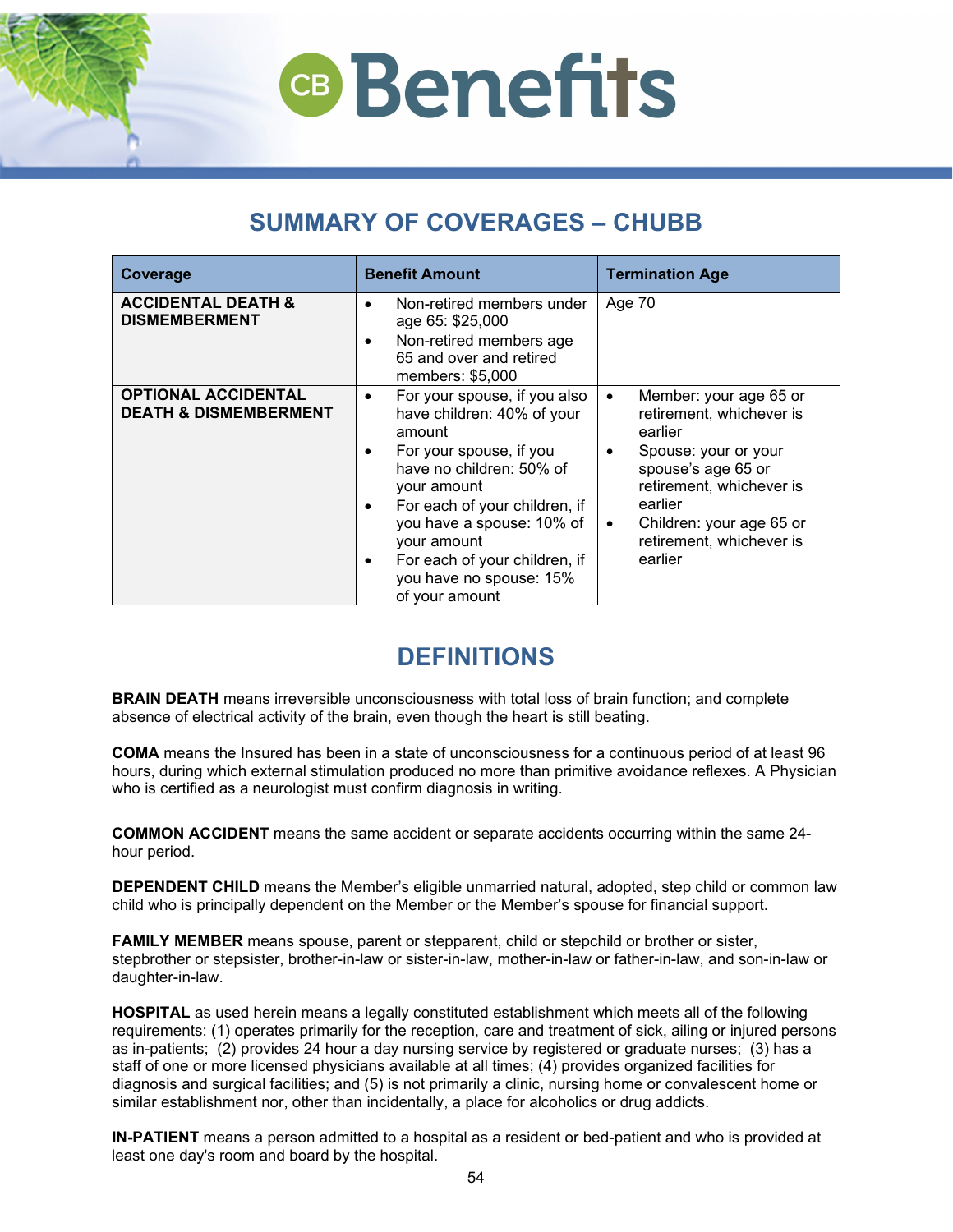**LOSS** shall mean with respect to hand or foot, the actual severance through or above the wrist or ankle joint; with respect to arm or leg, the actual severance through or above the elbow or knee joint; with respect to eye, the total and irrecoverable loss of sight; with respect to speech, the total and irrecoverable loss of speech which does not allow audible communication in any degree; with respect to hearing, the total and irrecoverable loss of hearing which cannot be corrected by any hearing aid or device; with respect to thumb and index finger or four fingers, the actual severance through or above the metacarpophalangeal joints of the same hand (the joints between the fingers and the hand); with regard to toes, the actual severance through or above the metatarsophalangeal joints (the joints between the toes and the foot) of the same foot. If an Insured Person suffers complete severance of a hand, foot, arm or leg as described above, then Chubb Life will pay the amount specified in the Schedule of Losses even if the severed limb is surgically reattached, whether successful or not.

"Loss" as used with reference to quadriplegia (paralysis of both upper and lower limbs), paraplegia (paralysis of both lower limbs), and hemiplegia (total paralysis of upper and lower limbs of one side of the body), means the complete and irrecoverable paralysis of such limbs, provided such loss of function is continuous for 180 consecutive days and such loss of function is thereafter determined on evidence satisfactory to Chubb Life to be permanent.

**LOSS OF USE** shall mean the total and irrecoverable loss of function of an arm, hand, foot, leg or thumb and index finger of the same hand provided such loss of function is continuous for 12 consecutive months and such loss of function is thereafter determined on evidence satisfactory to Chubb Life to be permanent.

**PROFESSIONAL COUNSELLOR** means a therapist or counsellor who is licensed, registered or certified to provide such treatment.

**SEAT BELT** means those belts that form a restraint system.

**SURVIVING CHILDREN** means your dependent children as defined in the definition of "eligible dependents" applicable to the policy provided such children survive both you and your spouse by at least 24 hours.

**THE CHILD'S PRINCIPAL SUM** means the applicable percentage of the employee's amount of insurance for which application has been made. The maximum benefit payable will be \$100,000.

**TOTALLY DISABLED OR TOTAL DISABILITY** with respect to Waiver of Premium means disability resulting from injury or sickness which prevents engagement in an Insured Member's own occupation for twenty-four (24) consecutive months.

**VEHICLE** means a private passenger car, station wagon, van, or jeep-type automobile.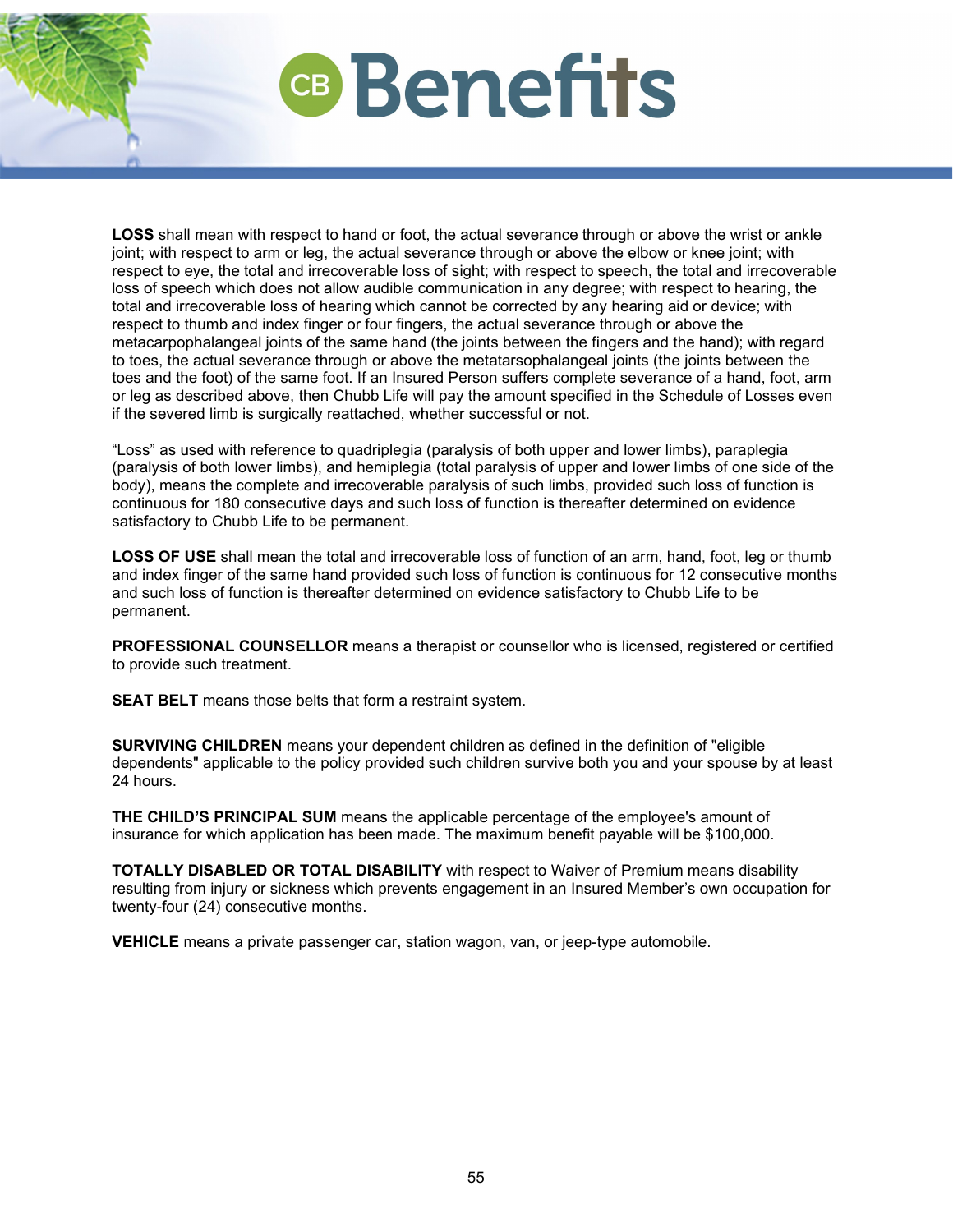

## **WHEN YOU HAVE A CLAIM**

<span id="page-54-0"></span>In the event of a claim, claim forms can be obtained from the Plan Administrator.

Notice of claim must be given to Chubb Life within 30 days from the date of the accident, the beginning of the disability or after the survival period, and subsequent proof of claim must be submitted to Chubb Life within 90 days from the date of the accident or after survival period.

<span id="page-54-1"></span>Failure to give notice of claim or furnish proof of claim within the time prescribed in the policy condition will not invalidate the claim if the notice or proof is given or furnished as soon as reasonably possible and if it is shown that it was not reasonably possible to give notice or furnish proof within the time so prescribed. In no event, will Chubb Life accept notice of claim beyond one year.

## **BENEFICIARY DESIGNATION**

A member has the right to name a beneficiary when he applies for insurance. It is understood that the beneficiary designation made under the Policyholder's Group Life Insurance Policy shall be recognized as the beneficiary under the policy, unless a further designation has been made that specifically identifies the policy. Failing such designation, all benefits will be paid to the estate of the insured person.

All other indemnities of the policy will be payable to the insured person. An insured person can change his beneficiary at any time, where permitted by law. The Company assumes no responsibility for the validity of such designation or change of beneficiary.

**The policy contains a provision removing or restricting the right of the insured person to designate persons to whom or for whose benefit insurance money is to be payable.**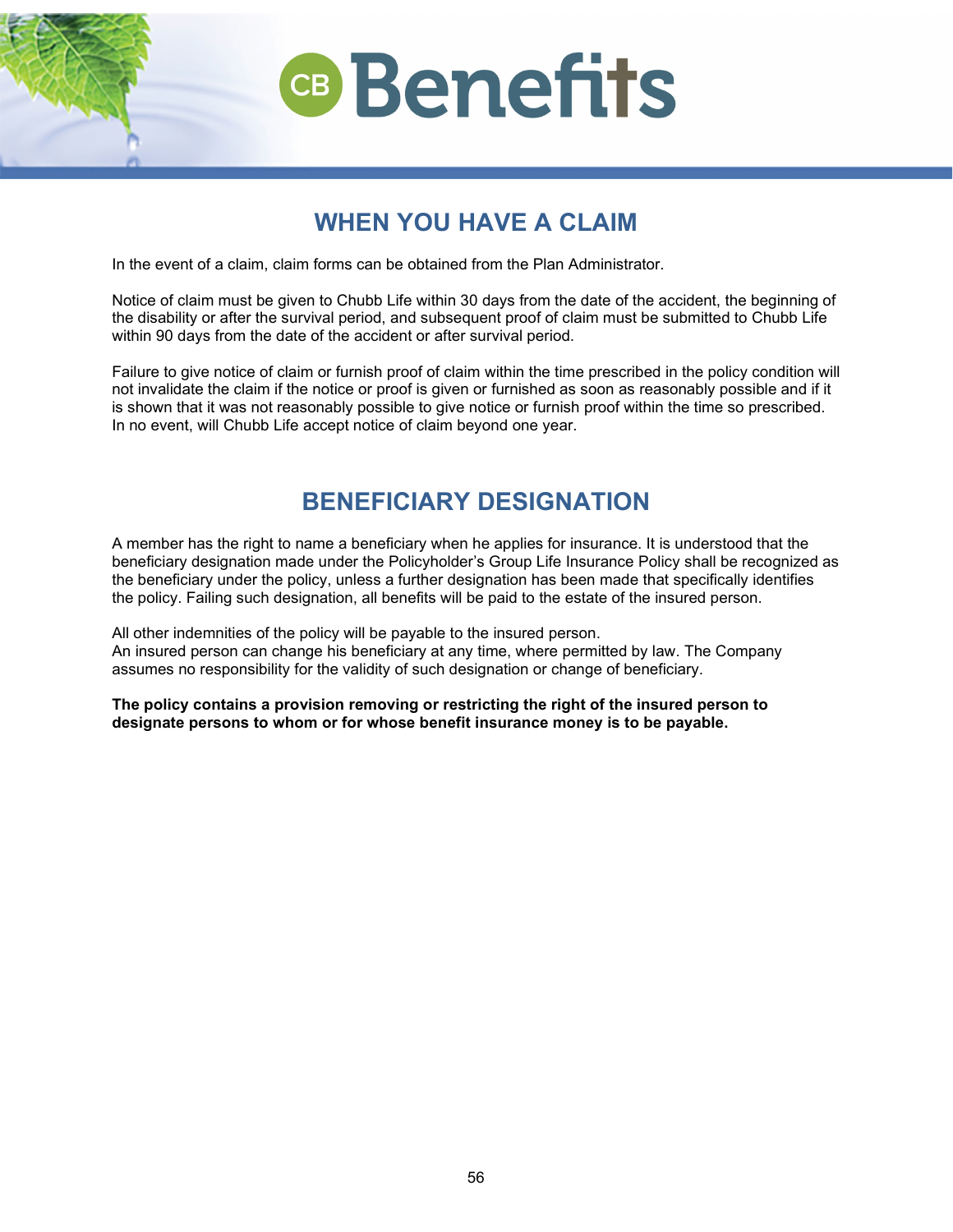## **ACCIDENTAL DEATH & DISMEMBERMENT (AD&D)**

<span id="page-55-0"></span>The plan offers you full 24-hour protection against accidents, on or off the job, on business, on vacation, at home, regardless of your health history.

## **ELIGIBILITY**

All active, eligible members of the Canadian Baptist Ministries and it's named Conventions and unions.

## **BENEFIT AMOUNT**

- Flat \$25,000
- Benefit reduces to a Flat \$5,000 at age 65 and terminates at retirement
- In the event of your death, the benefit amount is payable to the beneficiary you have named under your Group Life Insurance Plan or in the absence of such designation, to your Estate.

**Benefits payable under the following section will be limited to only one policy in the event the benefits are contained in two or more policies issued to the Policyholder by Chubb Life** (not applicable to the Schedule of Losses, Exposure and Disappearance, Conversion and Cosmetic Disfigurement).

## **SCHEDULE OF LOSSES**

## **Accidental Death & Dismemberment**

If such injuries shall result in any one of the following specific losses within one year from the date of the accident, Chubb Life will pay the percentage of the benefit amount, based on the amount stated under the benefit amount section, however, that not more than one (the largest) of such benefits shall be paid with respect to injuries resulting from one accident.

|                                                           | <b>Percentage of Benefit Amount</b> |
|-----------------------------------------------------------|-------------------------------------|
|                                                           |                                     |
|                                                           |                                     |
|                                                           |                                     |
|                                                           |                                     |
| Loss of One Foot and Entire Sight of One Eye 100%         |                                     |
|                                                           |                                     |
|                                                           |                                     |
|                                                           |                                     |
| Loss of Both Arms, Both Hands, Both Legs or Both Feet200% |                                     |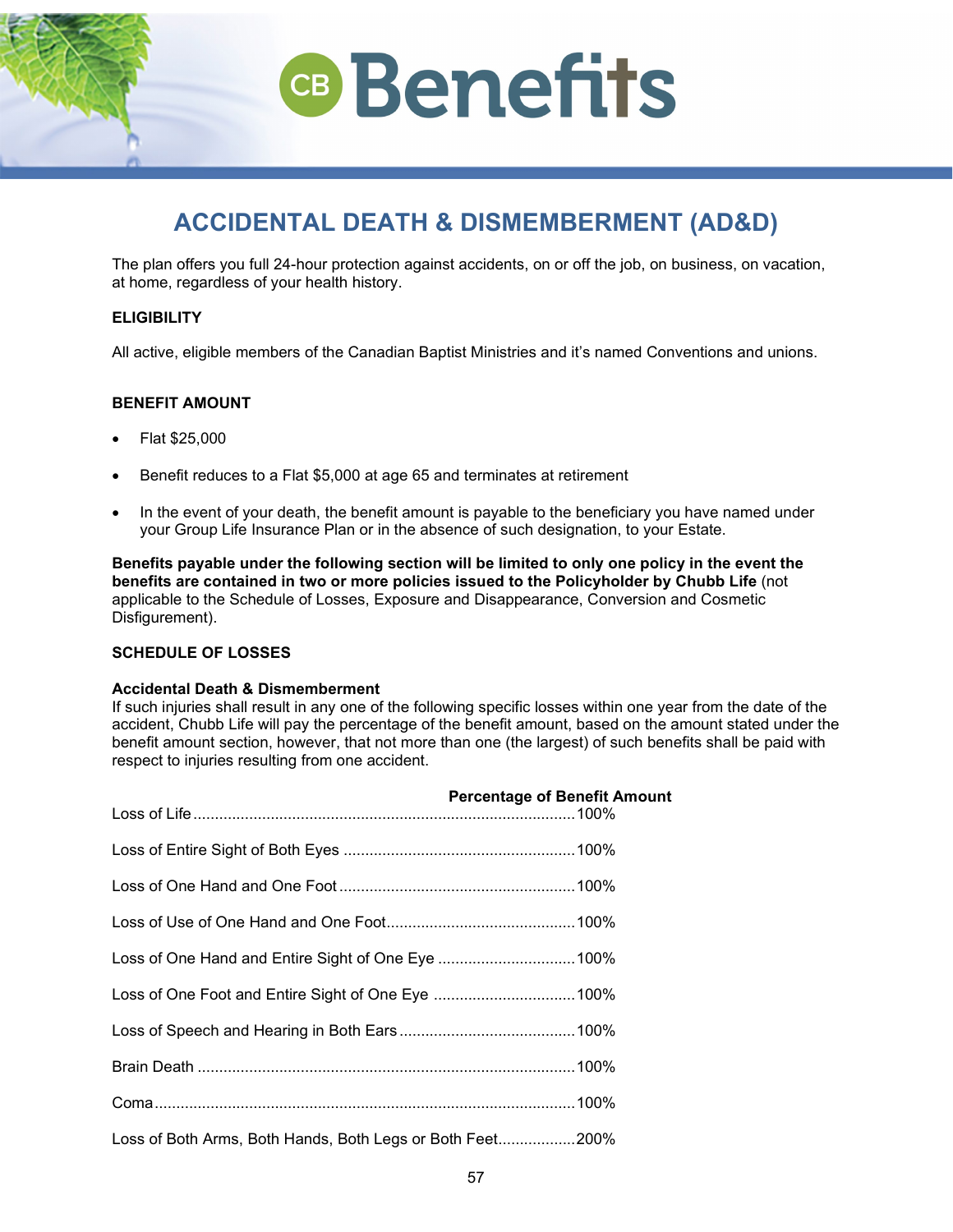| Loss of Use of Both Arms, Both Hands, Both Legs or Both Feet200% |  |
|------------------------------------------------------------------|--|
|                                                                  |  |
|                                                                  |  |
|                                                                  |  |
|                                                                  |  |
|                                                                  |  |
|                                                                  |  |
|                                                                  |  |
|                                                                  |  |
|                                                                  |  |
| Loss of Thumb and Index Finger of Same Hand 33 1/3%              |  |
| Loss of Use of Thumb and Index Finger of Same Hand33 1/3%        |  |
|                                                                  |  |
|                                                                  |  |
|                                                                  |  |

All benefits that are payable at 200% of the Principal Sum are subject to an all policies combined maximum benefit amount of \$1,000,000.

## **REPATRIATION BENEFIT**

When injuries result in loss of life of an Insured outside 150 kilometers from their city of permanent residence or outside Canada and the loss of life occurs within 365 days from the date of the accident, Chubb Life will pay the actual expense incurred for preparing the deceased for burial and shipment of the body to the city of residence of the deceased, but not to exceed \$15,000.

## **REHABILITATION BENEFIT**

When injuries result in a payment being made by Chubb Life under any benefit excluding the Loss of Life Benefit, Chubb Life will also pay the reasonable and necessary expenses actually incurred up to a limit of \$15,000 for special training of an Insured provided:

- a. such training is required because of such injuries and in order for an Insured to become qualified to engage in an occupation in which he or she would not have been engaged except for such injuries;
- b. expenses are to be incurred within two years from the date of the accident;
- c. no payment will be made for ordinary living, travelling, or clothing expenses.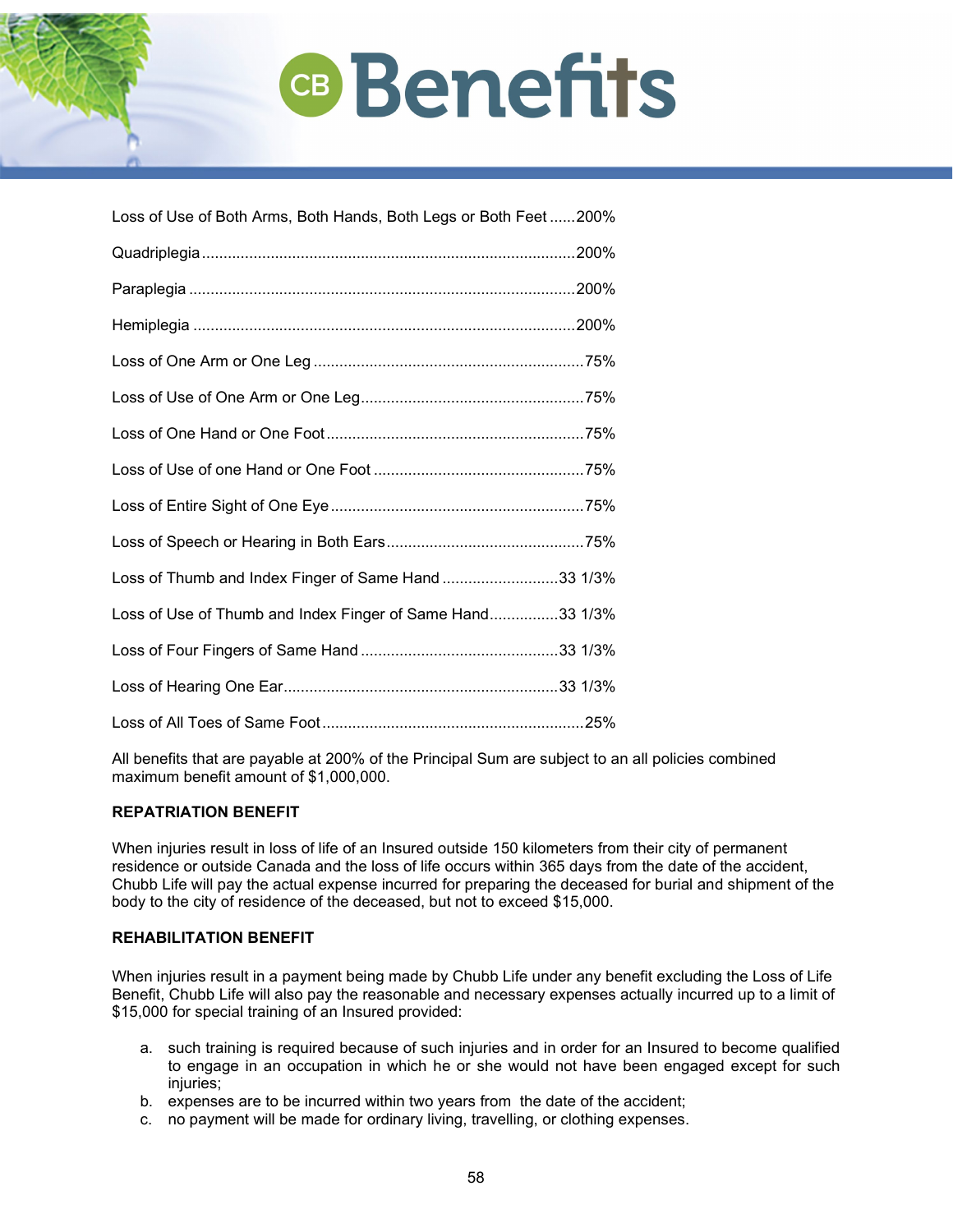## **FAMILY TRANSPORTATION BENEFIT**

When injuries result in an Insured's confinement as an in-patient in a hospital outside 150 kilometers from an Insured's city of permanent residence or outside Canada and requires personal attendance of a "Family Member" as recommended by the attending physician, in writing, Chubb Life will pay for the expense incurred by the member of the family, for the transportation by the most direct route by a licensed common carrier to the Insured, while confined, but not to exceed \$15,000.

## **SPOUSAL OCCUPATIONAL TRAINING BENEFIT**

When injuries result in a payment being made by Chubb Life under the Loss of Life Benefit, Chubb Life will pay in addition the expenses actually incurred, within 365 days from the date of the accident, by the spouse of an Insured for a formal occupation training program for the purpose of specifically qualifying such spouse to gain active employment in an occupation for which the spouse would otherwise not have sufficient qualifications. The maximum payable hereunder is \$15,000.

## **HOME ALTERATION AND VEHICLE MODIFICATION BENEFIT**

In the event an Insured sustains an injury which results in a payment being made under the Schedule of Losses, excluding the Loss of Life Benefit, and such injury subsequently requires the use of a wheelchair to be ambulatory, Chubb Life will pay the reasonable and necessary expenses actually incurred within 365 days from the date of the accident for:

- 1. the one-time cost of alterations to an Insured's principal residence to make it wheelchair accessible and habitable; and
- 2. the one-time cost of modifications necessary to a motor vehicle utilized by an Insured to make the vehicle accessible or operable for an Insured.

Benefit payments herein will not be paid unless:

- i. home alterations are made by a person or persons experienced in such alterations and recommended by a recognized organization, providing support and assistance to wheelchair users; and
- ii. vehicle modifications are carried out by a person or persons with experience in such matters and modifications are approved by the Provincial vehicle licensing authorities.

The maximum payable under both items 1 and 2 shall be 10% of an Insured's Principal Sum amount to a maximum of \$50,000.

## **DAY CARE BENEFIT**

If an Insured suffers a loss of life in a covered accident while the policy is in force, Chubb Life will pay, in addition to all other benefits payable under the policy a Day Care Benefit equal to the reasonable and necessary expenses actually incurred, subject to the lesser of 5% of an Insured's Principal Sum amount or a maximum of \$5,000 per year, on behalf of any dependent child who is enrolled in a legally licensed day care centre on the date of the accident or who enrolls in a legally licensed day care centre within 365 days following the date of the accident.

The "Day Care Benefit" will be paid each year for four consecutive years, but only upon receipt of satisfactory proof that a child is enrolled in a legally licensed day care centre.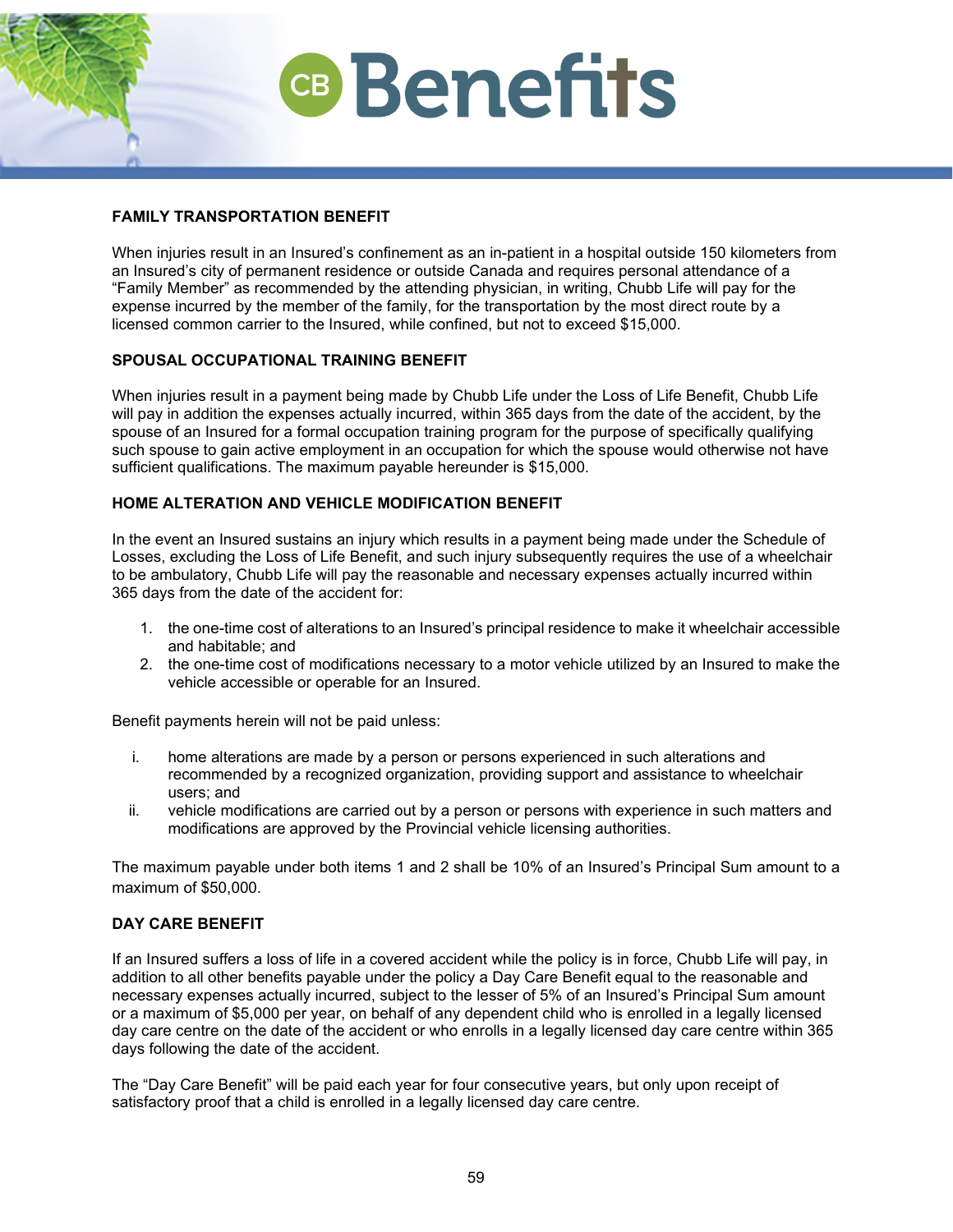

## **SPECIAL EDUCATION BENEFIT**

If an Insured suffers a loss of life in a covered accident while the policy is in force, Chubb Life will pay, in addition to all other benefits payable under the policy, a Special Education Benefit up to 5% of an Insured's Principal Sum amount, (subject to a maximum of \$5,000 per year), on behalf of any dependent child who, on the date of the accident, is enrolled as a full-time student in any post-secondary institution of higher learning or was at the 12th grade level and subsequently enrolls as a full-time student in any post-secondary institution of higher learning within 365 days following the date of the accident.

The "Special Education Benefit" is payable annually for a maximum of four consecutive annual payments but only if the dependent child continues his or her education as a full-time student in an institution of higher learning.

## **BEREAVEMENT BENEFIT**

When injuries covered by the policy result in loss of life of an Insured within 365 days from the date of the accident, Chubb Life will pay the reasonable and necessary expenses actually incurred by the spouse and dependent children of an Insured for up to six sessions of grief counseling, by a "Professional Counsellor", subject to a maximum of \$1,000.

## **IN-HOSPITAL CONFINEMENT MONTHLY INCOME**

In the event an Insured sustains an injury which results in a payment being made under the Schedule of Losses, excluding the Loss of Life Benefit, and the Insured is hospital confined as an in-patient and is under the care of a legally qualified and registered physician or surgeon other than himself or herself, Chubb Life will pay for each full month, 1% of an Insured's Principal Sum amount, subject to a maximum amount of \$2,500, or 1/30 of such monthly benefit for each day of partial month, retroactive to the 1st full day of such confinement but not to exceed 365 days in the aggregate for each period of hospital confinement.

### **COSMETIC DISFIGUREMENT**

If an Insured suffers a third degree burn due to an accident, Chubb Life will pay a percentage of the Principal Sum depending on the area of the body which was burned according to the following table, subject to a maximum benefit payable of \$25,000:

| <b>Body Part</b> | % of Principal Sum Payable |
|------------------|----------------------------|
|                  |                            |
|                  |                            |
|                  |                            |
|                  |                            |
|                  |                            |
|                  |                            |

In the event of a 50% surface burn, the % of benefit is reduced by 50%. This table only represents the maximum percent of the Principal Sum payable for any one accident. If the Insured suffers burns in more than one area as a result of any one accident, benefits will not exceed a maximum of \$25,000.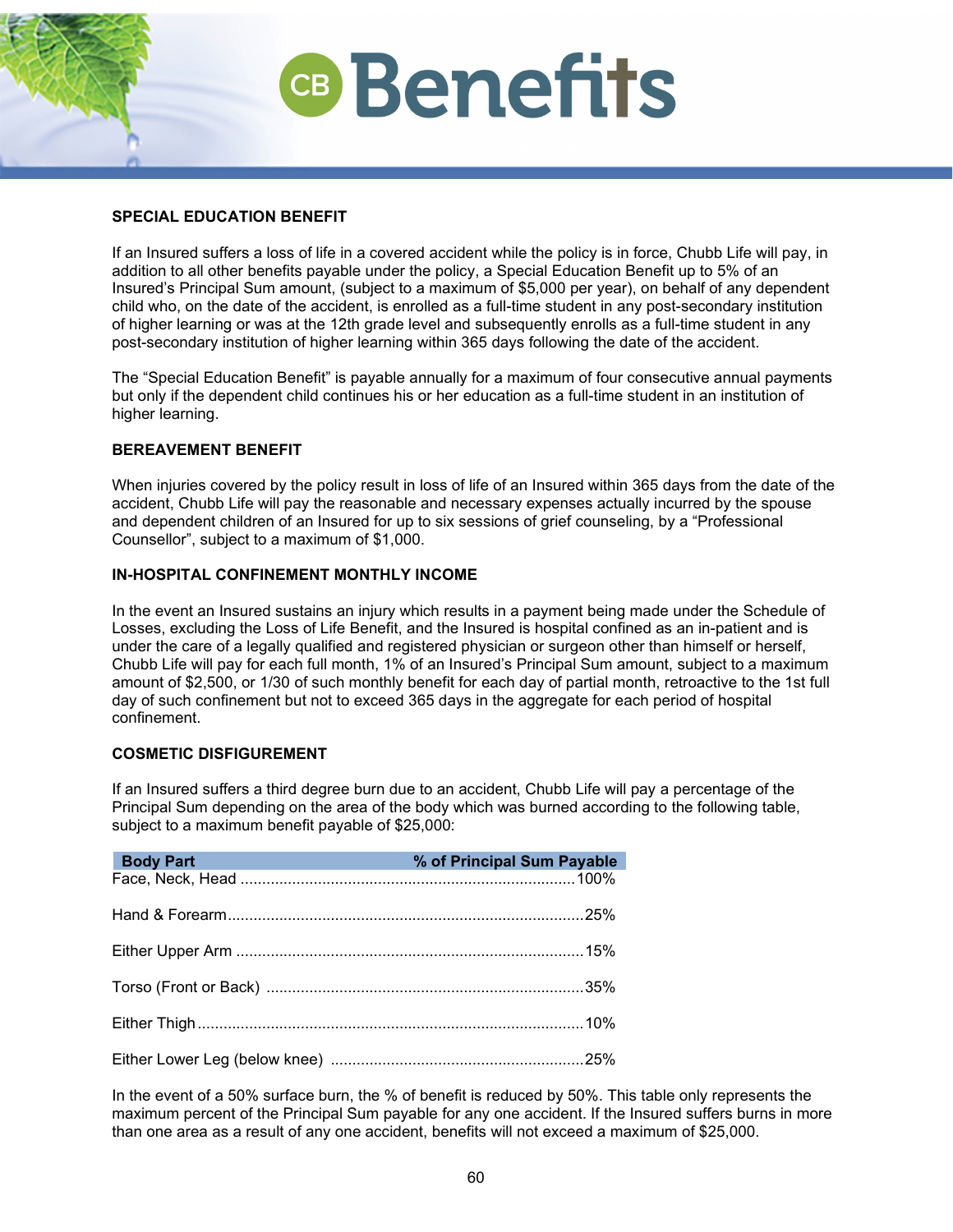### **SEAT BELT BENEFIT**

In the event an Insured sustains an injury which results in a payment being made under the Schedule of Losses, an Insured's Principal Sum amount will be increased by 10% to a maximum of \$25,000 if, at the time of the accident, the Insured was driving or riding in a vehicle and wearing a properly fastened seat belt. Due proof of seat belt use must be provided as part of the written proof of loss.

**CB** Benefits

## **IDENTIFICATION BENEFIT**

In the event accidental loss of life is sustained by an Insured not less than 150 kilometers from an Insured's normal place of residence and identification of the body by a "Family Member" has been requested by the police or a similar governmental authority, Chubb Life will reimburse the reasonable expenses actually incurred by such member for:

- a. transportation by the most direct route to the city or town where the body is located; and
- b. hotel accommodation in such city or town, subject to a maximum duration of three days.

The reimbursement of such expenses incurred is subject to the accidental Loss of Life Benefit being subsequently payable in accordance with the terms of the policy following the identification of the body as an Insured. The maximum amount payable will not exceed \$15,000 for all such expenses. Payment will not be made for board or other ordinary living, travelling or clothing expenses, and transportation must occur in a vehicle or device operated under a license for the conveyance of passengers for hire.

### **CONVERSION PRIVILEGE**

On the date of termination of employment or during the 31-day period following termination of employment, an Insured Person may convert his or her insurance to an individual ACCIDENTAL DEATH and DISMEMBERMENT only insurance policy of Chubb Life. The individual policy will be effective either as of the date that the application is received by Chubb Life or on the date that coverage under the group policy ceases, whichever occurs later. The premium will be the same, as a person would ordinarily pay when applying for an individual policy at that time.

## **EXPOSURE AND DISAPPEARANCE**

Loss resulting from unavoidable exposure to the elements shall be covered to the extent of the benefits afforded an Insured.

If the body of an Insured Member has not been found within one year of disappearance, stranding, sinking or wrecking of the conveyance in which an Insured was riding at the time of the accident, it shall be presumed, subject to all other conditions of the policy, that an Insured Member suffered a loss of life resulting from bodily injuries sustained in the accident covered under the policy.

#### **WAIVER OF PREMIUM**

If an Insured Member, under age 65, becomes totally disabled for six consecutive months and an Insured Member provides evidence of total disability satisfactory to Chubb Life Insurance, Chubb Life Insurance will then waive the payment of each premium which falls due with respect to an Insured Member and any Insured Dependents. Subject to all the terms and conditions of the policy, waiver of any premium as herein provided will continue with respect to an Insured Member until age 65 or earlier termination of the policy. If an Insured Member ceases to be disabled and an Insured Member returns to employment and is a member of an eligible class, insurance with respect to an Insured Member may be continued upon resumption of premium payments by an Insured Member or the Policyholder.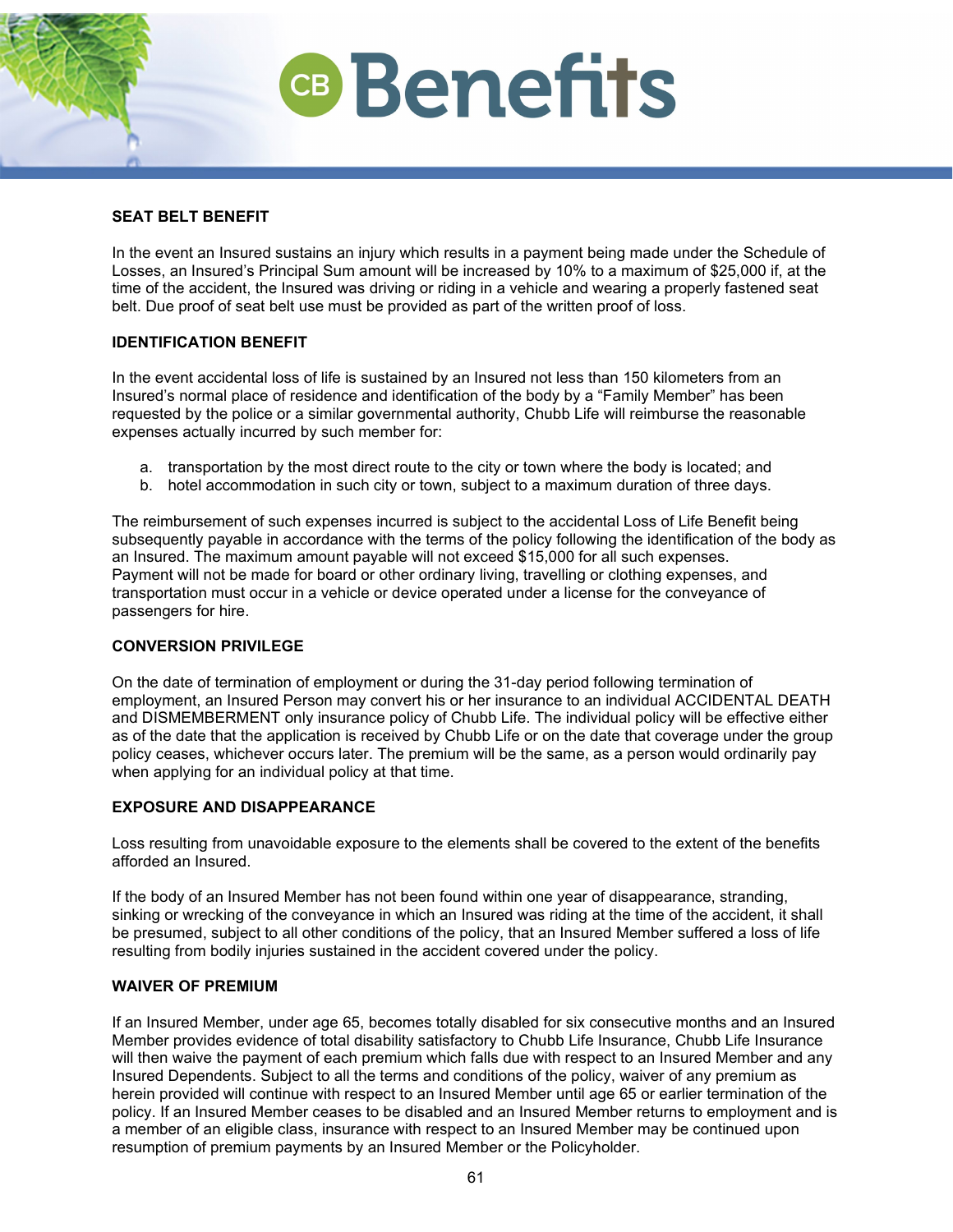

If after 120 days, an Insured receives approval of any long term disability claim provided under a policy of group insurance through the Policyholder, Chubb Life will then waive the payment of each Accidental Death and Dismemberment insurance premium subject to the terms stated above.

## **RECURRENT DISABILITIES**

When an Insured Member becomes totally disabled again from the same or related causes within six months of cessation of the Waiver of Premiums, then all such recurrences will be considered a continuation of the same disability and Chubb Life will waive the six-month qualification period.

If the same disability recurs more than six months after cessation of the Waiver of Premiums, such disability will be considered a separate disability. Two disabilities which are due to unrelated causes are considered separate disabilities if they were separated by a return to work of at least one day.

## **TERMINATION OF WAIVER OF PREMIUM**

Waiver of Premiums will cease on the earliest of:

- a. the date an Insured Member ceases to meet the policy's definition of totally disabled;
- b. the date an Insured Member does not supply Chubb Life with appropriate medical evidence as deemed necessary by Chubb Life;
- c. the date an Insured Member is no longer receiving regular, ongoing care and treatment of a Physician appropriate for the disabling condition, as determined by Chubb Life;
- d. the date an Insured Member does not attend a medical, psychiatric, psychological, functional, educational and/or vocational examination evaluation by an examiner selected by Chubb Life;
- e. the date the policy terminates;
- f. the date an Insured Member turns 65; or
- g. the date an Insured Member dies.

### **COVERAGE DURING WAIVER OF PREMIUM**

While premiums are being waived, Basic Accidental Death and Dismemberment Insurance under the policy on an Insured Member will continue to be in force. The amount of such insurance will be the amount of insurance that was in effect on the date of commencement of the disability, subject to any age reduction or termination shown in the policy.

## **CONTINUANCE OF COVERAGE**

If an Insured Member is: (1) laid off on a temporary basis; (2) temporarily absent from work due to shortterm disability; (3) on leave of absence; or (4) on maternity leave, coverage shall be extended for 12 months, subject to the payment of premiums. If an Insured Member assumes other occupational duties during the leave or lay-off period, no benefits shall be payable for a loss occurring during the performance of such other occupation.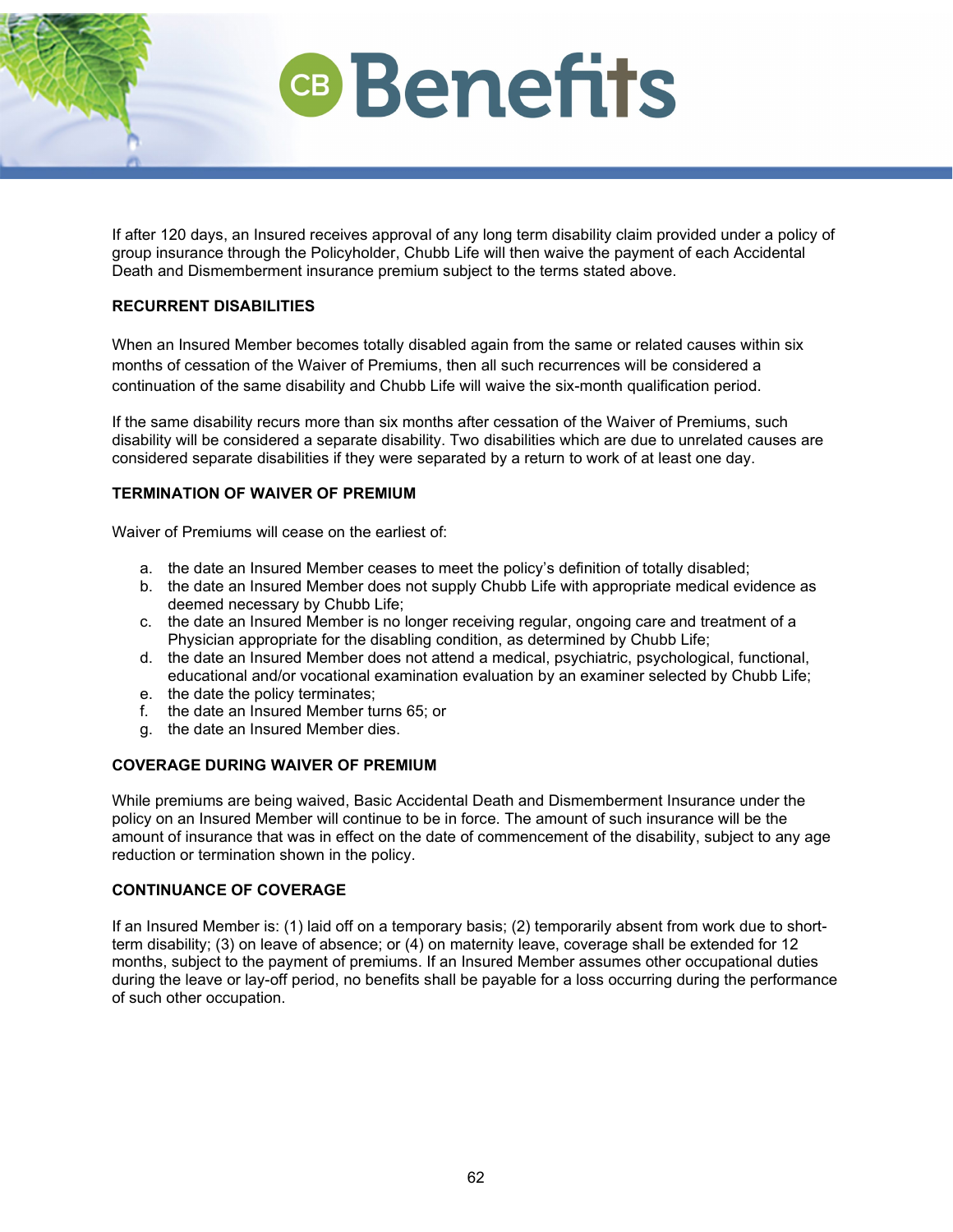

*Benefits payable under this section will be limited to only one (1) policy in the event the benefits are contained in two (2) or more policies issued to the Policyholder by the Company (not applicable to Common Disaster).*

### **EXCLUSIONS**

The plan does not cover any loss, which is the result of:

- a. Intentionally self-inflicted injury, suicide or any attempt thereat;
- b. Declared or undeclared war, or any act of war, terrorism, riot or insurrection, or service in the armed forces of any country, government or international organization;
- c. Travel or flying in an aircraft owned or leased by the Policyholder, an Insured or a member of an Insured's household, or aircraft being used for any test or experimental purpose, firefighting, power line inspection, pipeline inspection, aerial photography or exploration except to the extent such travel or flight is provided in the "Hazards Insured Against" section of this policy, if applicable);
- d. Losses occurring while the Insured is serving on full-time active duty in the Armed Forces of any country or international authority (any premium paid to be returned by the Company pro-rata for any such period of full-time active duty.
- e. This insurance does not apply to the extent that trade or economic sanctions or other laws or regulations prohibit us from providing insurance, including, but not limited to, the payment of claims. All other terms and conditions of the policy remain unchanged.

### **GENERAL PROVISIONS**

#### **Beneficiary**

A member has the right to name a beneficiary when he applies for insurance. It is understood that the beneficiary designation made under the Policyholder's Group Life Insurance Policy shall be recognized as the beneficiary under the policy, unless a further designation has been made that specifically identifies the policy. Failing such designation, all benefits will be paid to the estate of the insured person.

All other indemnities of the policy will be payable to the insured person.

An insured person can change his beneficiary at any time, where permitted by law. The Company assumes no responsibility for the validity of such designation or change of beneficiary.

#### **The policy contains a provision removing or restricting the right of the insured person to designate persons to whom or for whose benefit insurance money is to be payable.**

### **Legal Actions**

Every action or proceeding against an insurer for the recovery of insurance money payable under the contract is absolutely barred unless commenced within the time set out in the Insurance Act, Limitations Act, 2002 or other applicable legislation in the Insured's province of residence.

### **Change of Insurer**

An insured member under a former policy may not be excluded from the new policy or be denied benefits solely because of a pre-existing condition limitation that was not applicable or that did not exist in the former policy, or because the person is not at work on the date of coming into force of the new policy.

The insured and any claimant under the policy has the right, as determined by law applicable in the insured's province of residence, to obtain a copy of his/her application, any written evidence of insurability (as applicable) and the Policy, on request, subject to certain access limitations.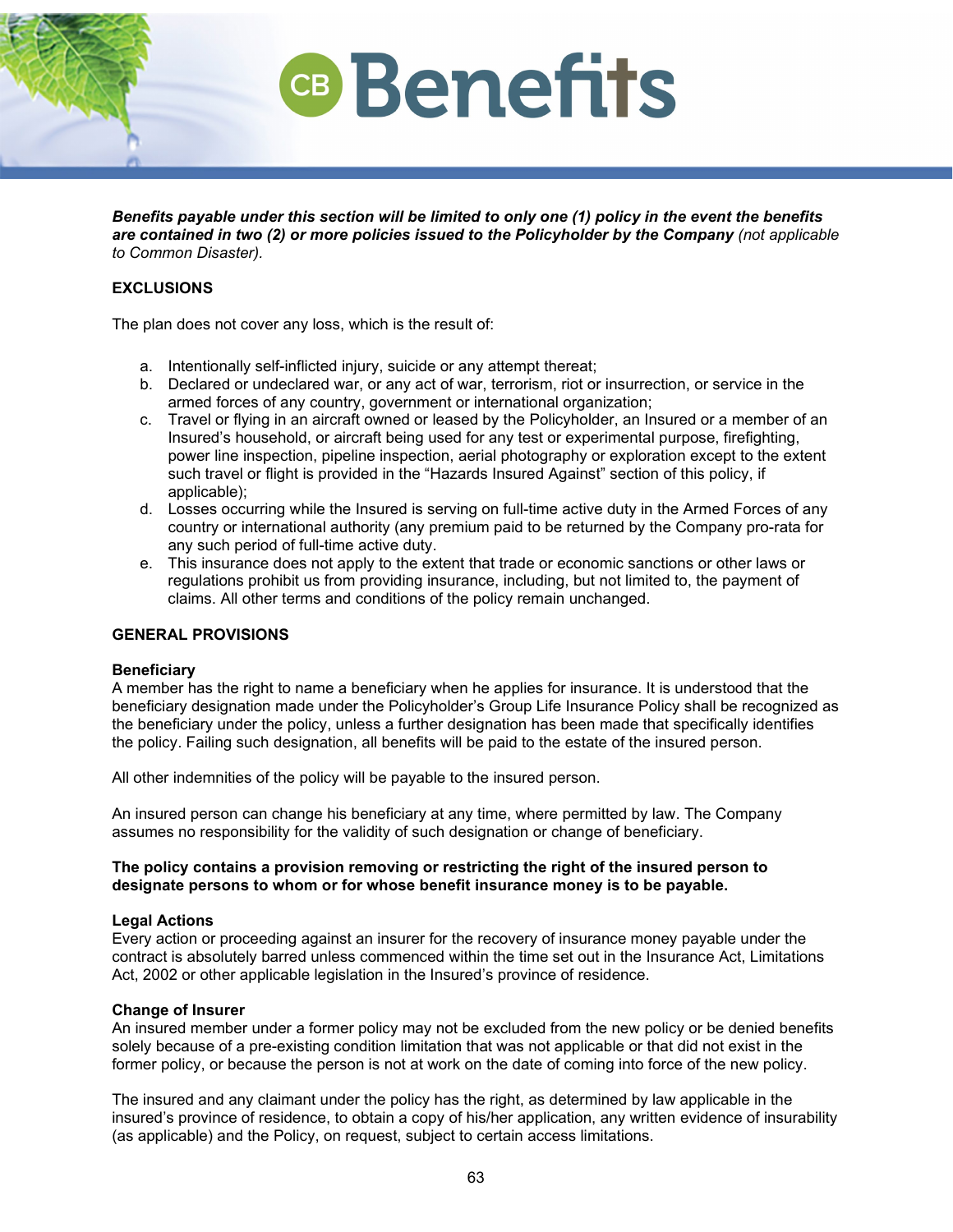<span id="page-62-0"></span>

### **COVERAGE**

The plan offers you full 24-hour protection against accidents, on or off the job, on business, on vacation, at home, regardless of your health history.

#### **ELIGIBILITY**

All active members of the policyholder under age 70 enrolled in the CB Benefits program.

Under the Family Plan, you insure your family members as follows:

Your spouse, (legally married or domestic partner) under age 70 and your unmarried, dependent children, including natural, legitimate, illegitimate, adopted, step child or common law child, who are under age 21, or under age 26, if the child is a full-time student and dependent on you or your spouse for financial support, or over age 21 if the child is dependent by reason of mental or physical infirmity and incapable of self-sustaining employment and dependent upon you or your spouse for financial support.

#### **BENEFIT AMOUNT**

You may choose the benefit amount and the type of plan.

**Member Only Plan** You may choose any amount of insurance from \$10,000 to \$250,000 in units of \$5,000 or;

You may prefer to become insured under the **Family Plan** under which your spouse and dependent children will automatically become insured. The amount of insurance which may be applied to members of your family is expressed as a percentage of the amount which you select for yourself and is based on the composition of the family at the time of loss, as follows:

| <b>Composition of Family</b>                 | <b>Spouse</b>                           | <b>Each Child</b>                                                   |
|----------------------------------------------|-----------------------------------------|---------------------------------------------------------------------|
| Spouse & Eligible Dependent Children         | 40% of the employee's<br>elected amount | 10% of the employee's<br>elected amount to a<br>maximum of \$50,000 |
| Spouse & No Eligible Dependent Children      | 50% of the employee's<br>elected amount | N/A                                                                 |
| No Spouse but Eligible Dependent<br>Children | N/A                                     | 15% of the employee's<br>elected amount to a<br>maximum of \$50,000 |